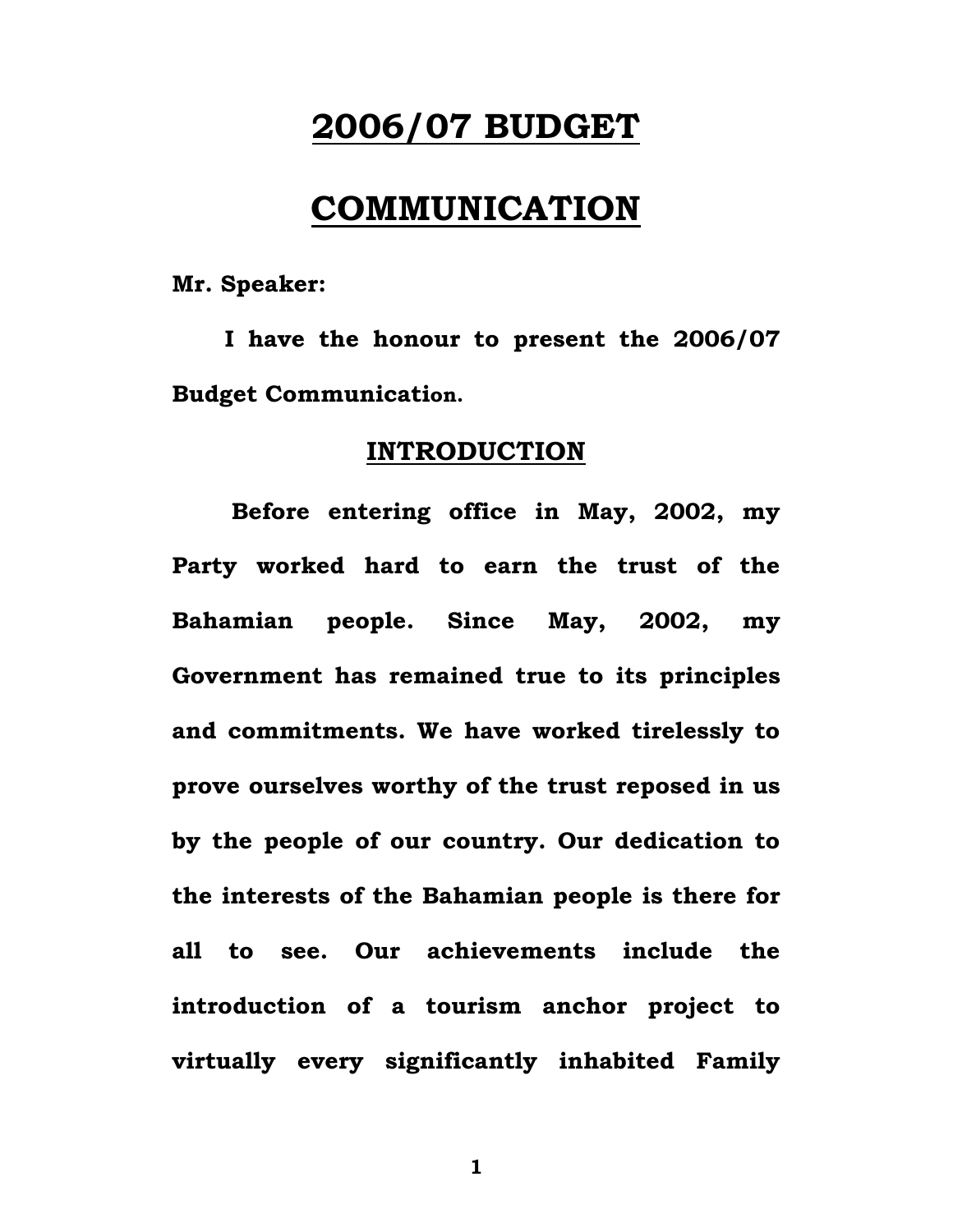**Island; we are arranging the supply of potable water to each and every Island; we are providing the telecommunications links throughout The Bahamas which will enhance the security of The Bahamas by providing a sound communications infrastructure in the event of national emergencies such as hurricanes; the telecommunications infrastructure will also enable every Bahamian to benefit from** *egovernment,* **from the internet, and from distance learning; we are on the threshold of transforming the tourism and transportation sectors of New Providence; we are working diligently to aid the restoration of Grand Bahama and we have provided \$8million in the 2006/07 Budget for that purpose; we are placing enormous emphasis on all aspects of urban renewal to deal especially with the problems of disadvantaged youth, the elderly, the sick and**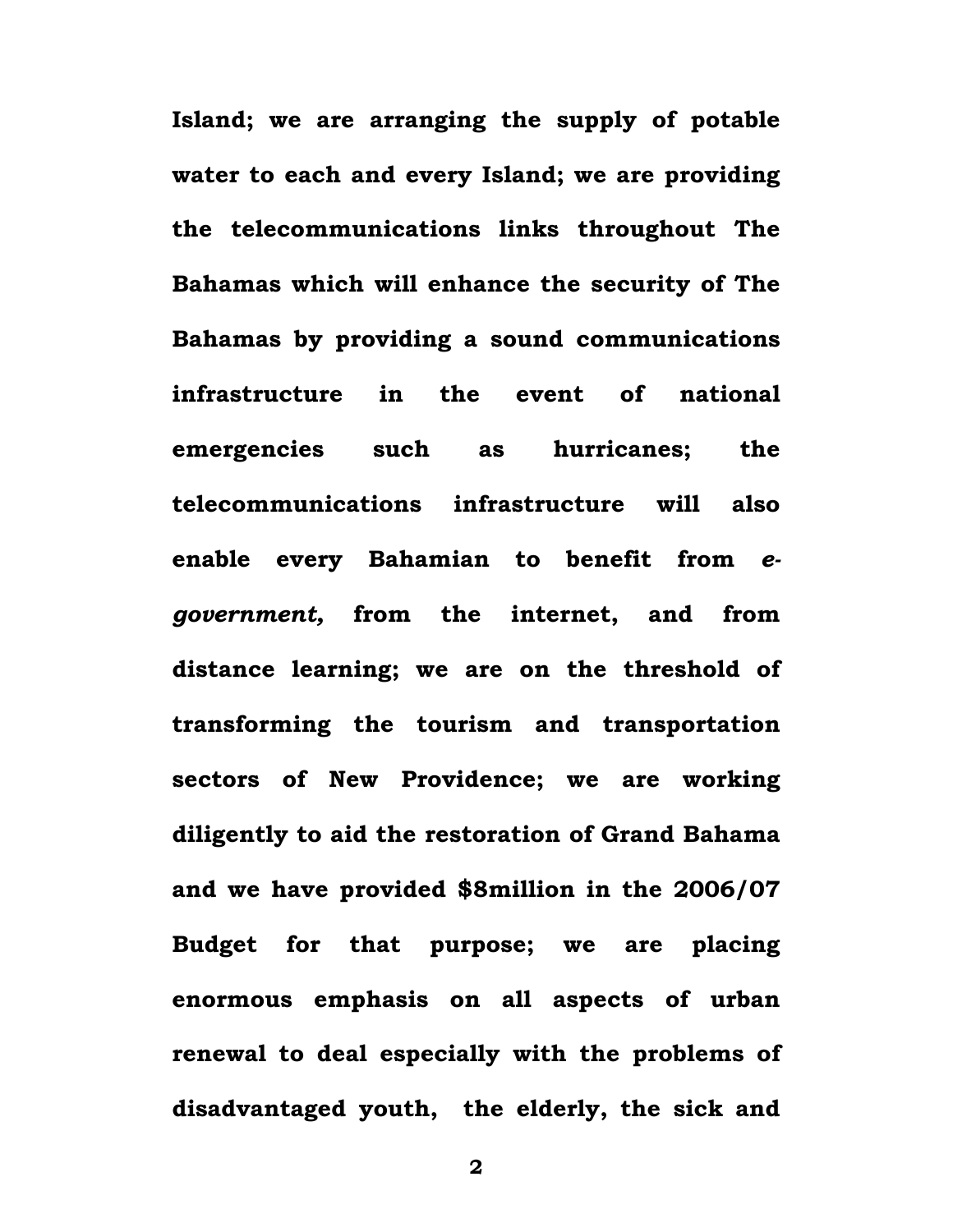**the poor; we are putting in place ambitious but achievable programmes and strategies to move aggressively to attack the problems of crime and illegal immigration which together constitute the greatest source of worry and anxiety for the Bahamian people; we are improving our educational system with special emphasis on vocational training and the development of the College of The Bahamas, and the introduction of much-needed reforms and innovations in our primary and secondary school systems; as evidence of our deep commitment to providing housing for lower income families, we have built more than 1,366 new homes in the first four years of our administration which is already more than the previous administration built in its entire two terms in office; we are enabling our health care system to raise the standard of delivery of essential health services; and we are** 

**3 3 3 3 3 3 3 3 3 4 3 3**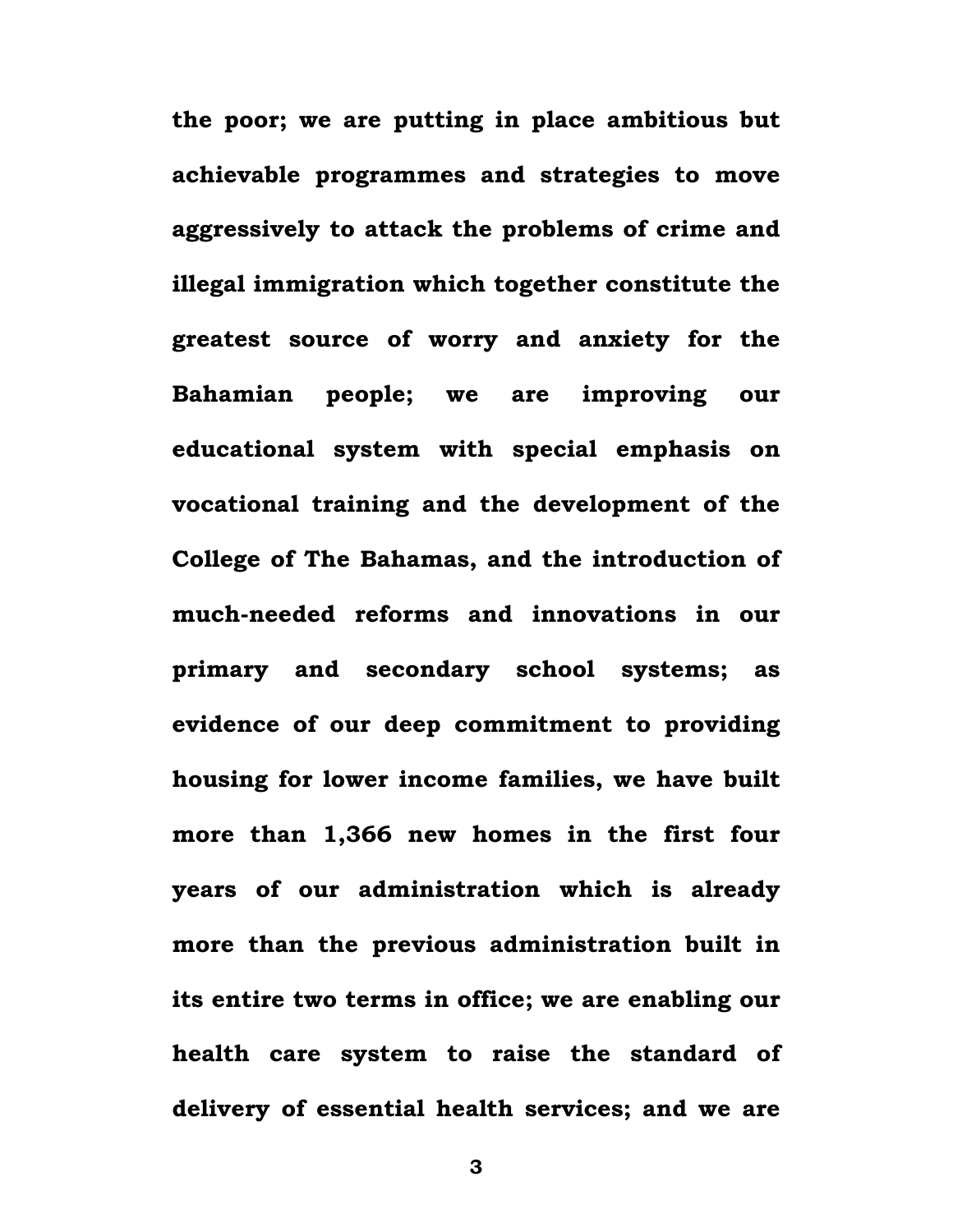**laying the foundations for an appropriate system of National Health Insurance which promises to be one of the most important instruments of social and health care reform in our nation's history.** 

**Make no mistake about it, Mr. Speaker. My Government's record is clear. It is as unequivocal as it is undeniable. We can lay claim to an exemplary record in managing the economy since entering office in 2002. Moreover, we have secured the future economic prospects of The Bahamas, prospects which are unrivalled in this Region and without precedent in the economic history of our country.** 

**Each of the Ministers in my Government during the course of the Budget Debate will be pleased to enlarge on the proud record of his or her portfolio and to back up my words.**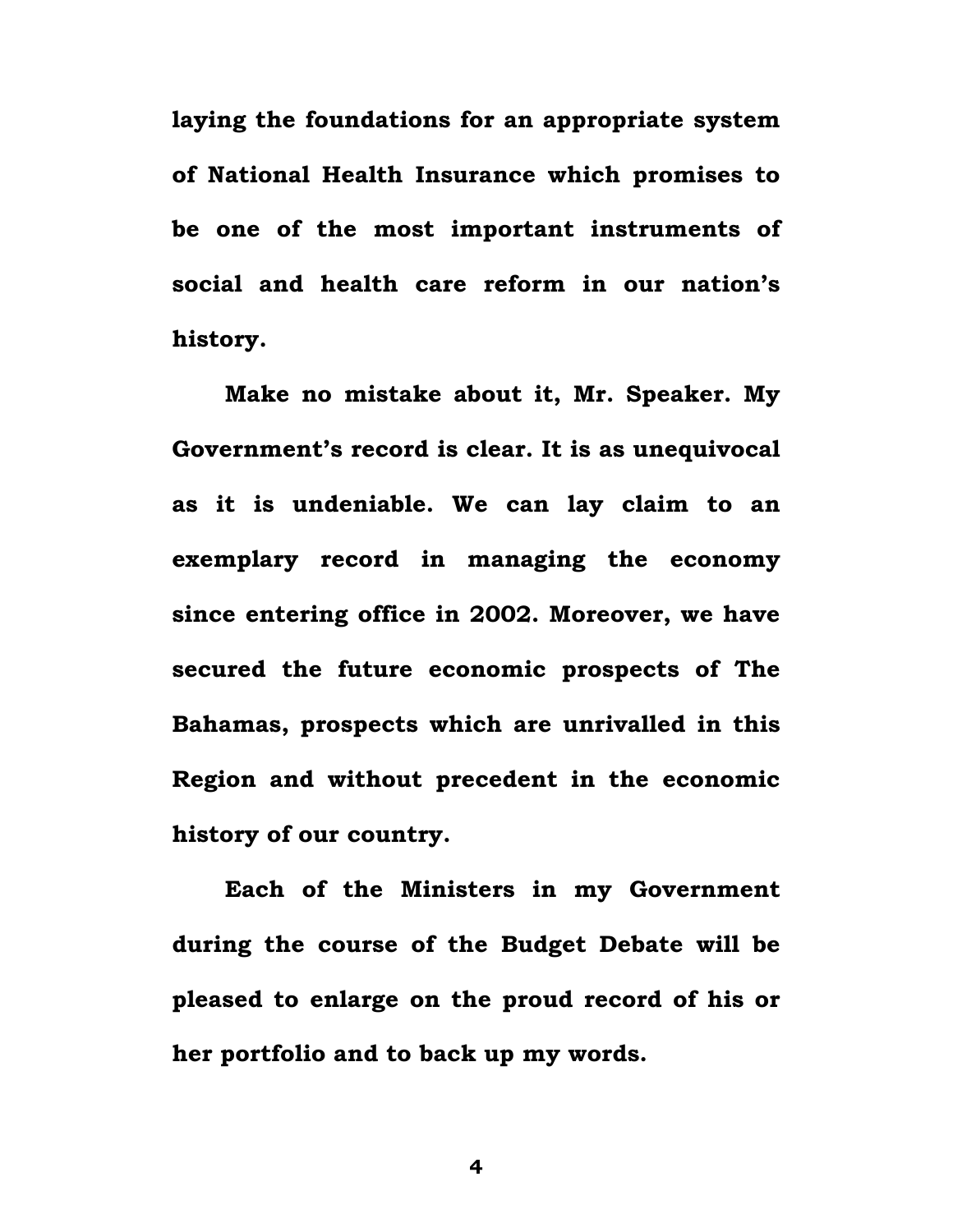# *THE SUCCESS OF OUR ECONOMIC AND*

# *SOCIAL PROGRAMME*

 **The Tables in Annex B to this Communication show very clearly and undeniably how my Government steered the Bahamian economy from the stagnation of 2001/02 to the present situation where the economic prospects of The Bahamas are unprecedented. These are similar to the Tables in Annex B of the 2005/06 Budget Communication.** 

**Every single indicator in the Tables in Annex B shows positive results. And lest we forget, it was brought about by my Government even before it has completed its first term.** 

# *Economic Growth*

**Looking through the information one can see that economic growth is increasing steadily each year and will be 5.8% in 2006 as compared with** 

**5 5 5 5 5 6 5 5**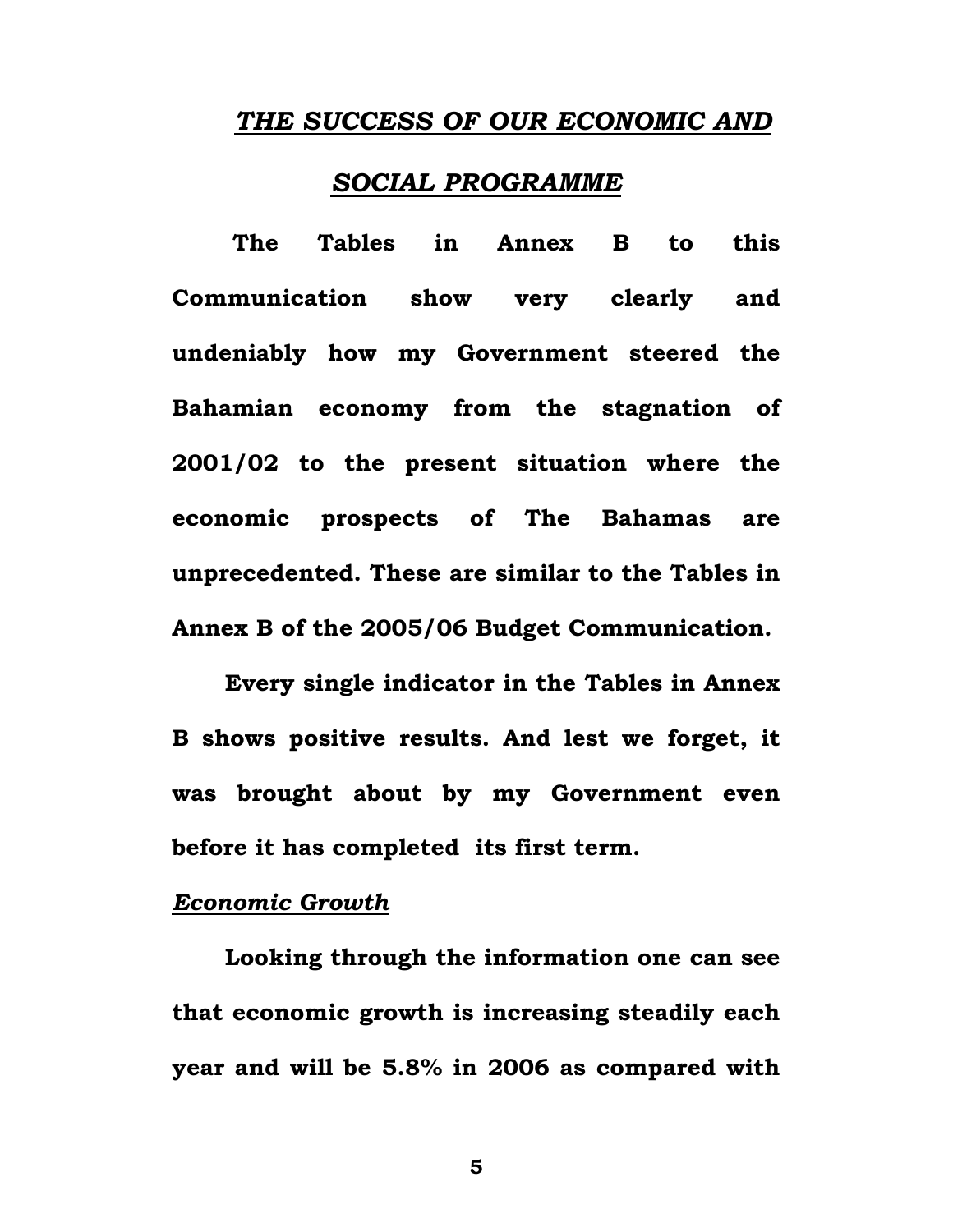**2.3% in 2002 when we entered office, or 0.8% in the previous year, 2001.** 

**The recent IMF Mission projects a growth rate for the fiscal year 2005/06 of 4.7%, for the calendar year 2006 of 5.8%; and for the fiscal year 2006/07 of 6.5%. These overlapping projections strongly suggest that the growth rate of the Bahamian economy started to accelerate in the latter part of 2005 and will continue to accelerate through the whole of 2006. Infact, the IMF projections show a growth rate of 6.7% for 2007/08 so it is clear that the IMF accept the acceleration of the economy right through the next two fiscal years at least. These projections are given in the IMF's Aide-Memoire which I will elaborate upon later in this Communication.** 

**The positive turnaround in the economy which has been achieved and continues to be achieved by my Government arises from my** 

**6 6 6 6 6 6 6 6 6**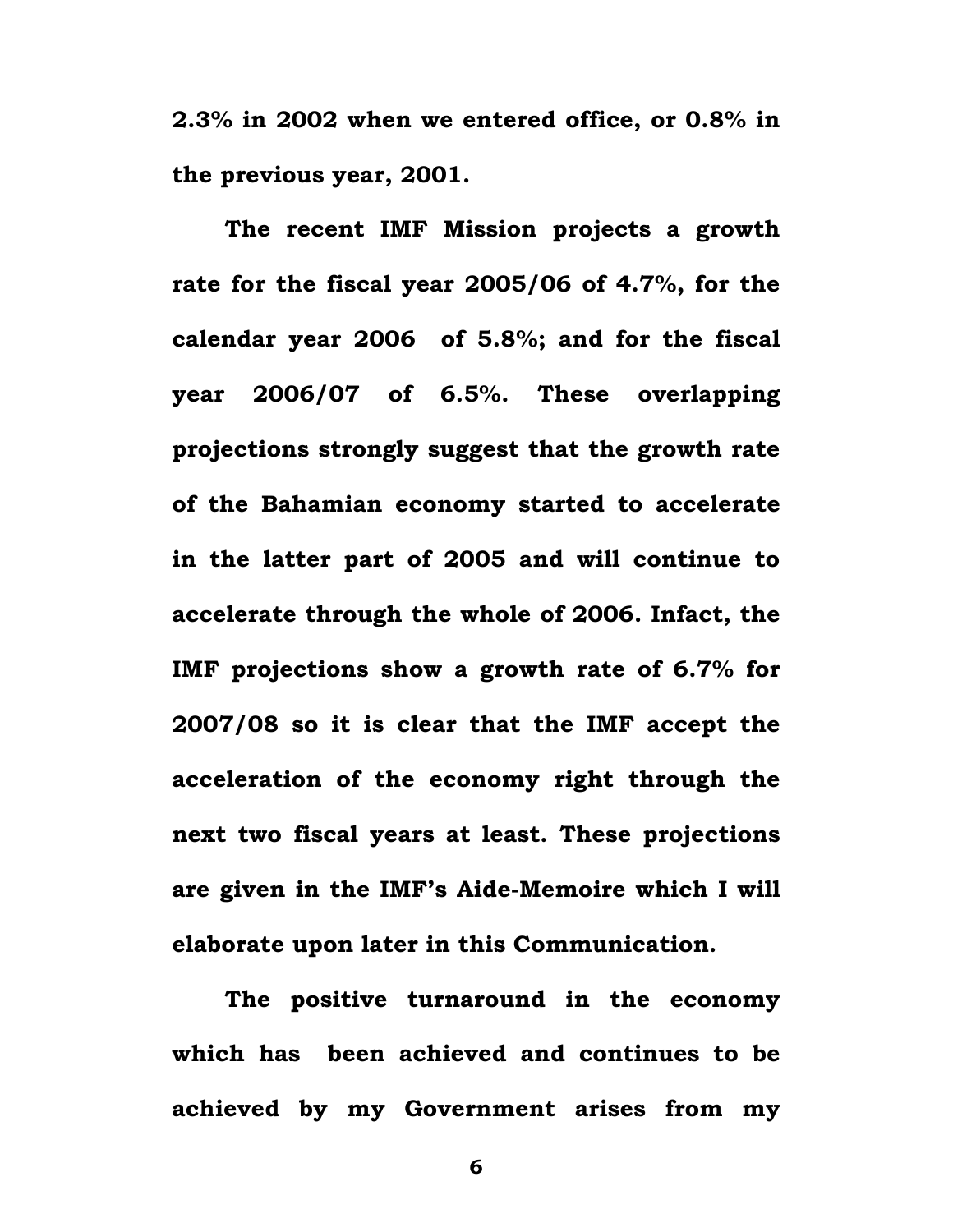**Government's success in attracting productive investment in tourism projects in virtually every major Island of The Bahamas, and from my Government's careful stewardship of this economic expansion the likes of which are without precedent. The projected volume of inward investment is at least \$8Billion over the next few years. In relation to the size of the economy, this is a scale of inward investment without parallel anywhere in the world. The volume of investment is well in excess of the 2005 GDP of The Bahamas of \$5.9Billion. A special additional table is included in Annex B of the Communication which summarises the Central Bank data on these capital investment inflows. The capital inflow will further strengthen in 2006 and 2007 with the BahMar project and the construction of two new hotels in New Providence, and the acceleration of the**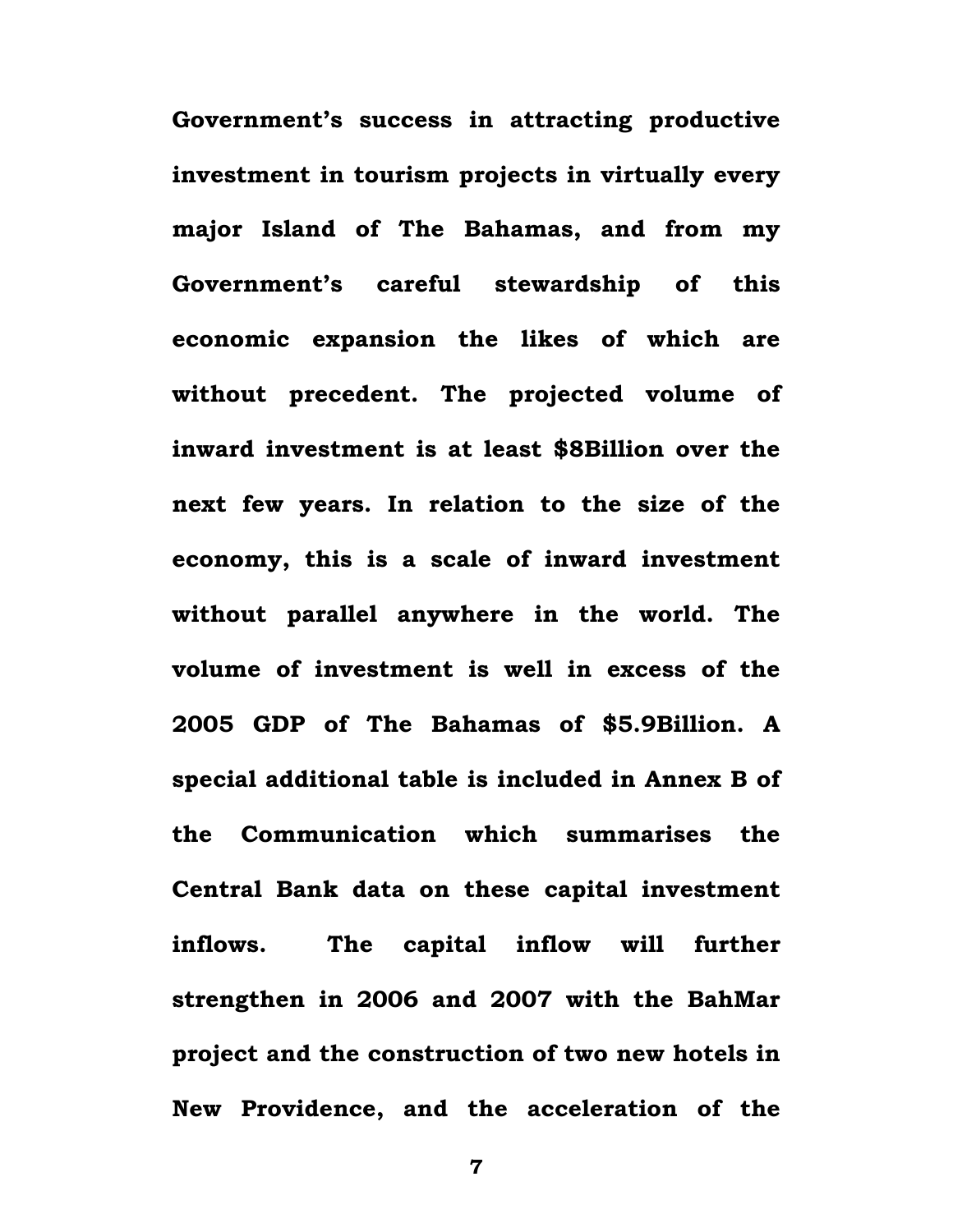**investment projects envisaged for the major inhabited Family Islands.** 

**I might add that throughout The Bahamas we are upgrading airports to meet the upsurge in international traffic arising from the major new tourism projects coming on stream. In particular, Nassau International Airport, soon to be Sir Lynden Pindling International Airport, is being placed under private sector management and the whole airport complex is to be developed to the highest international standards. This will be a self-financing project and the end-result will be an international airport of which Bahamians can be truly proud.** 

**The advance of our tourism sector is borne out by the fact that in 2004 the number of visitors exceeded 5 million for the first time in our history. The year 2005 saw further increase in that number, and all the indications are that**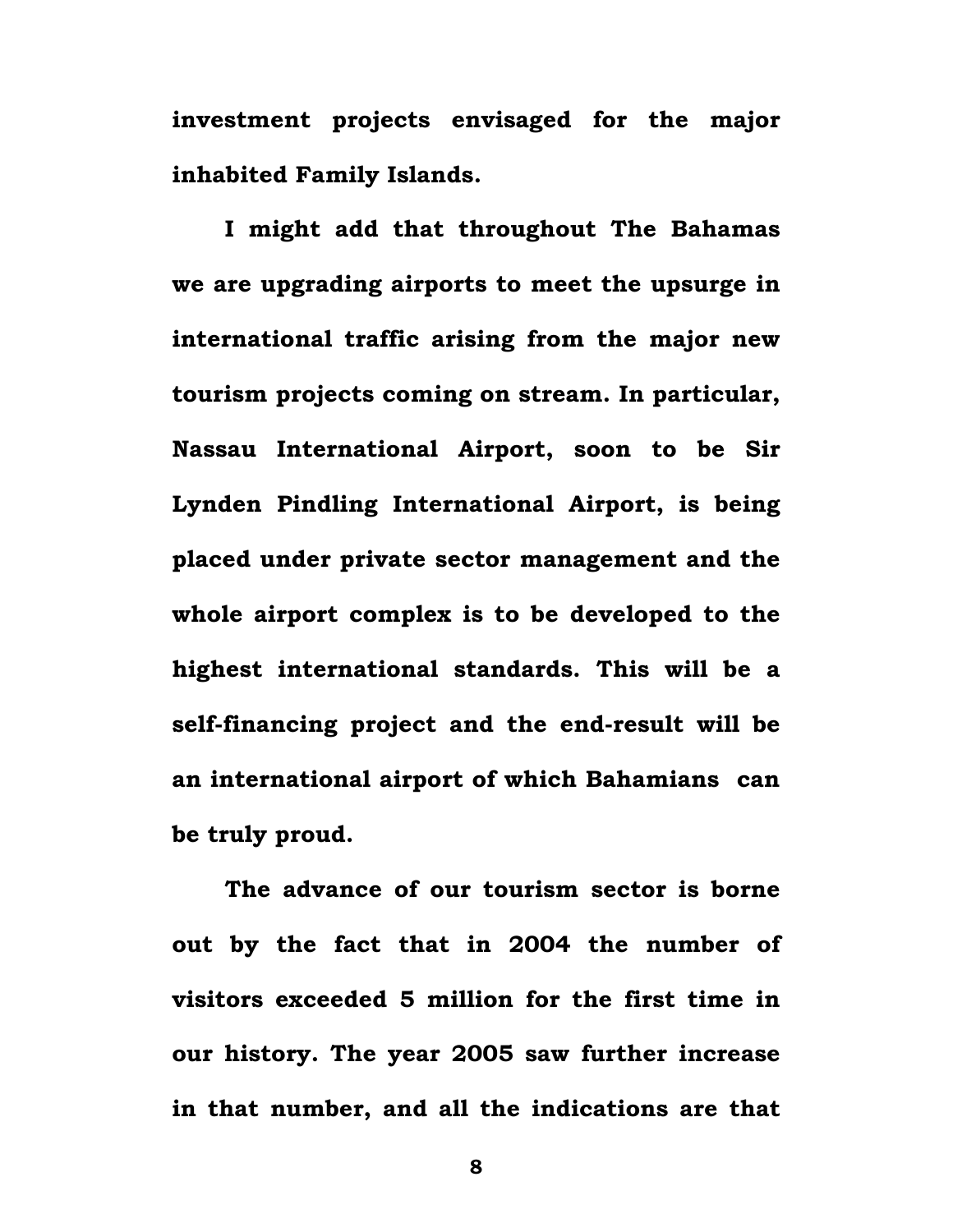**2006 will be even better. Moreover, it is not only the numbers but the expenditure and room rates which are being generated which are also increasing. Indeed, since a number of the new projects include major upmarket projects in New Providence and the Family Islands, these projects will further boost expenditure and room rates throughout The Bahamas.** 

**This Budget Communication could not be complete unless I mentioned the planned relocation of our commercial port to the southwestern end of New Providence, and the attendant redevelopment of Bay Street into a tourism Mecca of world class standards. This is an undertaking of colossal proportions but with the public/private sector partnership that we have forged is well on its way to becoming a reality.**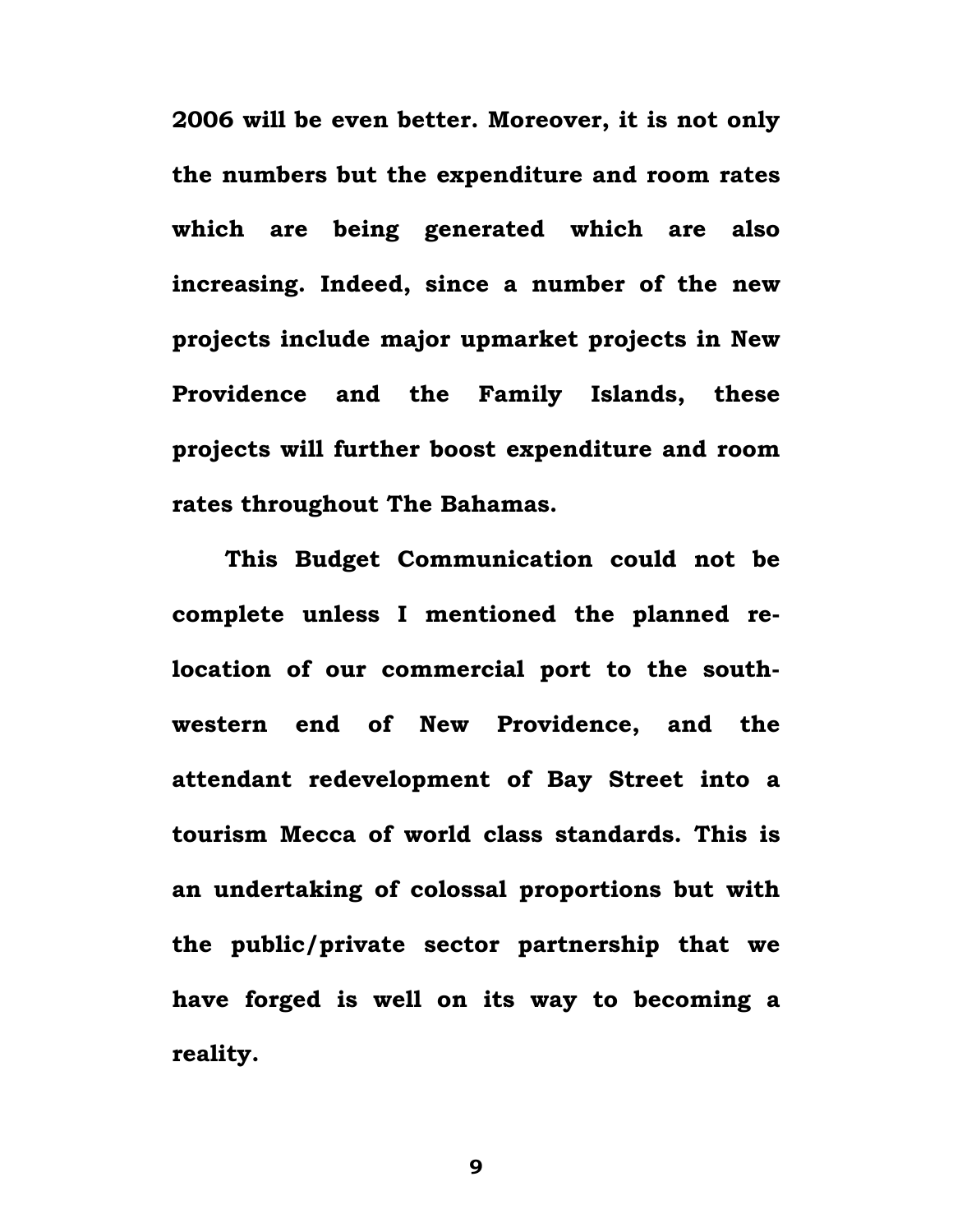**The scale of the projected investment in the tourism projects, and in the infrastructure which is required to support them, is such that it calls for major changes in the culture and performance of the public sector. A major challenge for the public sector, and particularly for Permanent Secretaries and the heads of the major utilities Corporations and the senior management in the Ministries and Corporations, is to ensure that the required public services utilities, security services, education, transportation, housing and health services – are in place in a timely manner to meet the needs in each community and in each project arising from the investments.** 

**The Office of the Prime Minister is providing the strategic planning and coordination function on this issue. The development of this function is rightly seen as a major aspect of Public Sector**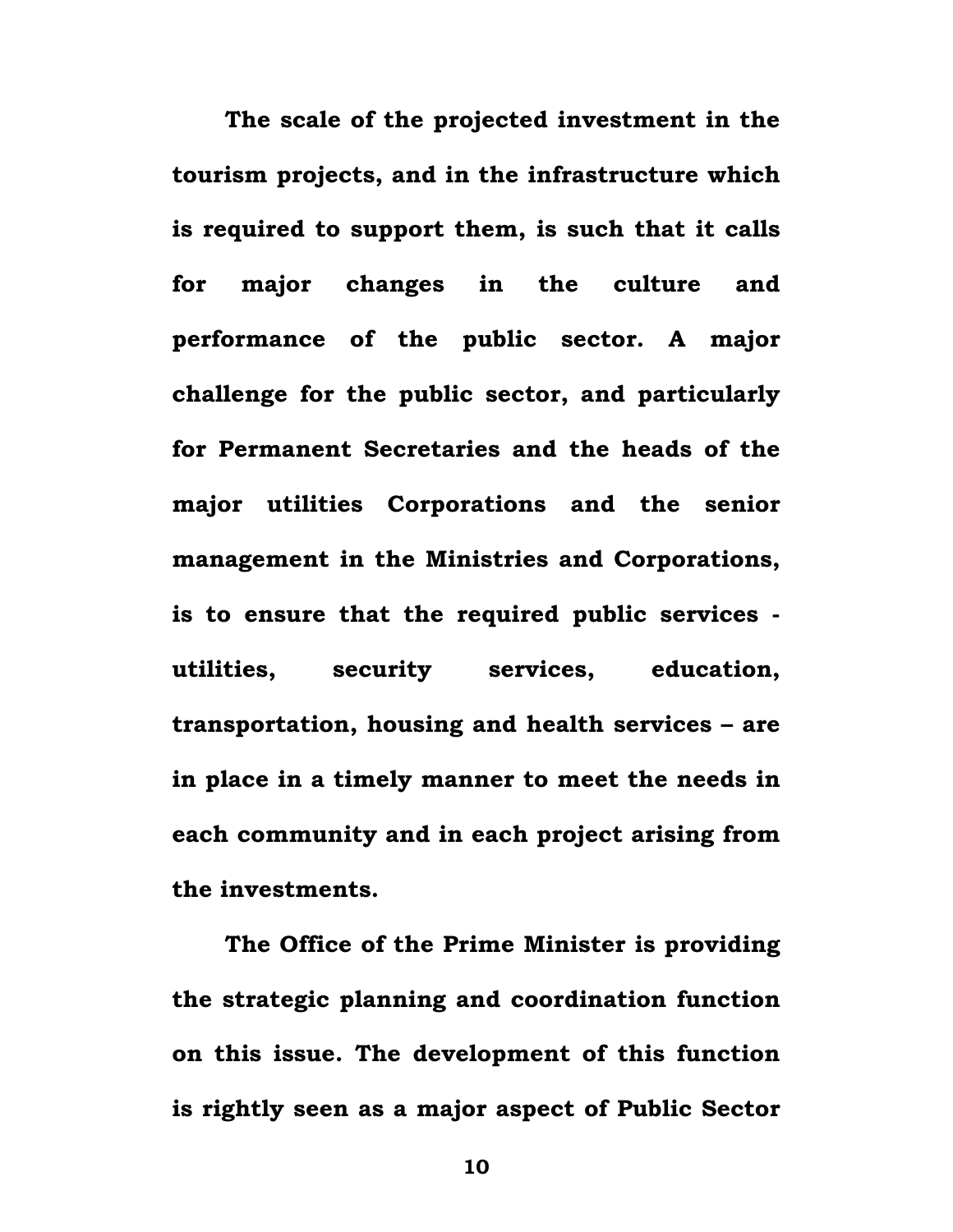**Reform, and special training seminars and workshops are planned to ensure the success of this function.** 

**In order to lessen demands on the Treasury and to demonstrate good corporate governance on the part of investors, our investment policy requires partnership in joint provision or joint financing by the public and private sectors of the facilities and services which each anchor project and the community concerned may require. This policy also places greater pressure for efficiency and effectiveness in the delivery of public services.** 

**This approach is exemplified by the position in relation to Mayaguana where Government and the I-Group are accepting joint responsibility for providing the major new and additional public services and facilities needed to make the resort development project a success and enable the**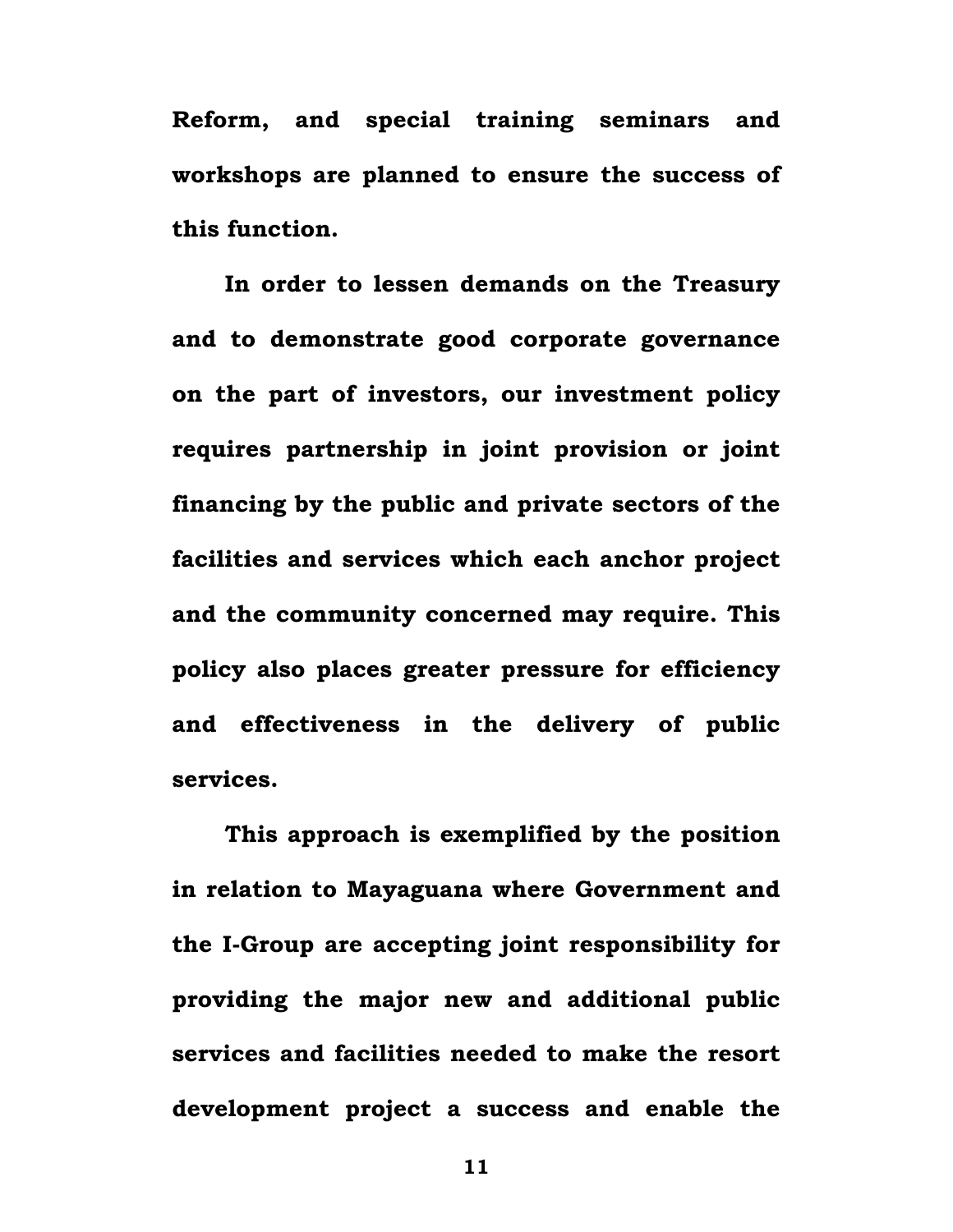**people of Mayaguana to enjoy the benefits of the project and to grow into a prosperous, socially balanced community.** 

**Again, the implementation of the policy will make exceptional demands on the management of the public sector. I am confident that these demands will be adequately met.** 

#### *Fiscal Deficit*

**Mr. Speaker:** 

**Returning to the indicators in Annex B to this Communication, the GFS Deficit is firmly under control and we have placed it on a declining trajectory. The GFS Deficit will be 1.9% in 2006/07 as compared with 3.1% in 2001/02. Thus, the deterioration in the ratio of Government debt to GDP has been arrested and has commenced on the glide path to return towards the 30% level within the medium-term.**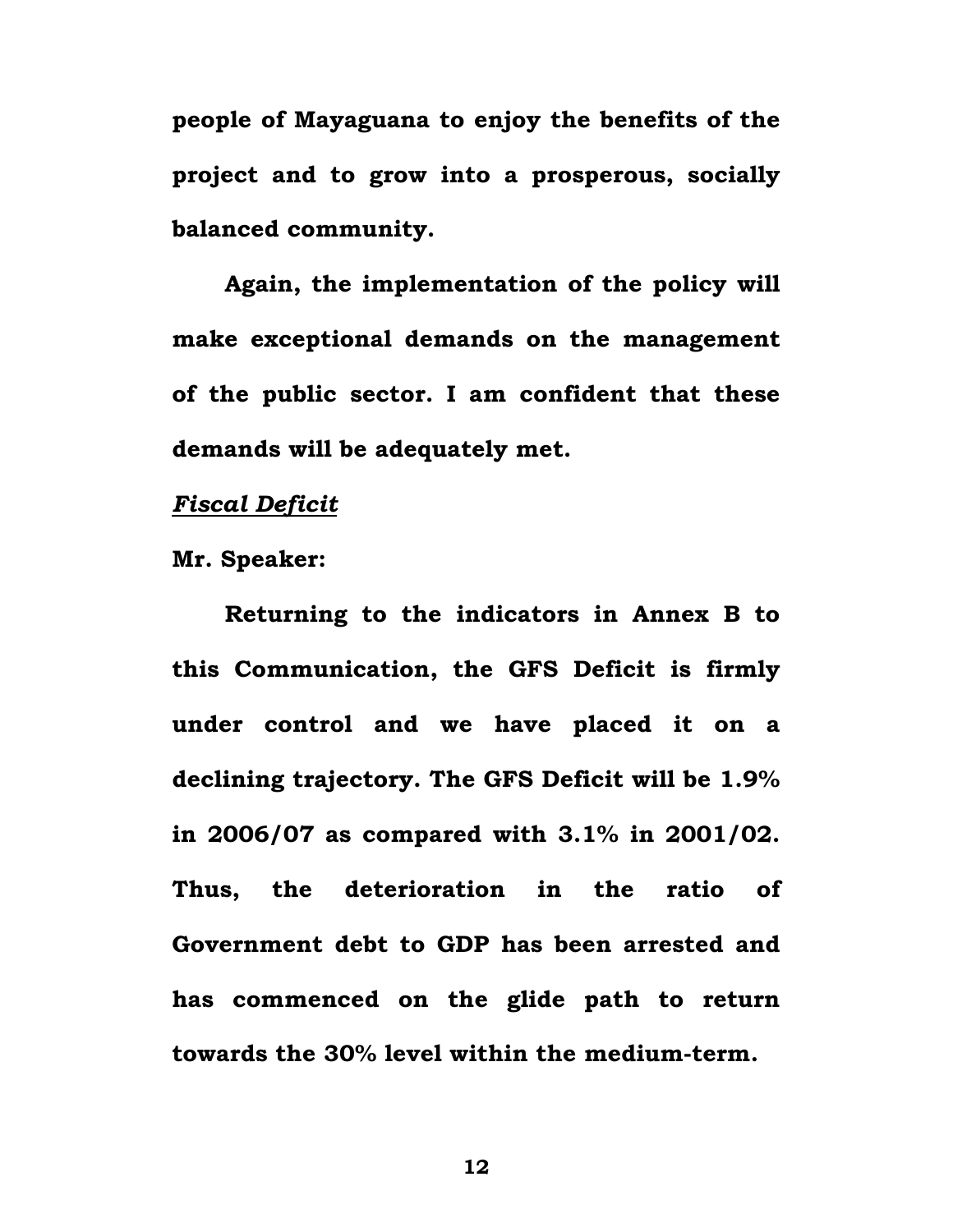**The improvement in the public finances does not arise from austerity in expenditure but in growing the economy so that the response is revenue buoyancy. In fact, during our four years in office we have not made any increases in taxation. Indeed, we have accomplished the very opposite by reducing taxation, the most significant reduction being that arising from increasing the threshold for Real Property Tax in the 2002/03 Budget or to put it differently, extending exemption from Real Property Tax to many more people than before. In consequence, very many families on modest incomes have been relieved of the burden of this Tax.** 

**We have certainly tightened revenue administration, and we have increased some fees by modest amounts for Government services but these are not instances of taxation. On the contrary, these are fees for services and the**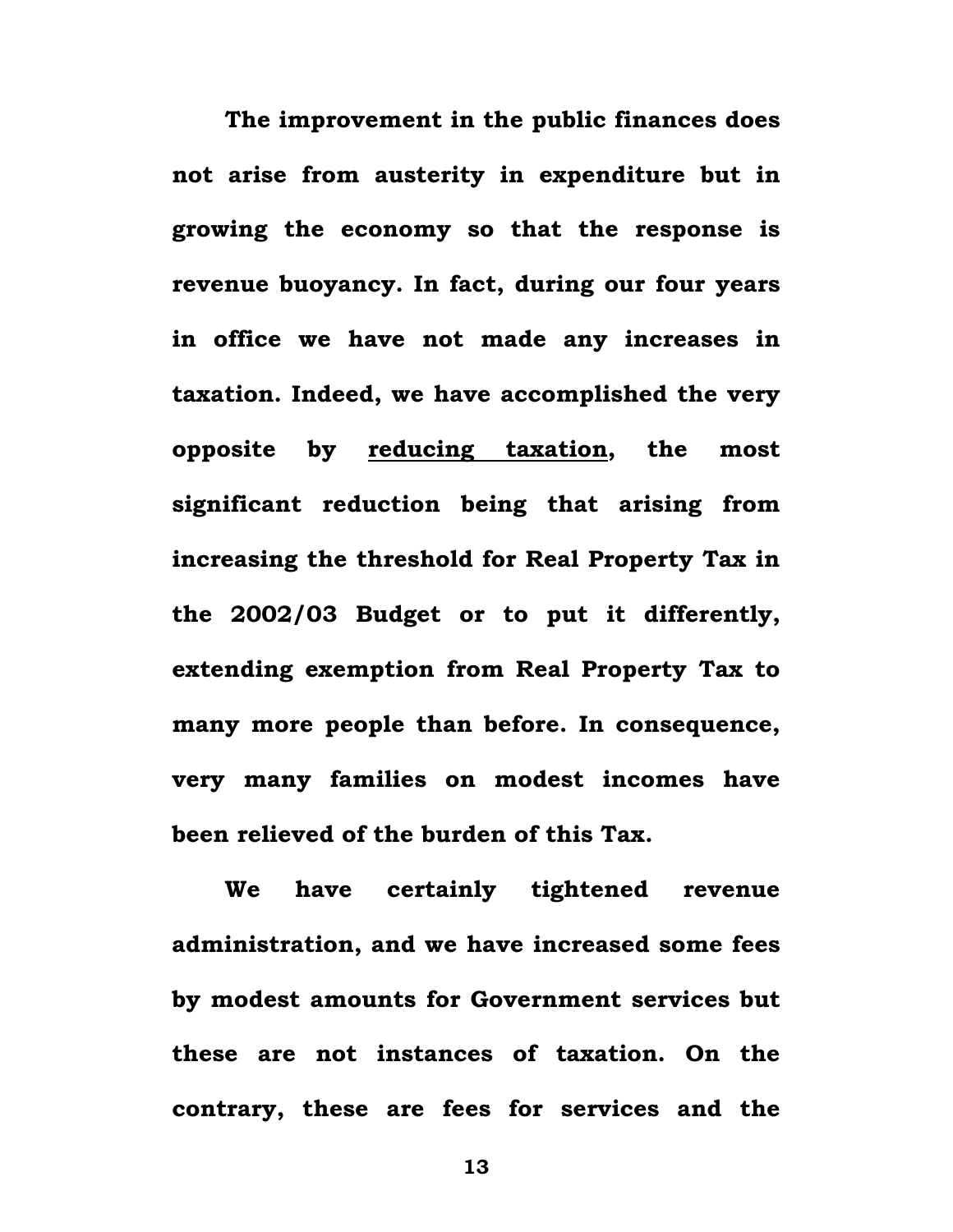**increases were intended to go towards meeting, at least in part, the costs of providing the services.** 

**We have certainly closed any tax loopholes which we have detected, primarily in relation to Stamp Duty because we see no reason why tax evasion and avoidance should be countenanced at the expense of compliant taxpayers. But the major impulse to the correction of the public finances has come from the growth in the economy giving rise to substantial revenue buoyancy.** 

#### *Tourism*

**Again, continuing with the review of the indicators in Annex B, the tourism industry is already doing well and visitor arrivals and expenditure are taking off and exceeding the levels last achieved during the mid-1990's. When the new tourism anchor projects in the**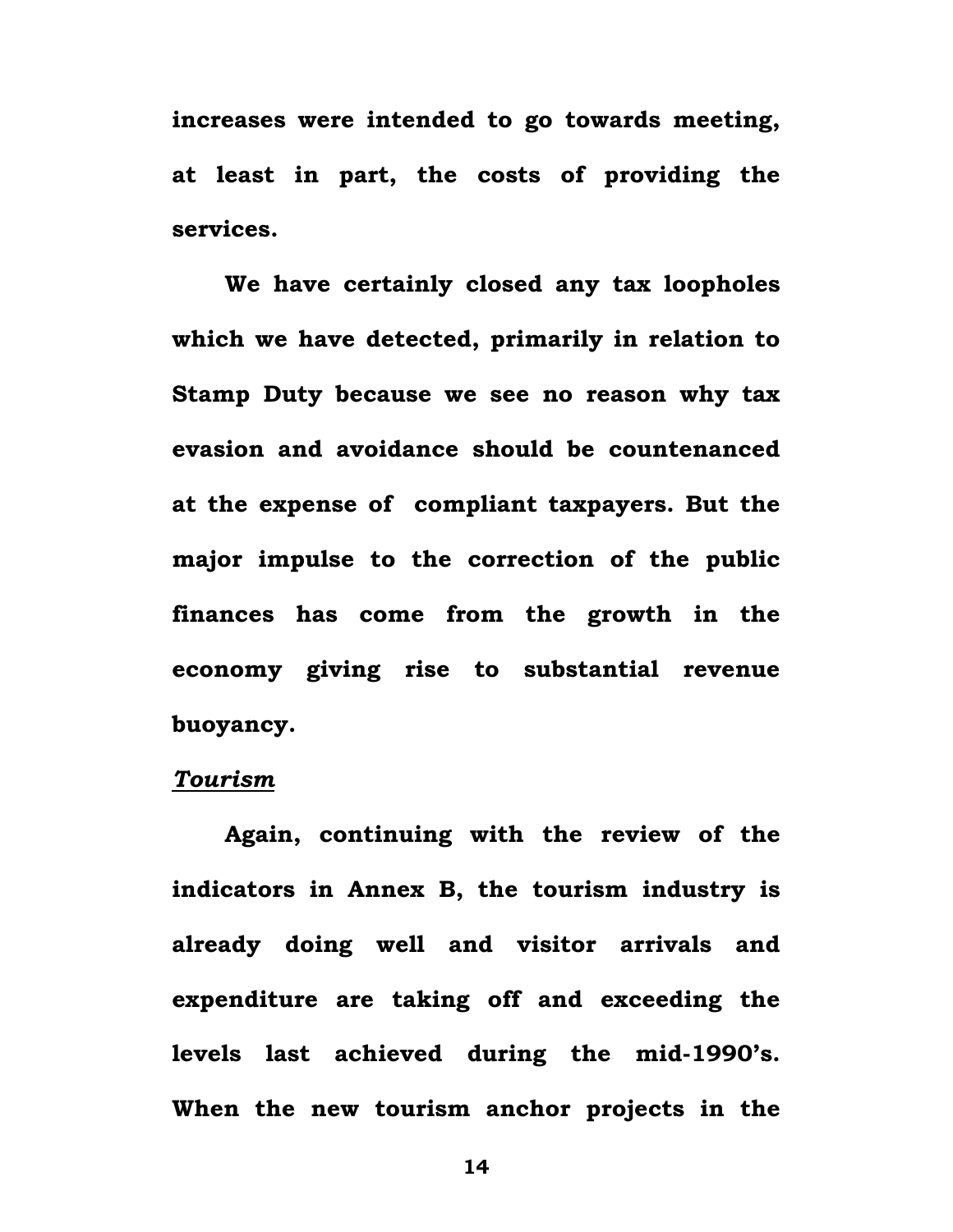**Family Islands come on stream over the next few years, and the transformation of New Providence is completed, our tourism industry will be the most formidable and successful in the Region. In that regard I wish to again emphasise that my Government will be doing everything possible to aid the recovery of Grand Bahama.** 

#### *Unemployment*

**Unemployment is declining and will decline dramatically further when the major tourism projects reach full steam. In this regard, it is our intention to expand the Urban Renewal Programme to ensure that our young people are given all of the means necessary to achieve remunerative and personally satisfying employment. To that end we intend to use a manpower survey approach, drawing on the expertise of the Department of Statistics, to assess the employment needs of presently**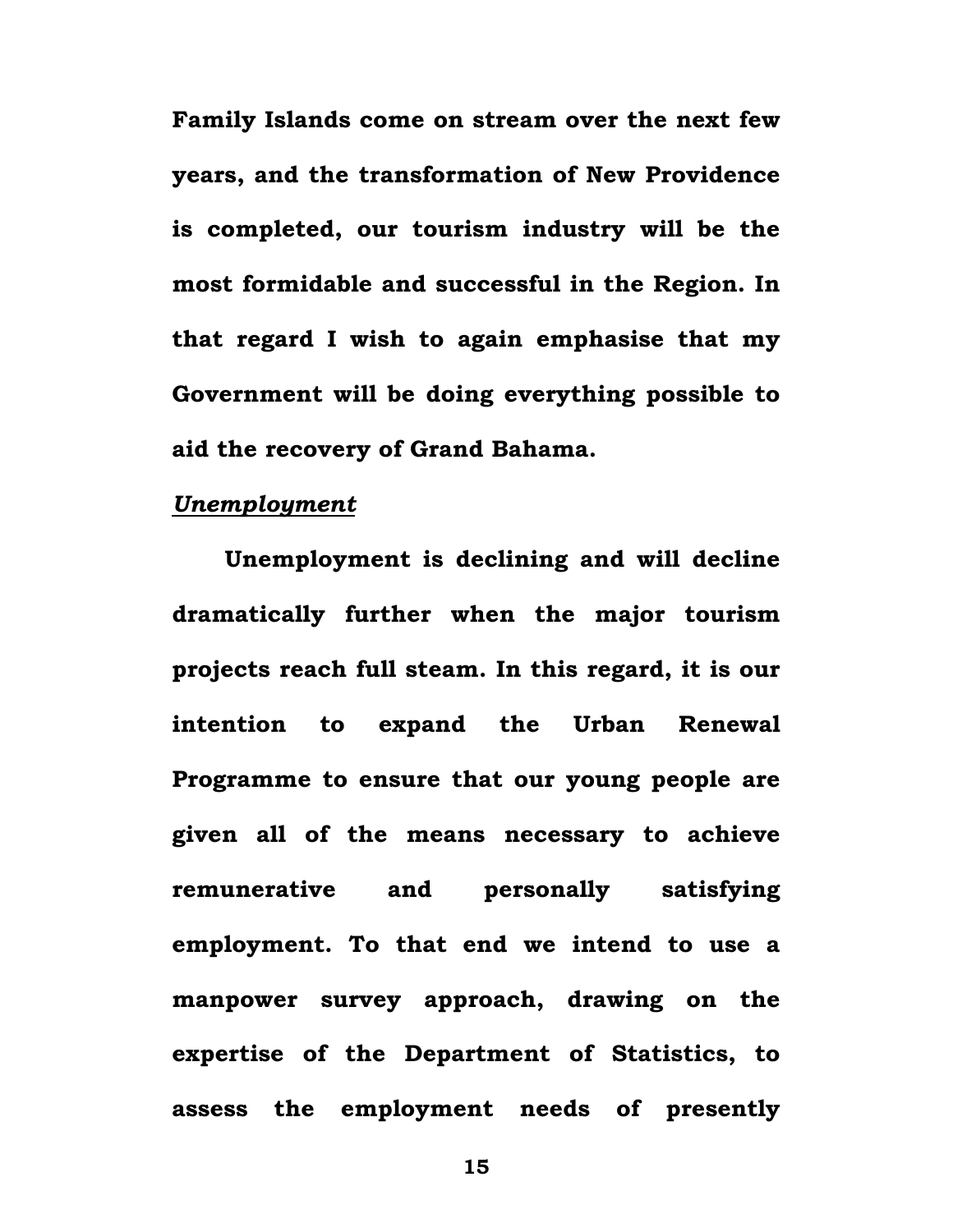**unqualified young people, and then put in motion vigorous programmes to equip them with the education, skills and training they need to take up the employment opportunities coming on stream.** 

**Our young people have so much to gain, and we as a nation have so much to gain too, from their fullest participation in society. The Government is doing everything possible to provide them with opportunities, and it is up to these young people to avail of these opportunities.** 

**The Urban Renewal Programme has a crucial role to play in enabling the identification of young people at risk. If they are not reached through this Programme or through other initiatives involving the Government and voluntary organizations, there would be the danger that they would lose hope and become**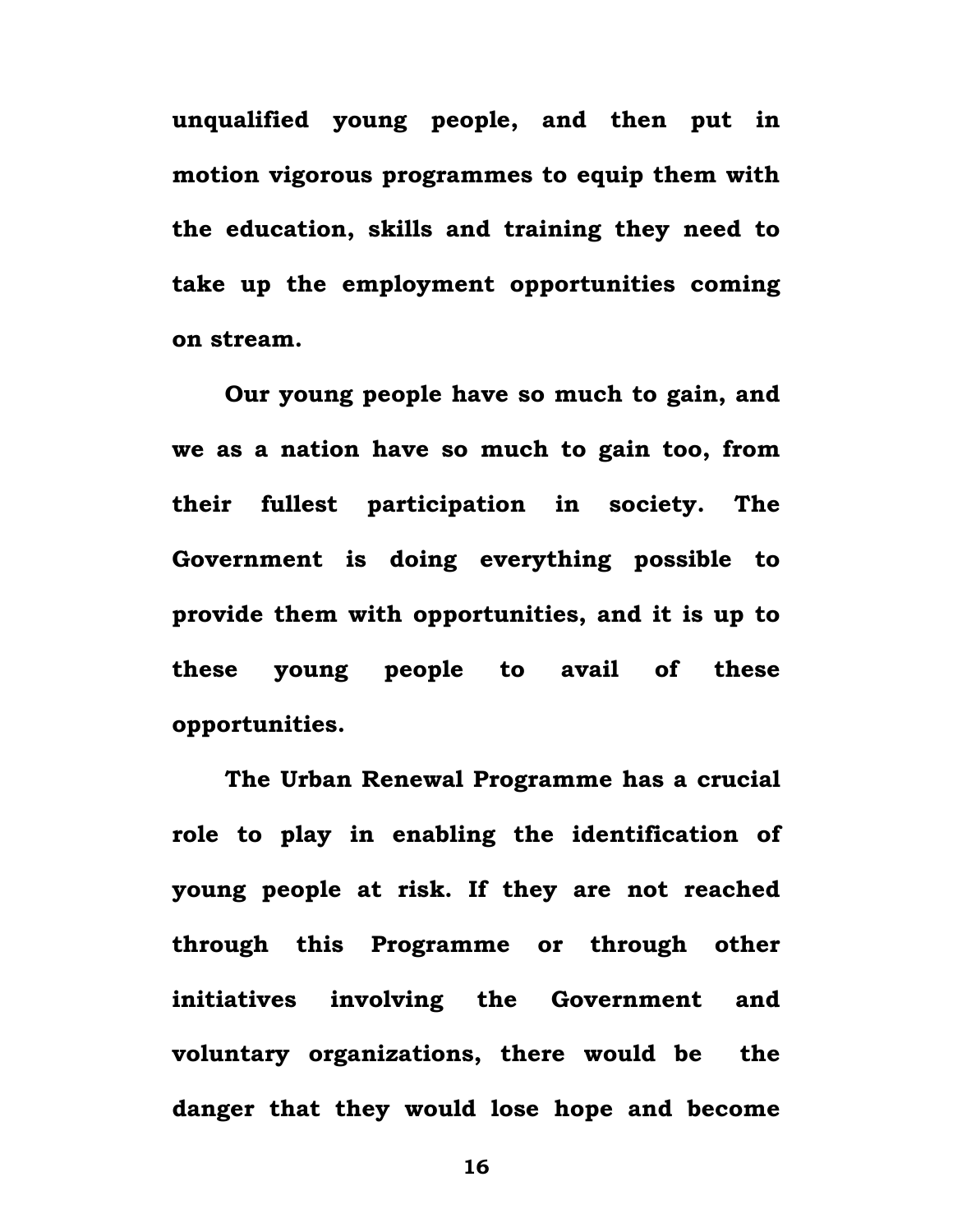**entrapped in anti-social behaviour, and perhaps ultimately in crime. Thus, an important effect of the Programme is to move young people away from a life which would bring them ultimately into conflict with the forces of law and order.** 

**Let us not be under any illusions as to just how important our work in this regard really is. No less a person than His Grace Archbishop Drexel Gomez has described the Urban Renewal Programme as very possibly the most important social programme ever undertaken by any Government since Independence. The Programme has won enthusiastic acclaim throughout our Region and around the world. It is transforming our communities and rebuilding lives one by one. It is bringing hope where there was only despair. I sincerely hope that those who were critical of the Programme, because of their failure to understand its import, and the impact**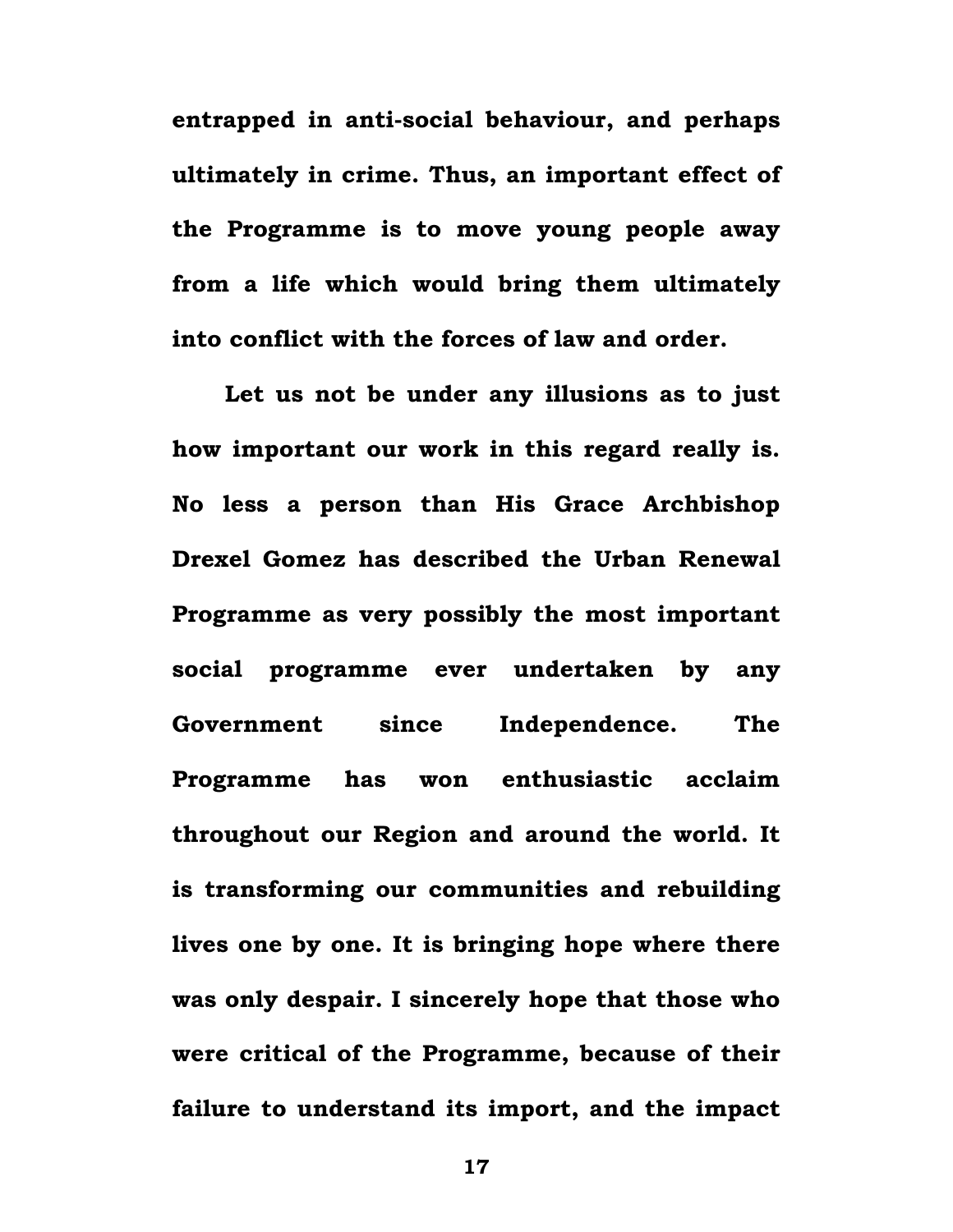**it is having on aiding people to reconstruct their lives and neighbourhoods, will now acknowledge their error and endorse the Bahamian and international acclaim to which I have referred.** 

**On this issue, let us recall the memorable words of the late Rev. Martin Luther King:-** 

*"When an individual is no longer a true participant, when he no longer feels a sense of responsibility to his society, the content of democracy is emptied…when the social system does not build security but induces peril, inexorably the individual is impelled to pull away from a soulless society. This produces alienation – perhaps the most pervasive and insidious development in contemporary society."* 

**The goal of my administration is to enable everyone to succeed, or if they fail initially, to have more than one chance to succeed. I know**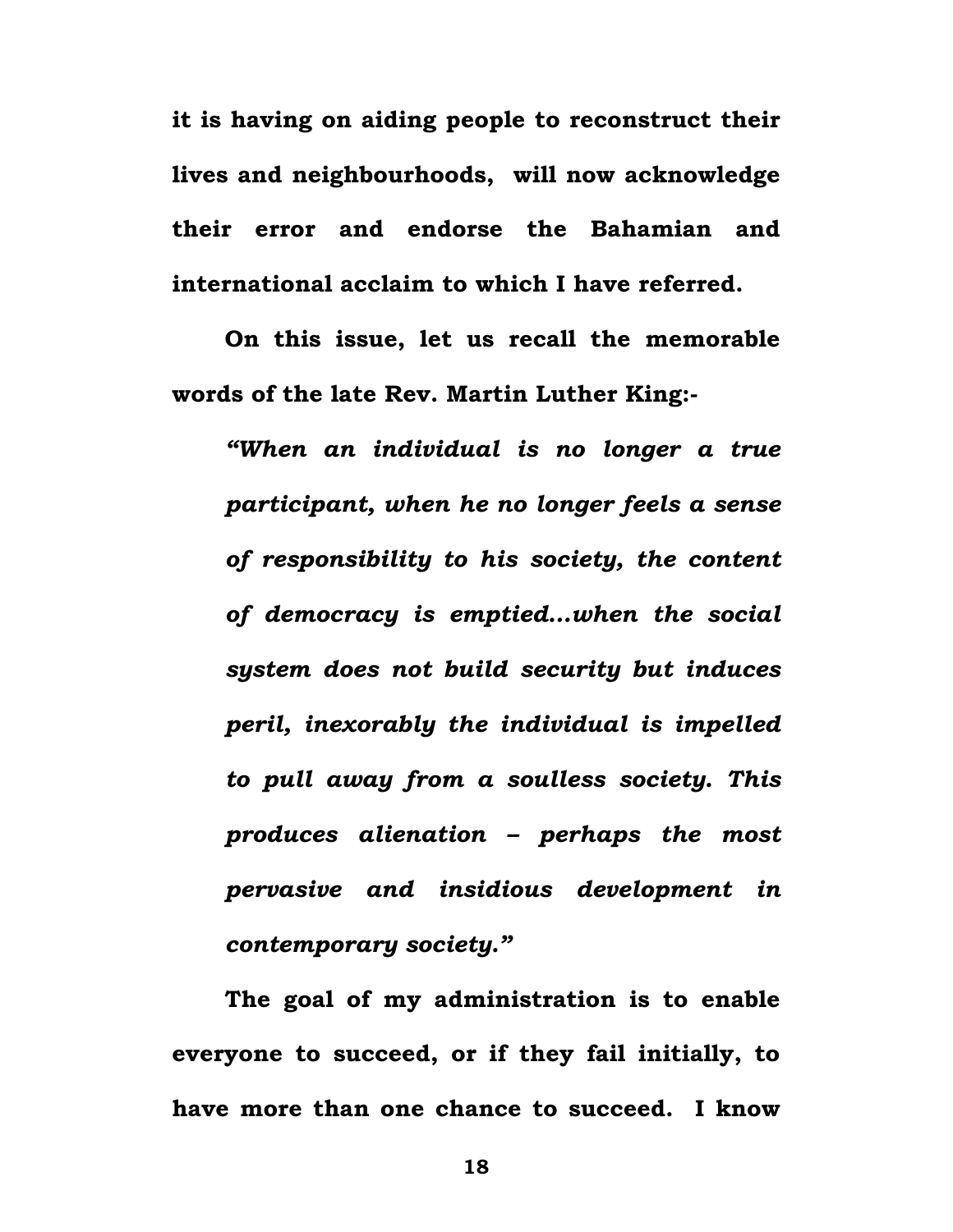**how important this is because I myself am a living testimony to the redemptive power of the second chance.** 

**In the case of those who, for reasons of age or handicap or illness, must be more fully supported in their endeavours, we are developing social policies which address their predicament. It is imperative that we do so because we cannot have a partitioned society where some succeed handsomely while others simply fall behind. We must have an integrated society where all are given the opportunity to share equitably in the fruits of our economic development and to develop themselves to their full potential. In particular, we simply must make every effort to involve our young people in our society, who might otherwise be at risk, to make them feel part of our society and to show them the way forward and to provide them with the motivation**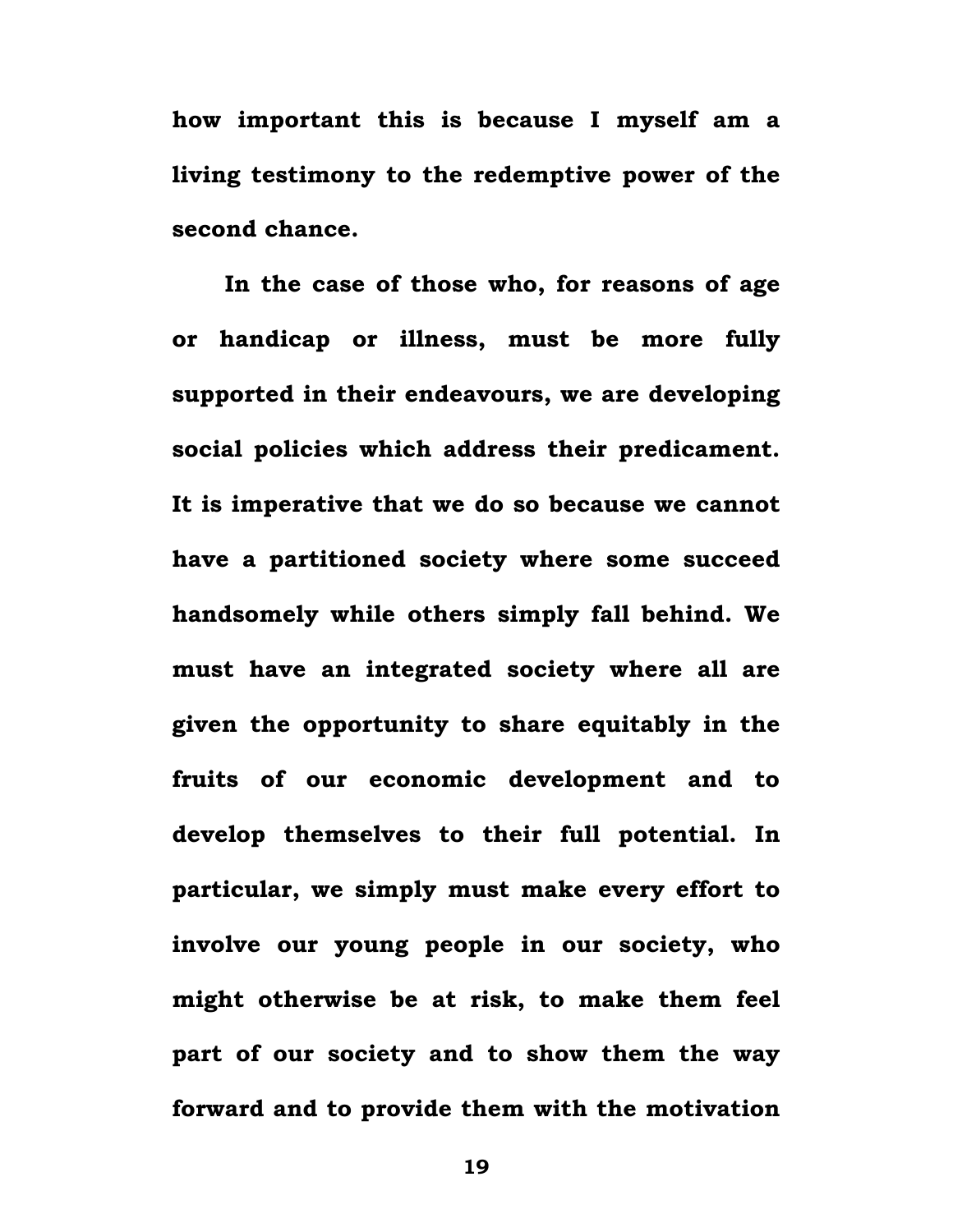**and the skills they will need to survive and prosper.** 

**It is my hope that through the Urban Renewal Programme we can identify those in need or those who feel alienated, and bring the resources of our society, both public and private, to bear in helping them. But, in the final analysis, the ultimate responsibility rests with people themselves to avail themselves of the opportunities presented for education and skills training.** 

#### *External Reserves*

**Mr. Speaker:** 

**Continuing with the review of the economic indicators, it will be noted that the Bahamian currency is strong as never before, because the External Reserves of the Central Bank have rebounded from \$312million in 2001 to almost \$600million today. As explained in the** *Economic*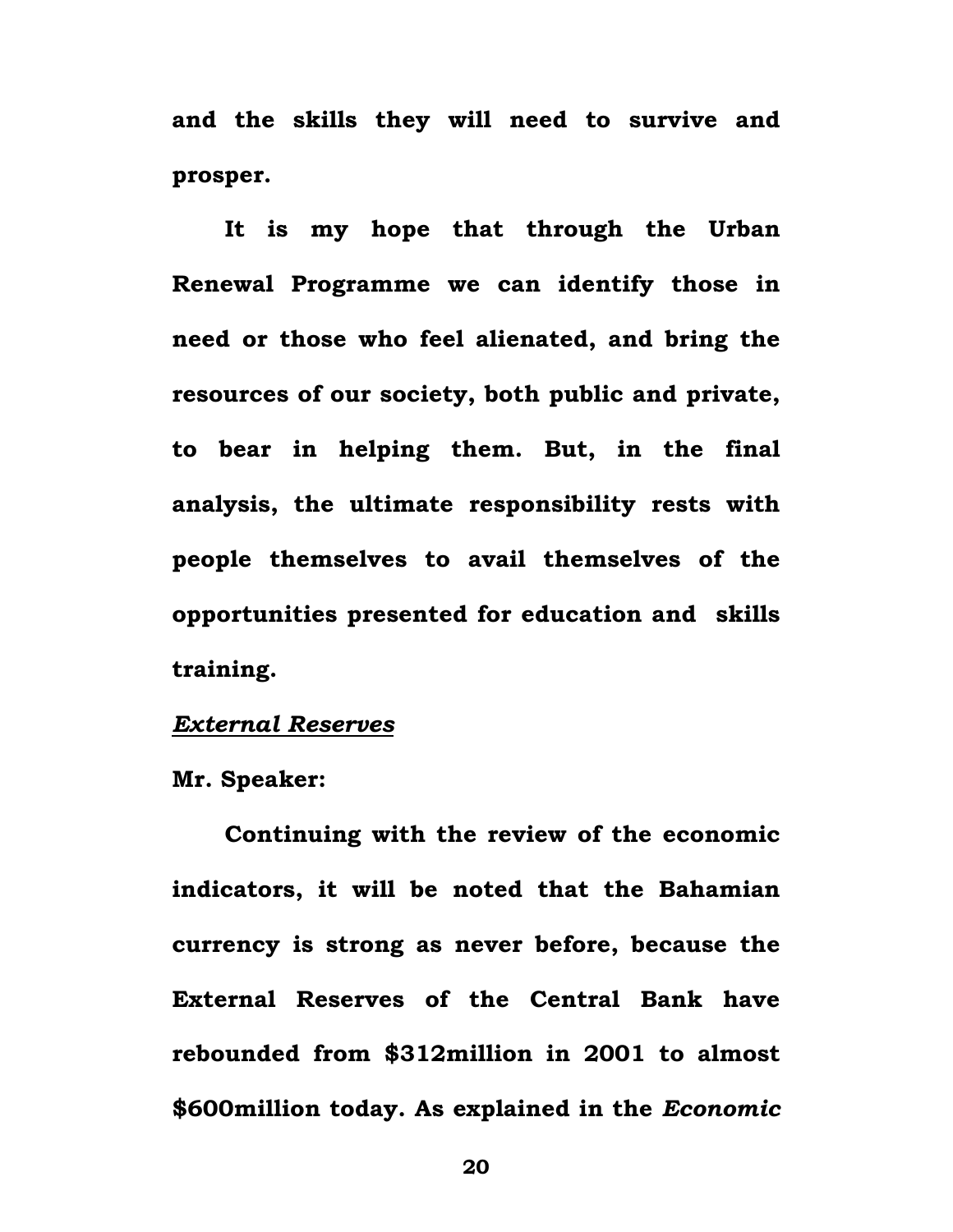*Background* **in Annex A to this Communication, the strength of the External Reserves has permitted the Central Bank to relax certain exchange controls, further evidence of the growing strength of the economy.** 

#### *Interest Rates*

**Annex A to this Communication sets out the Economic Background to the Budget. A reading of this Annex will reveal that the benefits of our policies are apparent in the availability of employment opportunities, the expansion of essential services without the need for additional taxation, the improvement in pay and conditions throughout the economy, the increase of over 16% in the amount of residential mortgages in 2005, and the reduction of 4 basis points on interest rates. And even with all that we are only at the take-off position in relation to the economy.**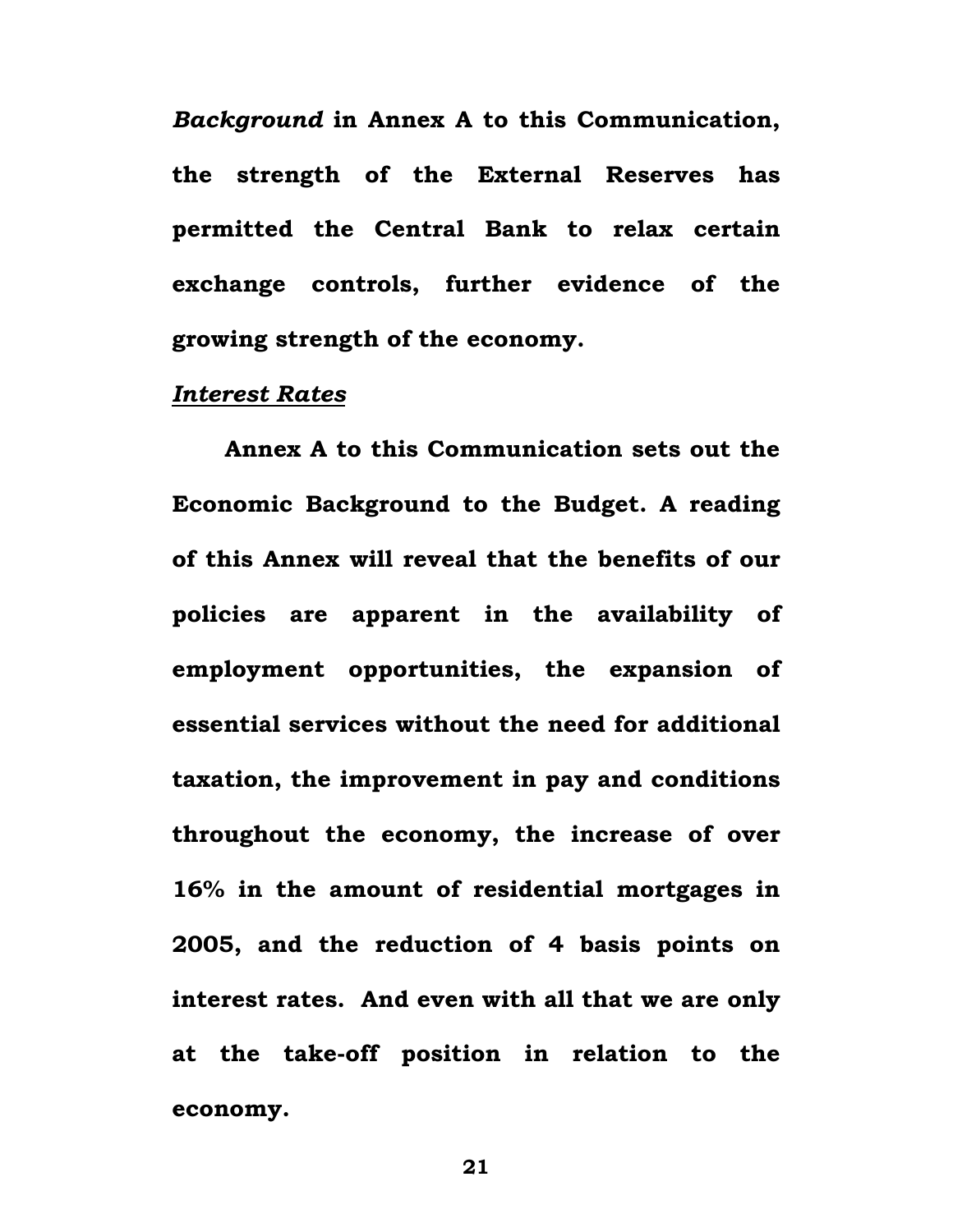# *Confirmation by International Rating Agencies and the IMF*

**Any objective observer would be bound to agree that my Government team has brought the Bahamian economy from its low point of 2001/02, when all of these indicators were negative, to the present stage where the Bahamian economy has already reached take-off point into what could be, the longest, highest and most sustainable economic expansion of our history.** 

**Indeed, there are objective observers who have confirmed the evidence of our achievements, and of the economic potential which we are releasing. These observers are the two Rating Agencies, Moodys and Standard and Poors, which have continued to give investment grade ratings to The Bahamas. In the case of Moodys, the rating for The Bahamas is the**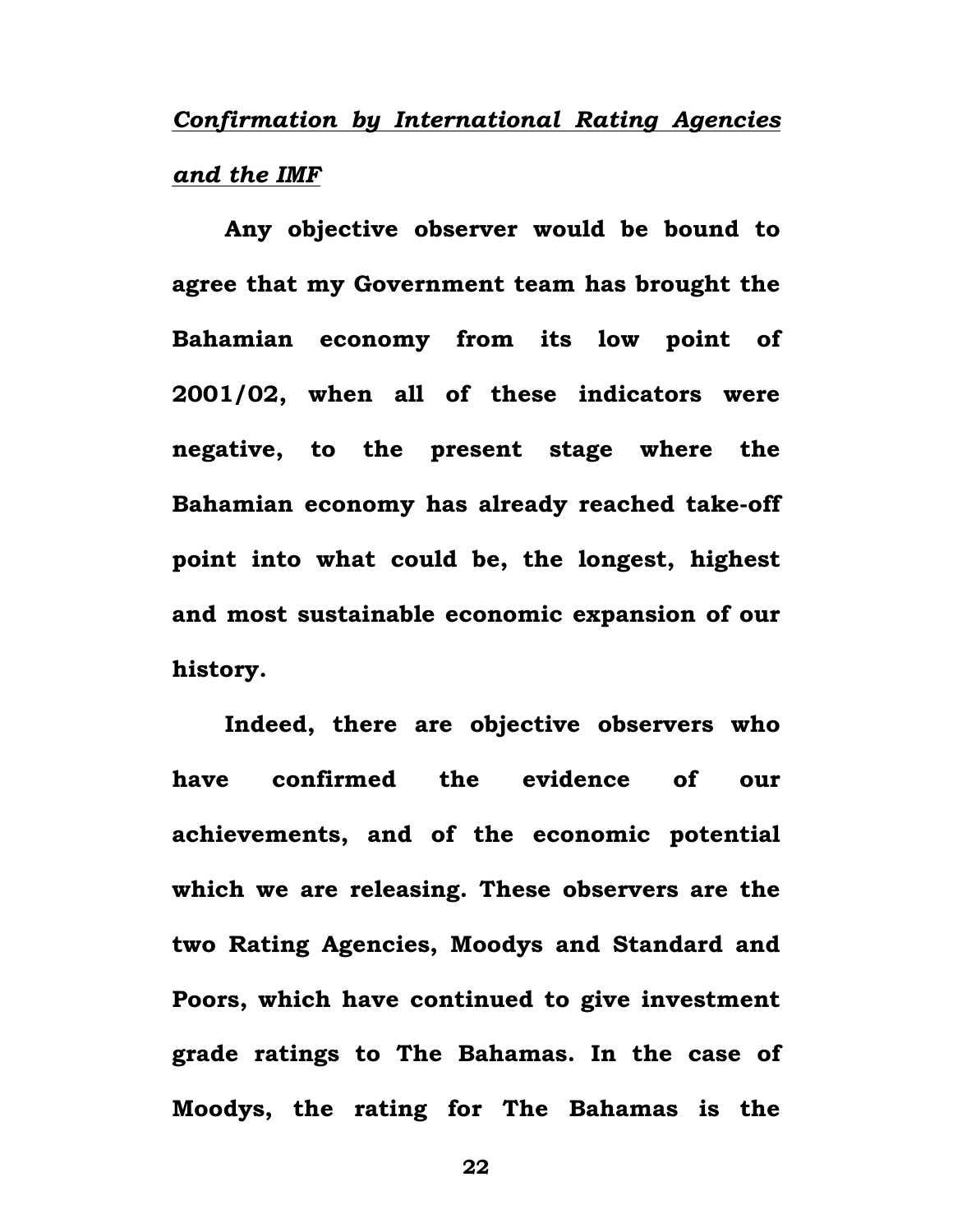**highest among the independent countries in the Hemisphere excluding the North American giants, the United States and Canada. In the case of Standard and Poors, the rating for The Bahamas is equaled by only one other country in this Region, excluding the two North American giants.** 

**In further confirmation of the excellence of the Government's management of the economy I would direct the attention of Honourable Members to the Aide-Memoire of the recent IMF Staff Visit which I am tabling along with this Communication.** 

**By way of background to this Aide-Memoire, The Bahamas is on a 24 month cycle for IMF Article IV Consultation Missions. The last such Mission was in 2005, and the Report is available on the internet. In every other year to the year in which the Consultation Missions occur, the**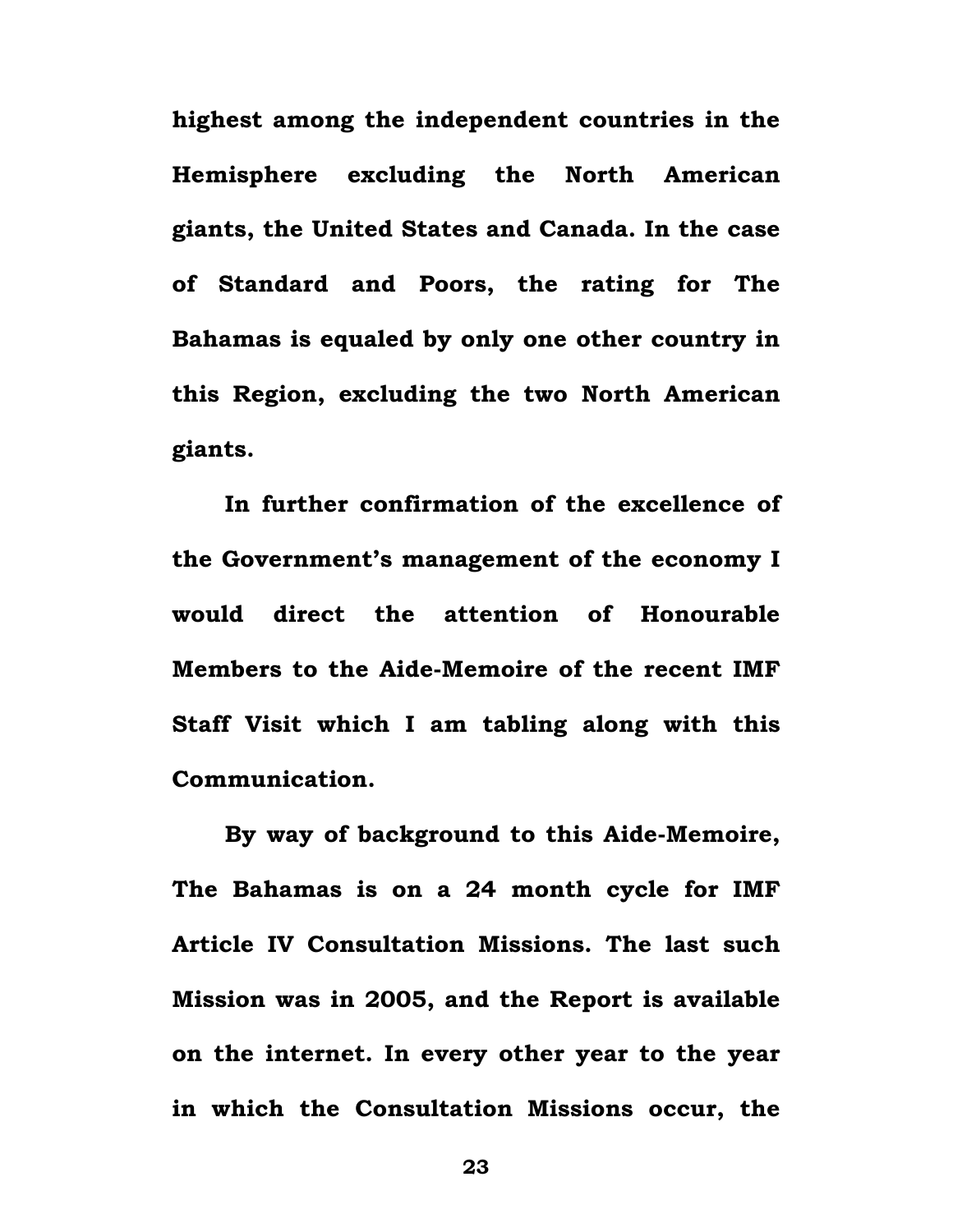**IMF makes what is termed a "Staff Visit". This Visit provides an opportunity for the IMF staff to obtain an update from many sources, including the banking and financial sector, the Chamber of Commerce as well as from the Ministry of Finance and the Central Bank, on the rapidly changing economic and fiscal developments in The Bahamas.** 

**Just as importantly, the Visits are valuable for providing an opportunity for discussion between the technicians in the Ministry of Finance and the Central Bank and the IMF Staff on these developments. The Aide-Memoire prepared by the IMF staff provides their views on a number of key issues.** 

**Needless to say, the institutional conservatism, which is the hallmark of the IMF, is reflected in the Aide-Memoire. Nevertheless, as I have said, even the IMF projects growth in** 

ل المركز المركز المركز المركز المركز المركز المركز المركز المركز المركز المركز المركز المركز المركز المركز ال<br>والمركز المركز المركز المركز المركز المركز المركز المركز المركز المركز المركز المركز المركز المركز المركز المر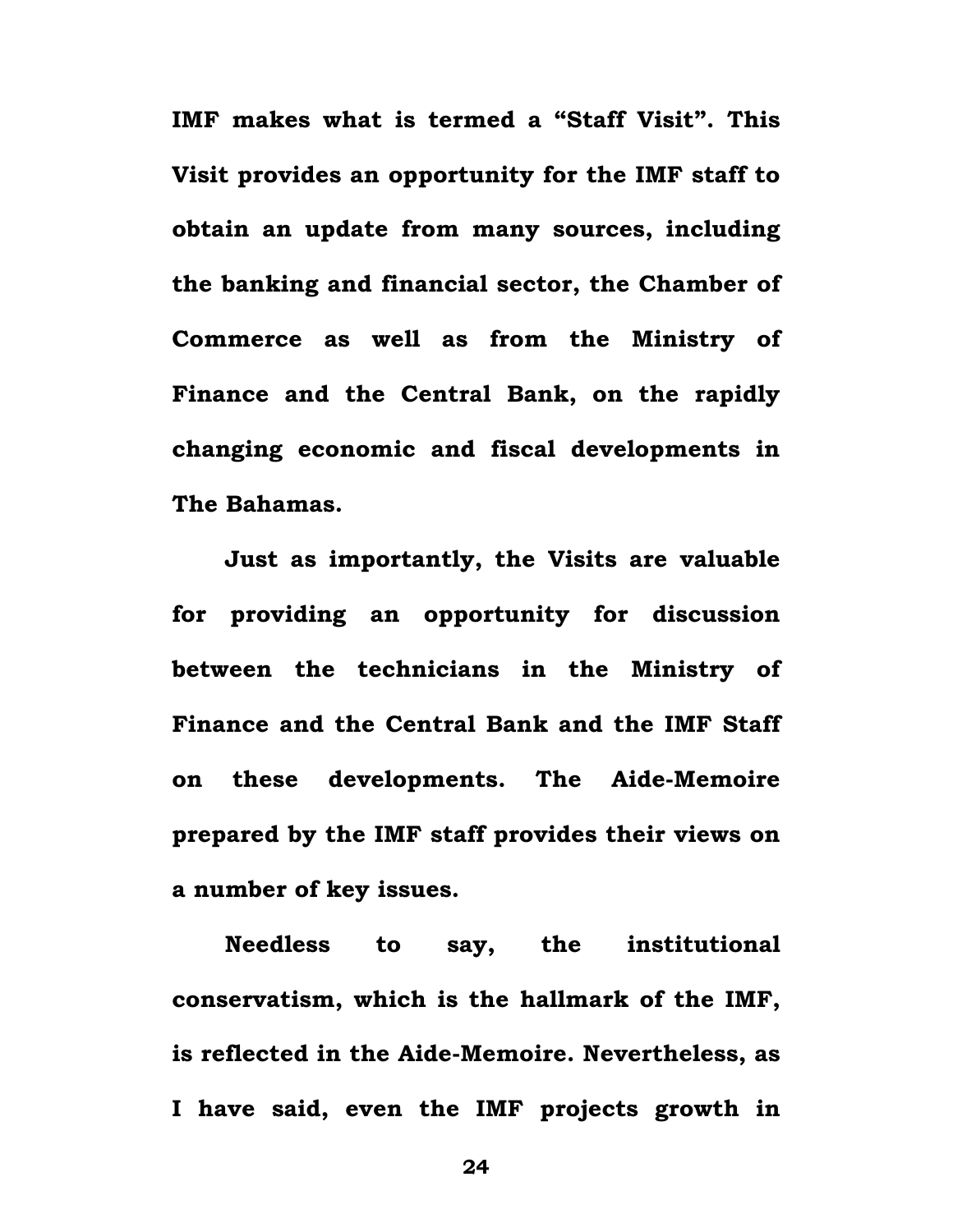**2006/07 to be 6.5%, in 2007/08 to be 6.7%, in 2008/09 to be 5.6% before tapering off later as the horizon lengthens and uncertainties can arise. Thus, even the IMF agrees with the Government's optimism about the expansion of the Bahamian economy.** 

**I might add that on most crucial issues the thinking of my Government is very close to that of the IMF. Such differences as there may be are not substantial and relate more to matters of practicality and timing rather than to policy disagreements. In this regard I am drawn to the comments of Mr. Haruhiko Kuroda, the President of the Asian Development Bank, in his interview with the IMF quarterly magazine,** *Finance and Development.* **Mr. Kuroda said:-** 

*"I think that … although economic theory may provide some insight, some framework, good policies may require something that*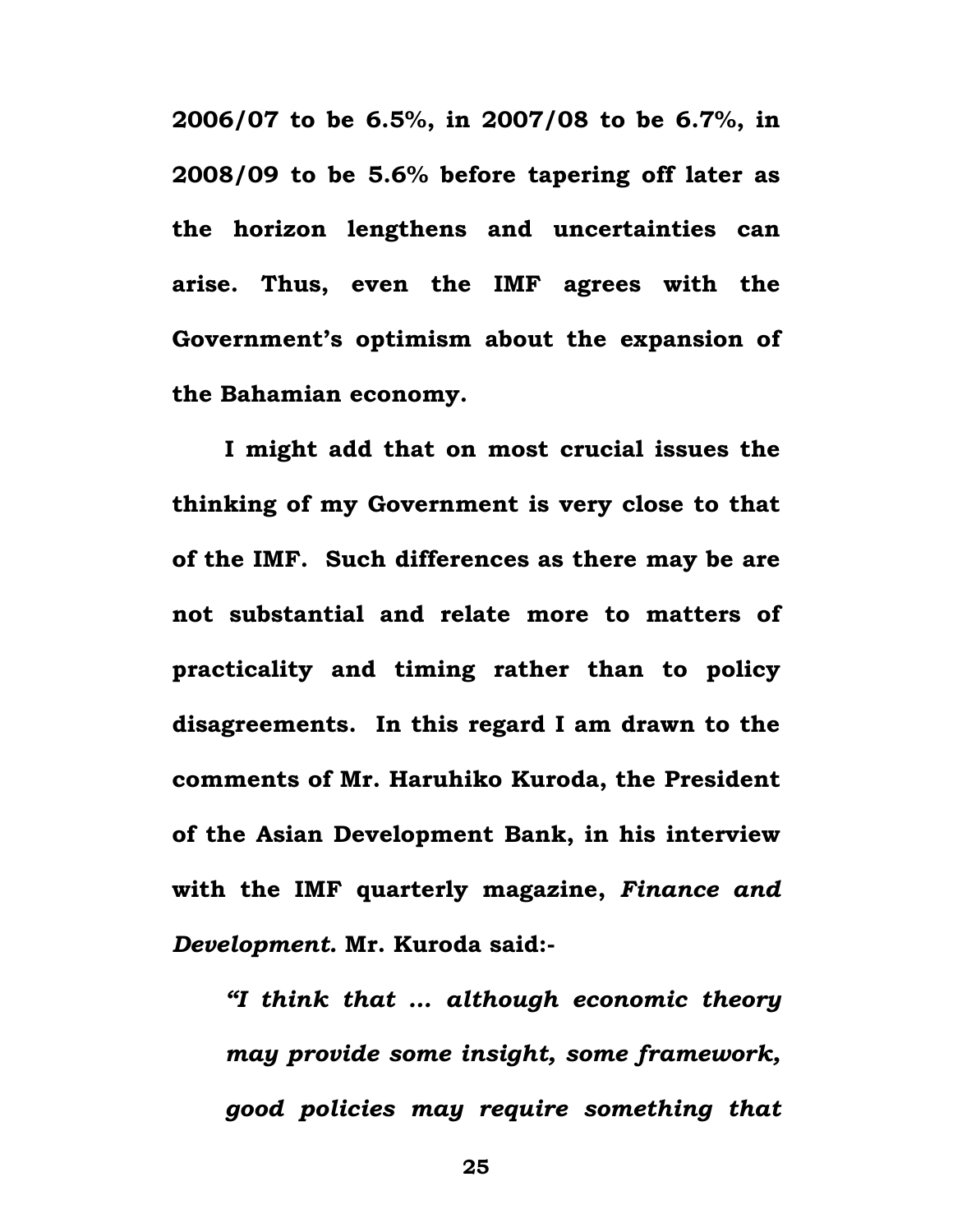*goes beyond just economic theory or analysis – some practical judgment, some good sense."* 

**It is this practical judgement which my Government brings to these matters. For this reason my Government consults widely, thereby taking into account the technical and other advice given to Government from many sources, including Ministries and Departments, other Government agencies, the private sector and the international organizations such as the IMF and the Inter-American Development Bank. No one person or organization has all the answers, although some like to think that they do, and that is why the broadest consultation is advisable on all key issues.** 

**I might mention, in the particular context of the importance which my Government attaches to consultation, that there will be no** 

ا 26 مارس با با عام 1940 مارس با با عام 1940 مارس با عام 1940 مارس با عام 1940 مارس با عام 1940 مارس با عام 19<br>المراس با عام 1940 مارس با عام 1940 مارس با عام 1940 مارس با عام 1940 مارس با عام 1940 مارس با عام 1940 مارس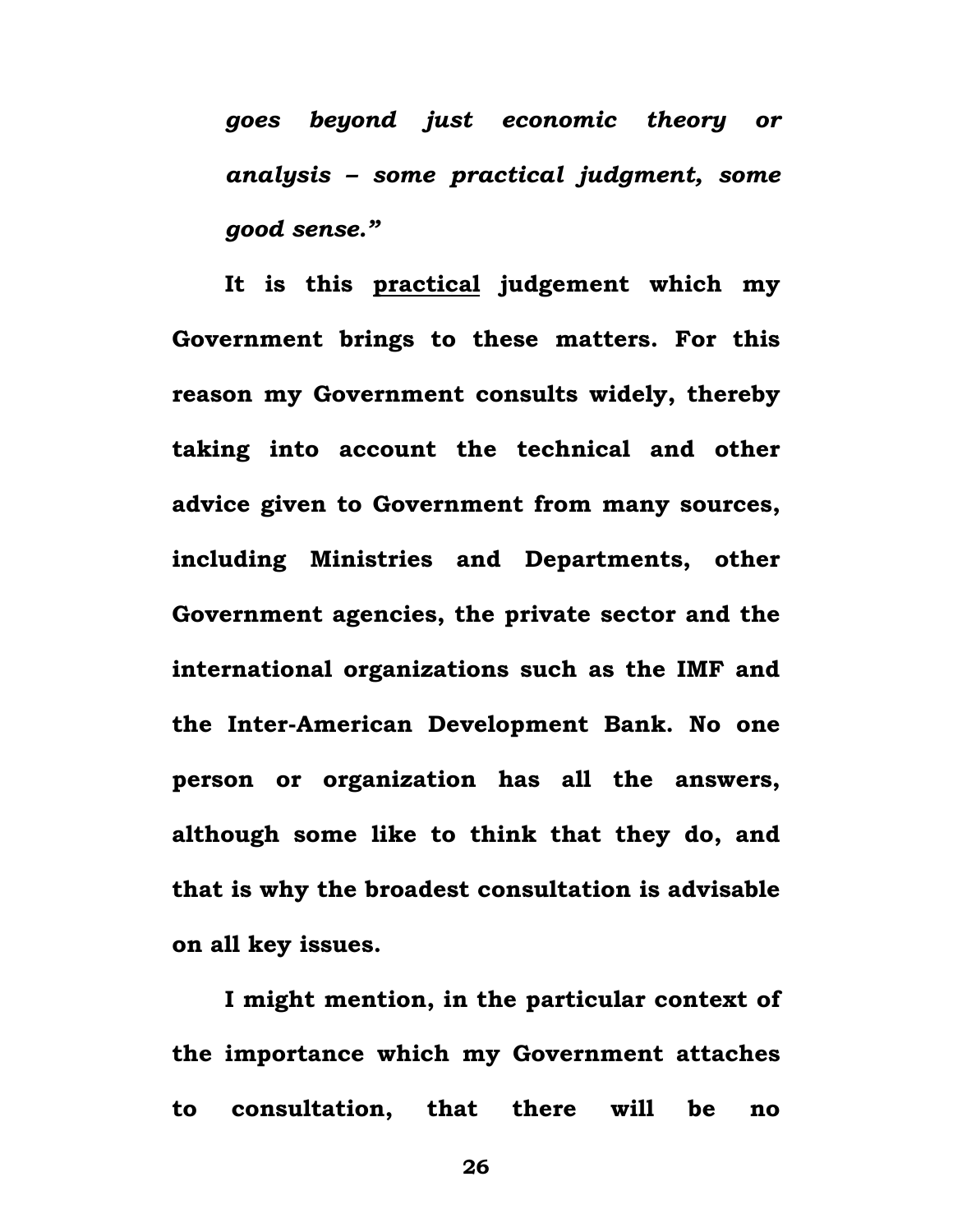**commitment to enter into trade agreements – regional, hemispheric or global – without the fullest consultation within The Bahamas.** 

**Nor will there be any major changes in the revenue system of The Bahamas without the fullest prior consultation. My Government is not contemplating any such changes but, in view of the recommendation in the IMF Aide-Memoire regarding a VAT, a perennial recommendation of the IMF, I think it is necessary to set the record straight.** 

# *Importance of consultation*

**The hallmark of my Government is consultation, rather than impulsive decisionmaking, and the record demonstrates the soundness of this approach, in signal contrast, I might add, to the costly mistakes which are made when there is a rush into decisions without adequate preparation, without adequate**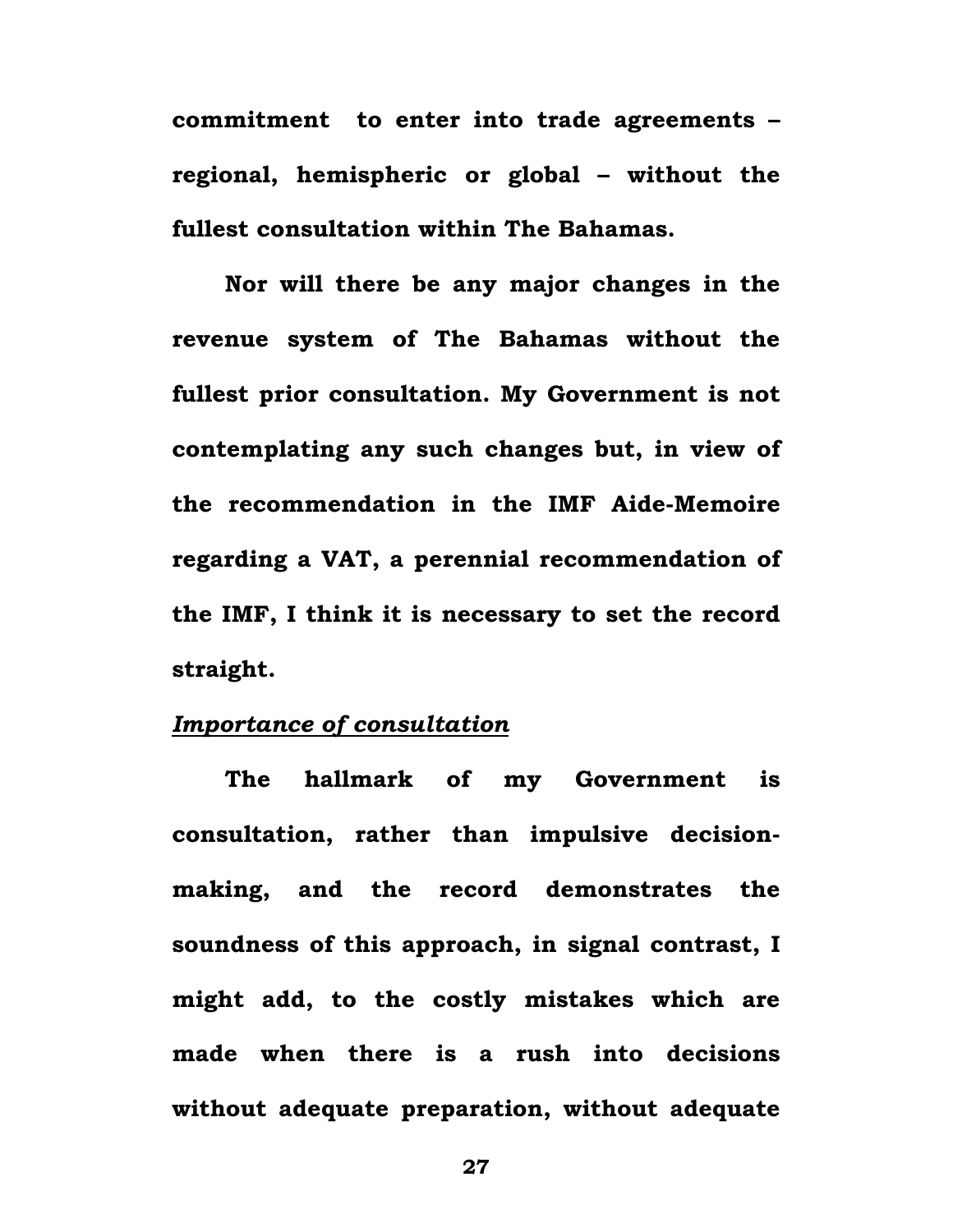**consultation, and without adequate care, prudence and proper planning.** 

**A further attribute of my Government is caution in ensuring that each step forward is based on solid ground so as to better withstand any setback that may occur from external economic shocks or meteorological factors. Our economy is small and open. Therefore, we must be sensible in recognizing the intrinsic risks which we, in The Bahamas, face at all times. In this context one has to be mindful of the advice of the noted American economist Richard Cooper who said:-** 

> *"Governments typically behave as if positive shocks are permanent, and negative shocks are temporary."*

 **In exercising prudence in economic matters we are simply being sensible and responsible in our own interests. Even major economies can be**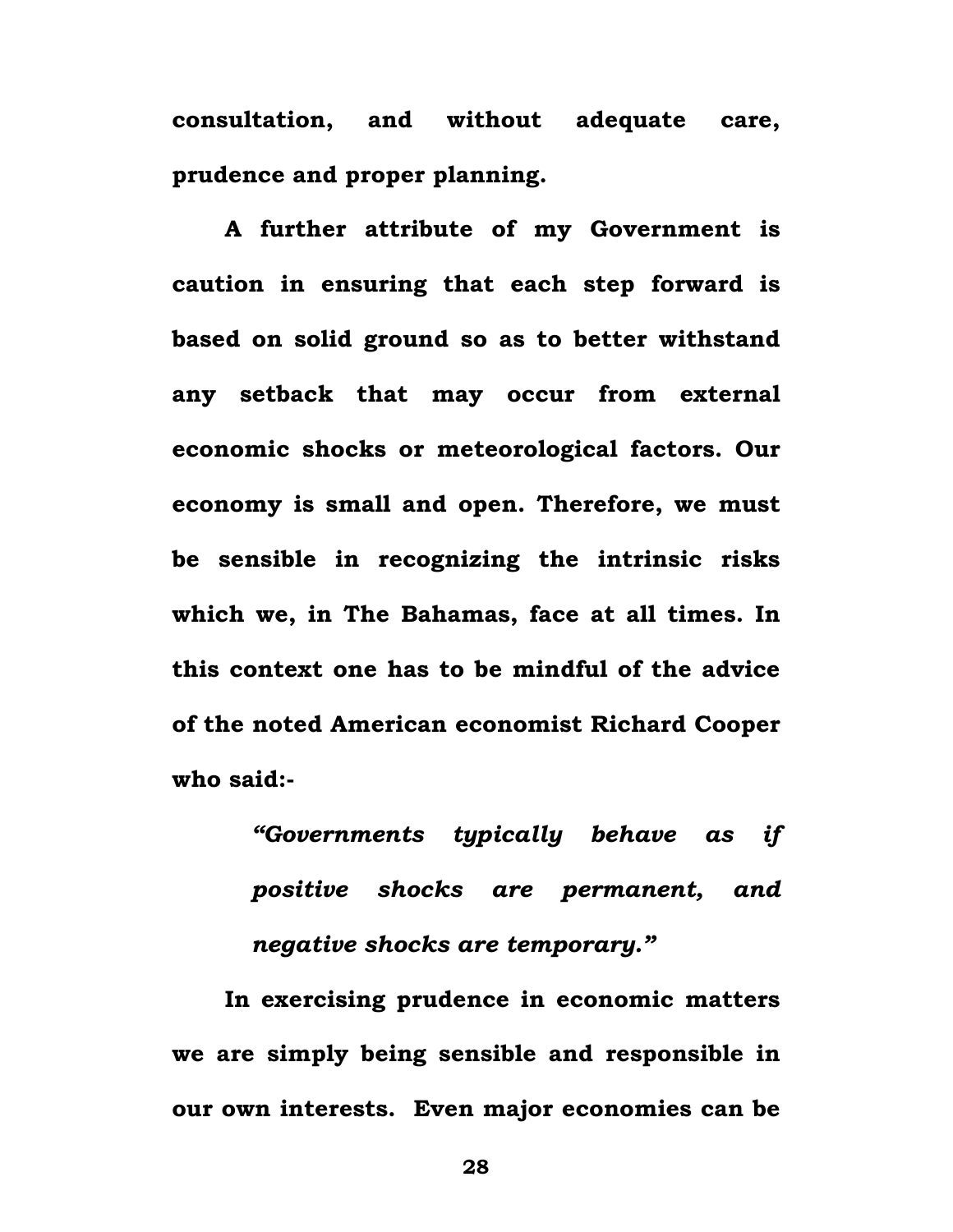**blown off course by an unexpected and unforeseeable economic chain of events. That is why, for example, within the European Monetary Union there is such insistence on careful macroeconomic management. Therefore, it behoves a small open economy such as ours to exercise the same level of care as is exercised by much larger economies.** 

**My Government has not made nor will it make, promises which would undermine the economy and put at risk the future of every Bahamian. Every promise which we have made we have either fulfilled or we are determined to implement with care and prudence as our economy grows and is capable of providing the necessary financial resources.** 

**There can be no disputing the information in Annexes A and B. This information is based, in the main, on published sources such as IMF** 

ا 29 مارس با تاريخ المارس با تاريخ المارس با تاريخ المارس با تاريخ المارس با تاريخ المارس با تاريخ المارس با<br>المارس با تاريخ المارس با تاريخ المارس با تاريخ المارس با تاريخ المارس با تاريخ المارس با تاريخ المارس با تاريخ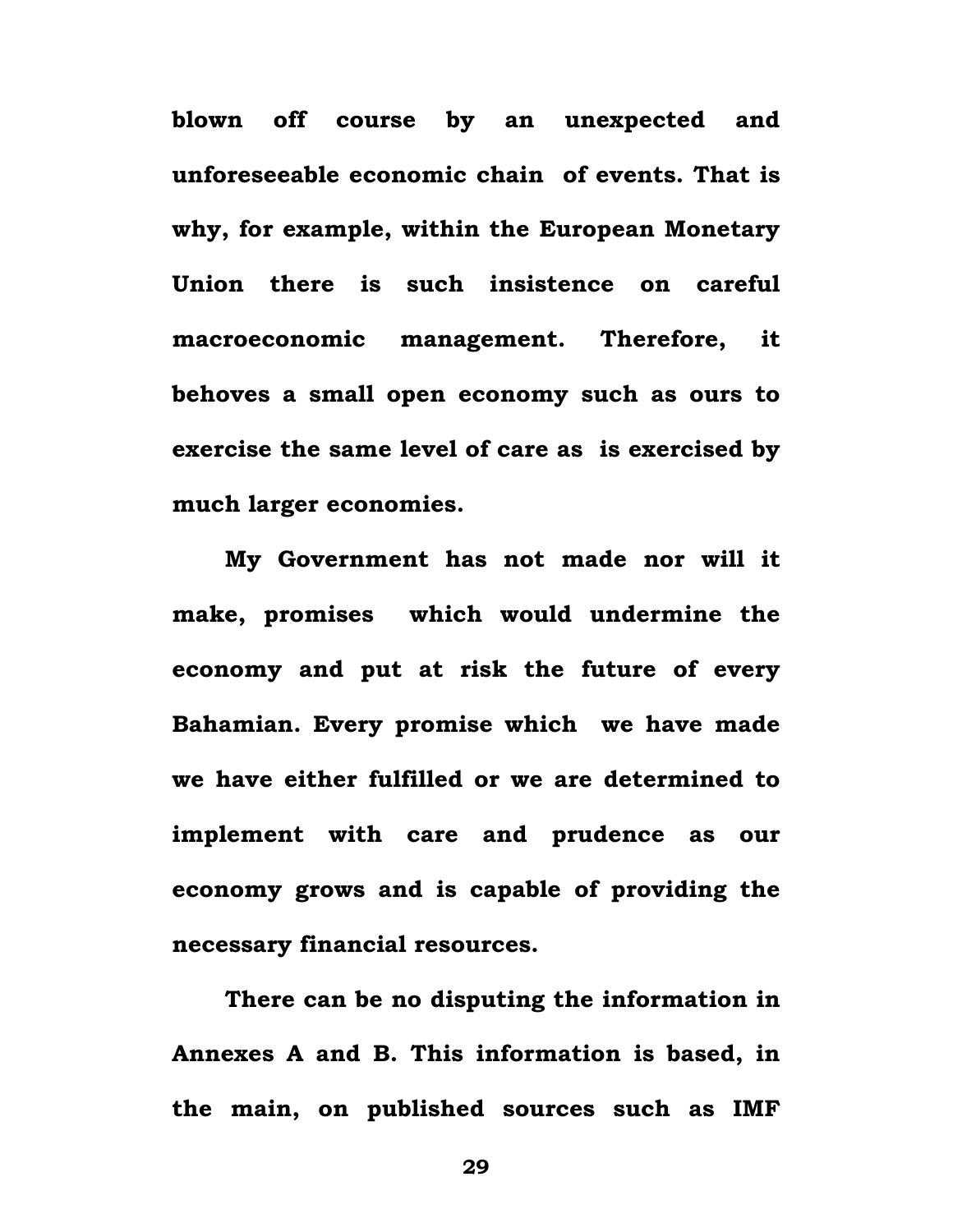**reports, Central Bank Reports, and Department of Statistics reports. Thus, it is information which is, or will be, easily accessible to the public via the internet. The information in the Annexes is irrefutable evidence of my Government's successful management of the economy and public finances, and of our restoration of the robust growth prospects of The Bahamas.** 

**As mentioned in the 2005/06 Budget Communication, the Department of Statistics is now able to follow the internationally accepted standard for producing estimates of national income data. The recent IMF Staff Visit and the 2005 IMF Article IV Mission had confidence in the Department's work and used the data. In fact, the national accounts data were also crucial to the work of the consultants preparing the**

**30 30 30**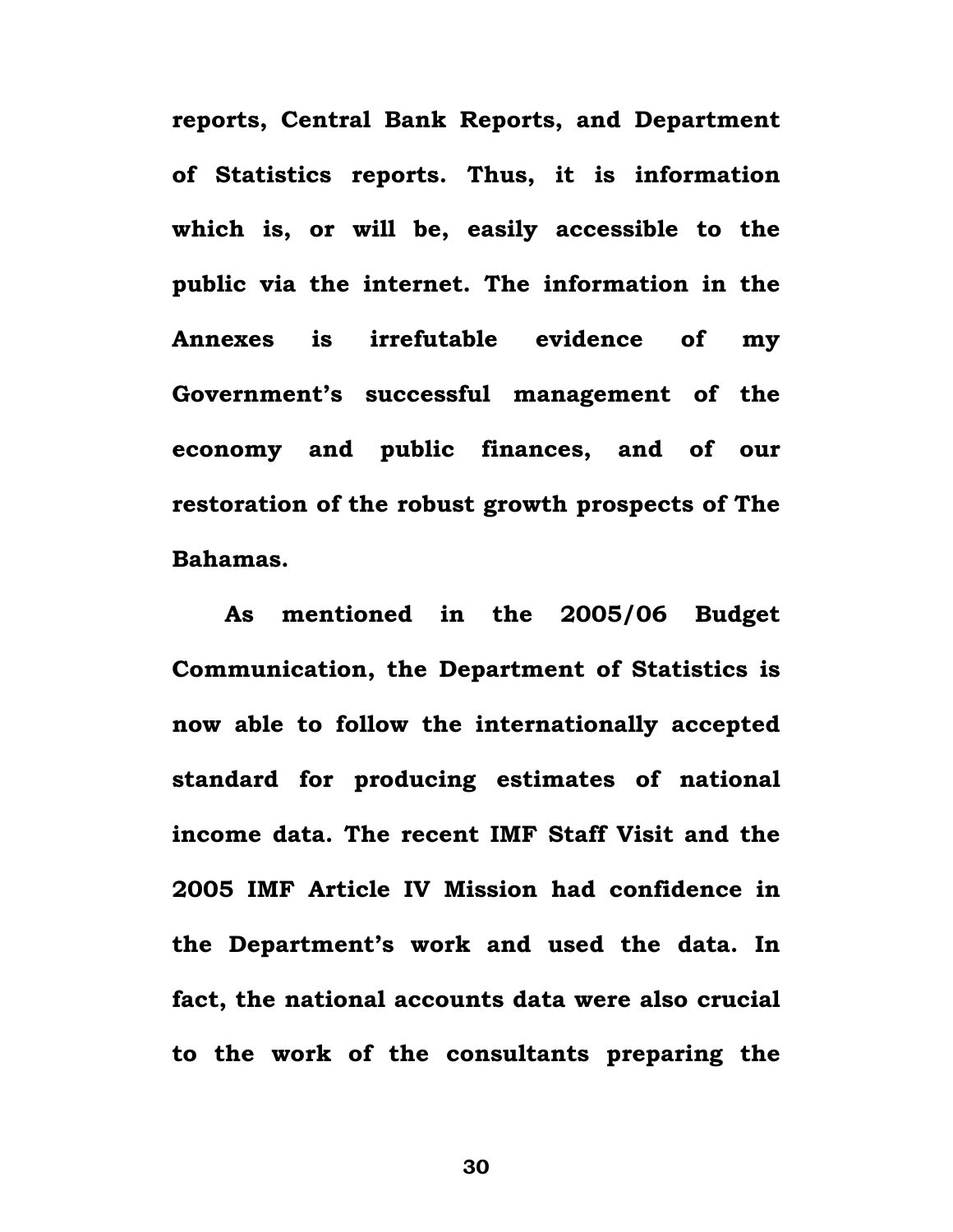**report on the impact of tourism in the Bahamian economy.** 

# *LOOKING AHEAD*

**Mr. Speaker:** 

*The Speech From The Throne* **earlier this year set out the Government's considerable achievements in its current first term in office. More importantly, however, it also maps out the policies which my Government is committed to following now and in the period immediately ahead to further enhance the economic and social security of the Bahamian people.** 

**The Bahamian people know our capabilities, and they know that our success to date places us within closer reach of the goals set out in the**  *Speech From The Throne.* **I believe that the Bahamian people will agree that our record to date is a record of impressive achievement in a**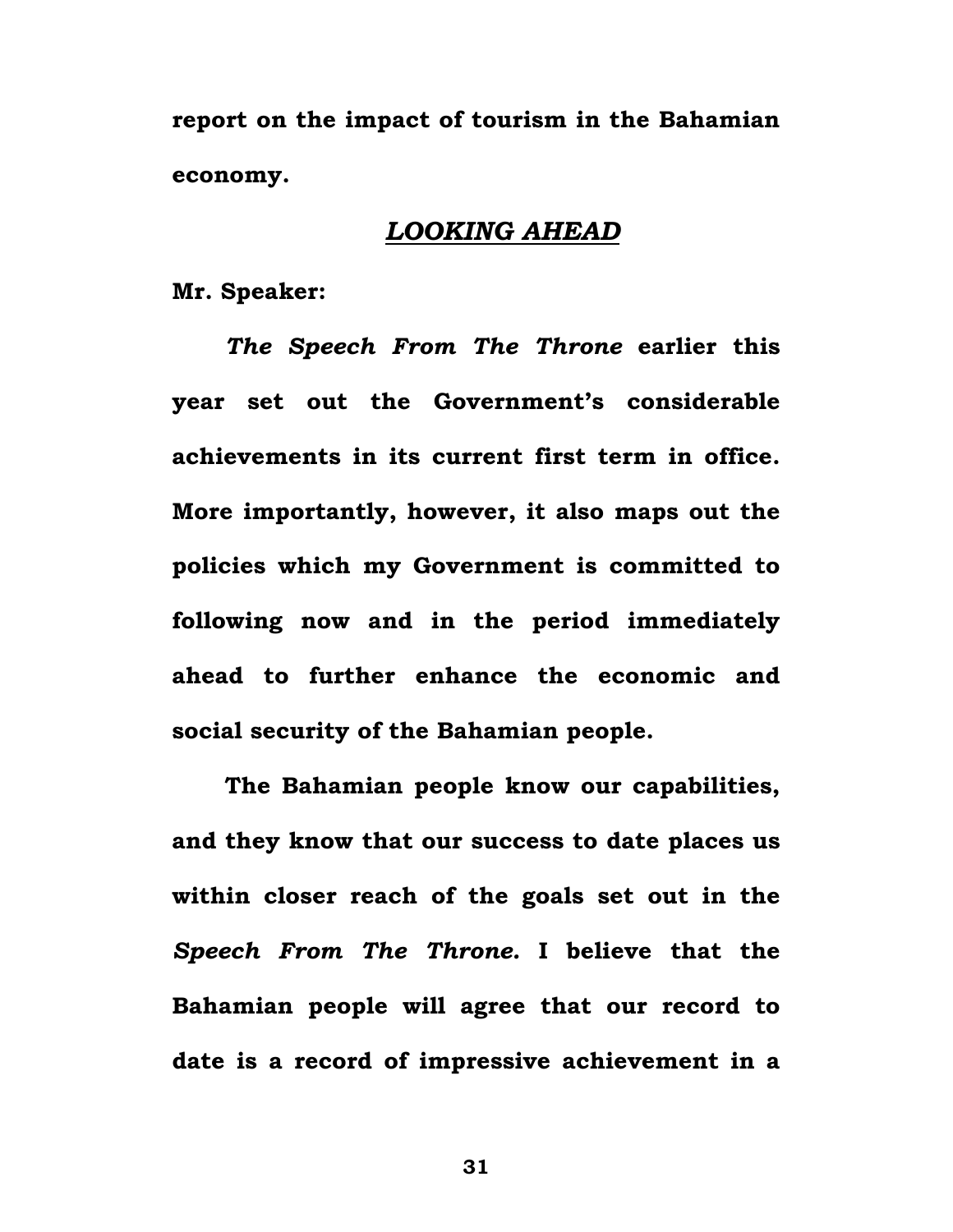**remarkably short period of time. We are confident that our record is such that the Bahamian people will consider us worthy of their continued trust, support and confidence, as we make ready to propel The Bahamas forward in our second term in office.** 

# *FISCAL PERFORMANCE 2005/06*

**Turning to fiscal performance in 2005/06, the provisional outturn is for a GFS Deficit of 2.4%, compared with the figure of 2.8% in the Budget. The summary data is in Annex B, Table II to this Communication. This projected outturn is not very different from the projection in the IMF Aide-Memoire of 2.5%.** 

#### *Revenue performance*

**The most striking point about budget performance in 2005/06 is the strength of Recurrent Revenues. These amount to** 

ا با المساو<mark>32</mark> با المساوي المساوي المساوي المساوي المساوي المساوي المساوي المساوي المساوي المساوي المساوي المس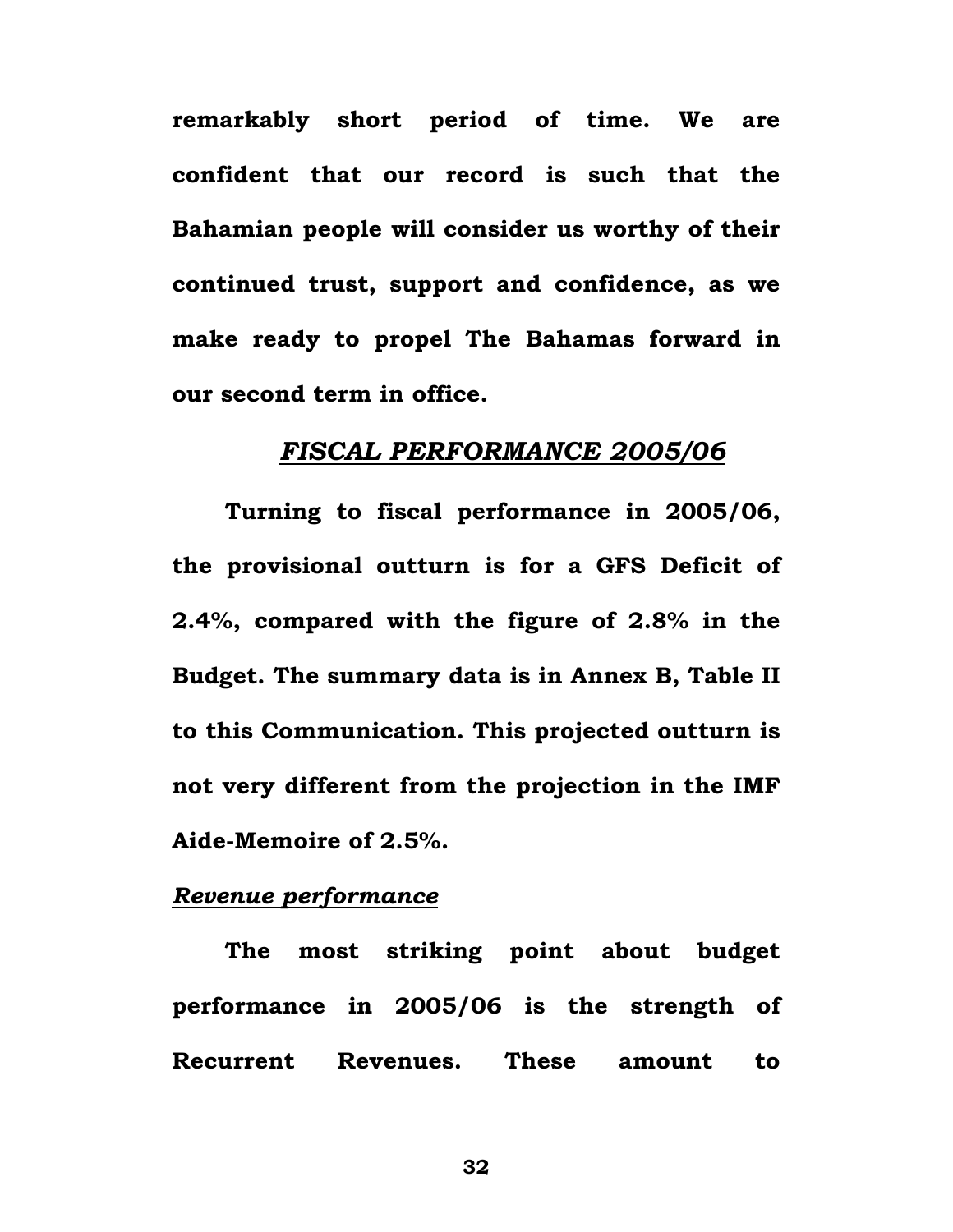**\$1,212million which is an increase of \$67million over the 2005/06 Budget Estimates of \$1,145million, and an increase of almost 15% over 2004/05 Outturn. The increase is attributable to three factors. Firstly, the growing strength of the economy which generated substantial revenue buoyancy, particularly in Customs revenues and Stamp Duty on both imports and property transfers; secondly, the closure of revenue loopholes especially under the Stamp Act which gave rise to all manner of tax avoidance schemes; and thirdly, the general tightening and overall improvement of revenue administration. An example of the latter is the implementation in the Customs Department of the TIMS, the** *Trade Information Management System***, which is a useful tool in identifying situations where Customs revenue might be at risk.** 

ا با المساوت المساوت المساوت المساوت المساوت المساوت المساوت المساوت المساوت المساوت المساوت المساوت المساوت ا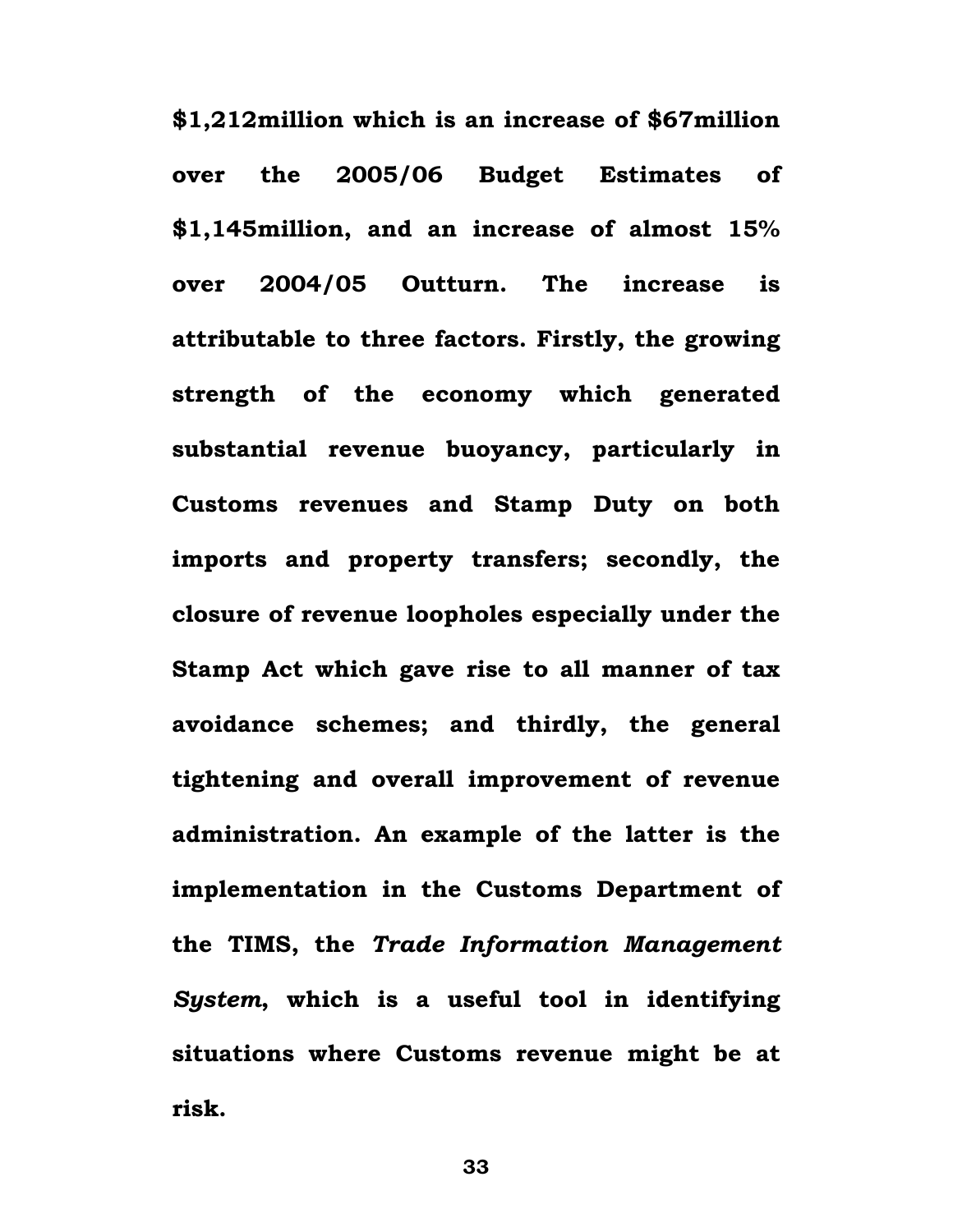#### *Recurrent Expenditure*

**Recurrent Expenditure projected outturn at \$1,225million is very close to the original Budget Estimates of \$1,214million. It will be recalled that the 2005/06 Budget Estimates included most of the cost of the general Public Service pay award. The 2006/07 Recurrent Expenditure Estimates make provision for settlement of the teachers' award on the same basis as that award as well as for the Public Service pay award due on 1 July, 2006.** 

## *Capital Expenditure*

 **The projected outturn for Capital Expenditure is \$175million, which is an increase of \$10million over the 2005/06 Budget Estimates. The increase is mainly attributable to increased allocations for Bahamasair, the Water & Sewerage Corporation, and the Broadcasting Corporation of The Bahamas. A Supplementary**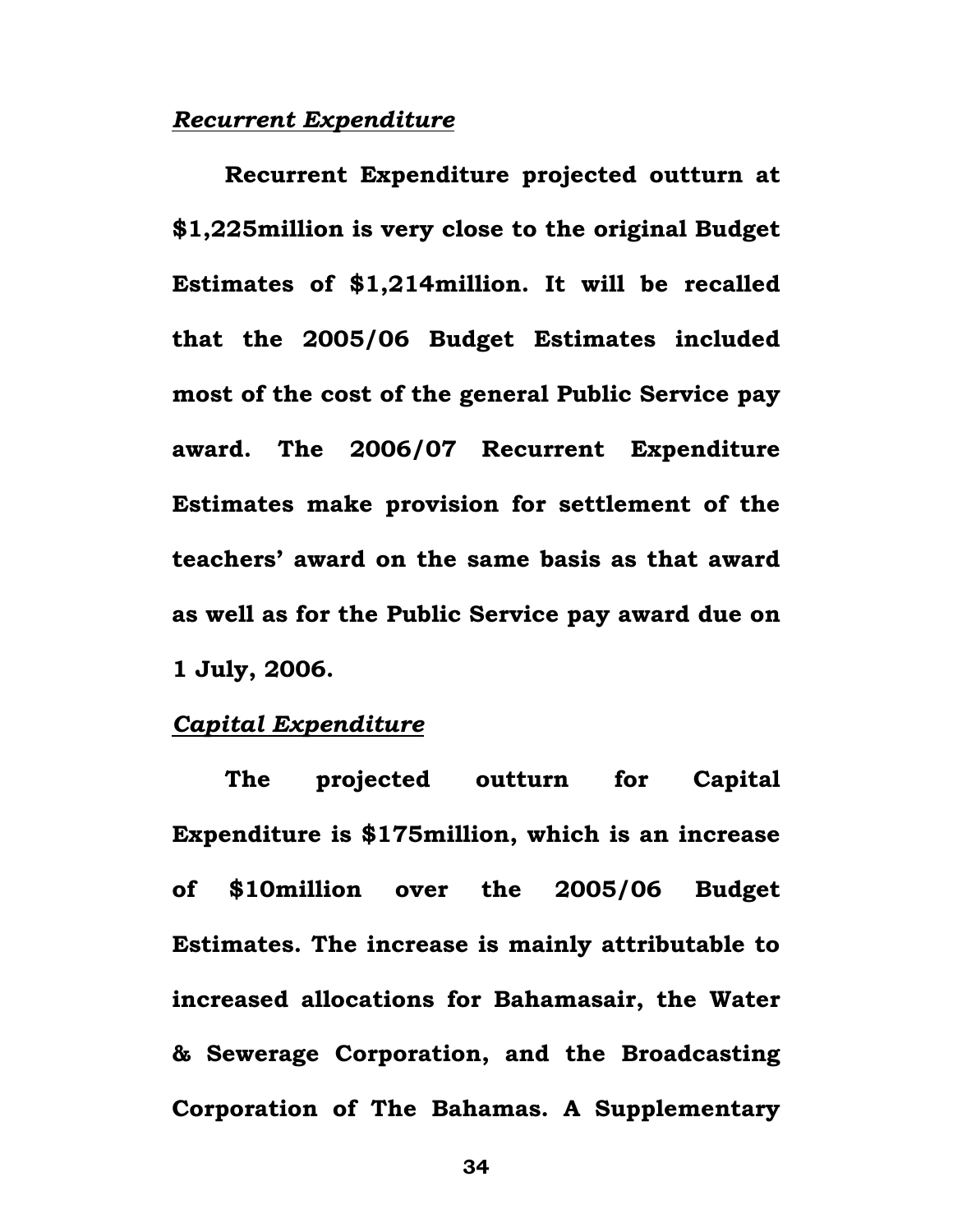**Appropriation Bill is being tabled in relation to these additional allocations.** 

# *2006/07 FISCAL PROGRAMME*

# *Expenditure Priorities*

**In terms of share of Recurrent Expenditure, it is clear that the major priorities are :-** 

- **firstly, the services which provide security for persons, property and our national frontiers; more specifically, these services encompass the Police, the Defence Force, the Immigration, and Customs Departments, and the Judicial System; and**
- **secondly, the measures which provide employment opportunities and which seek to integrate every Bahamian more fully into society;**

ل المساو<mark>ر بين المساور المساور المساور المساور المساور المساور المساور المساور المساور المساور المساور المساور ا</mark>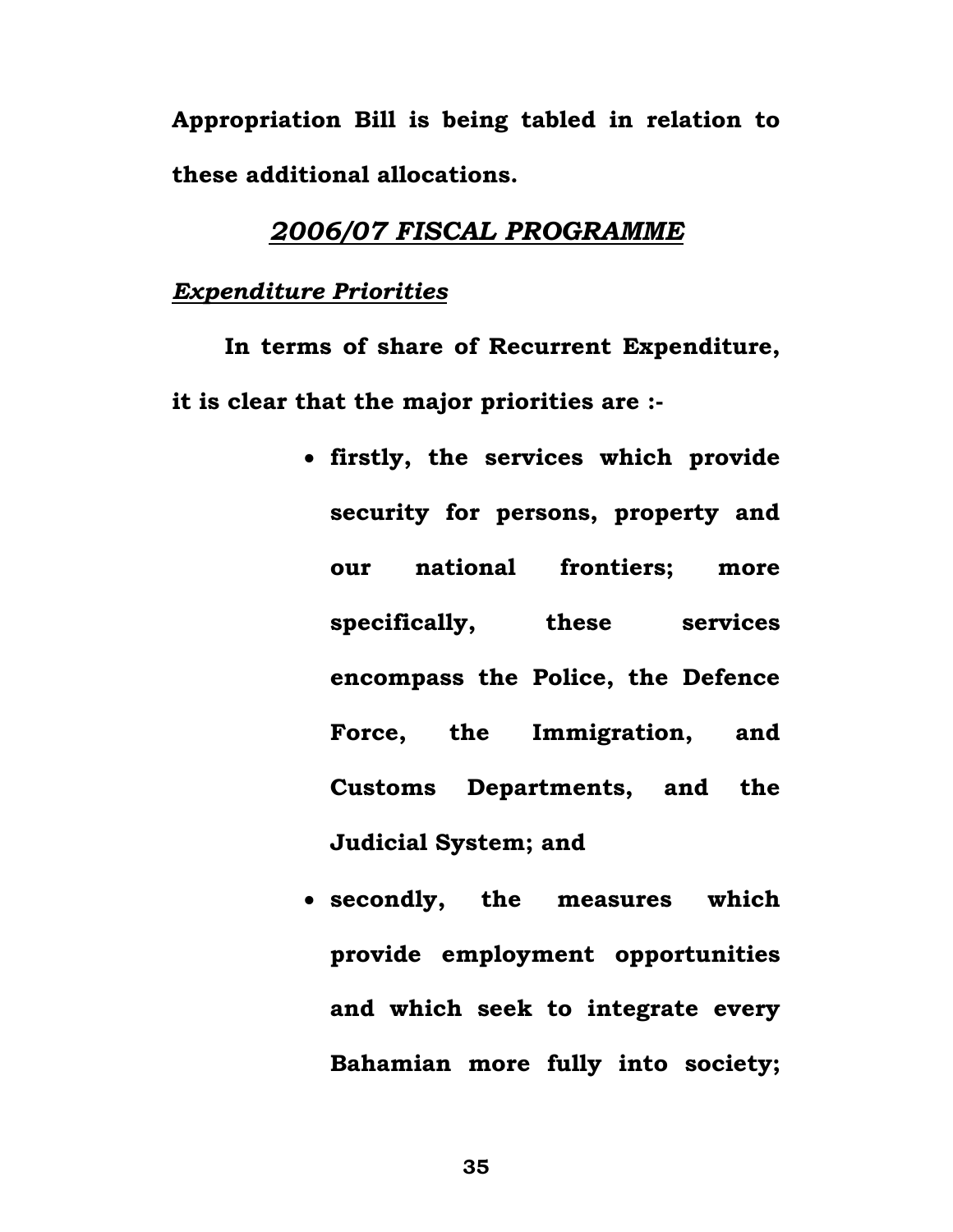**these measures encompass education and training, urban renewal, disaster relief, housing and the whole spectrum of social and health care services provided by the State.** 

#### *2006/07 Recurrent Expenditure Allocations*

**Turning to the 2006/07 Recurrent Expenditure Estimates, these amount to \$1,386million. This is an increase of \$172million, or over 14% over the 2005/06 Recurrent Estimates. The increase of \$172million comprises:-** 

- **An increase of \$56million for debt servicing, principally an enhanced provision for Debt Redemption.**
- **A provision of \$14million for the pay award for the Public Service due on 1 July, 2006.**

ل المركز المركز المركز المركز المركز المركز المركز المركز المركز المركز المركز المركز المركز المركز المركز الم<br>المركز المركز المركز المركز المركز المركز المركز المركز المركز المركز المركز المركز المركز المركز المركز المر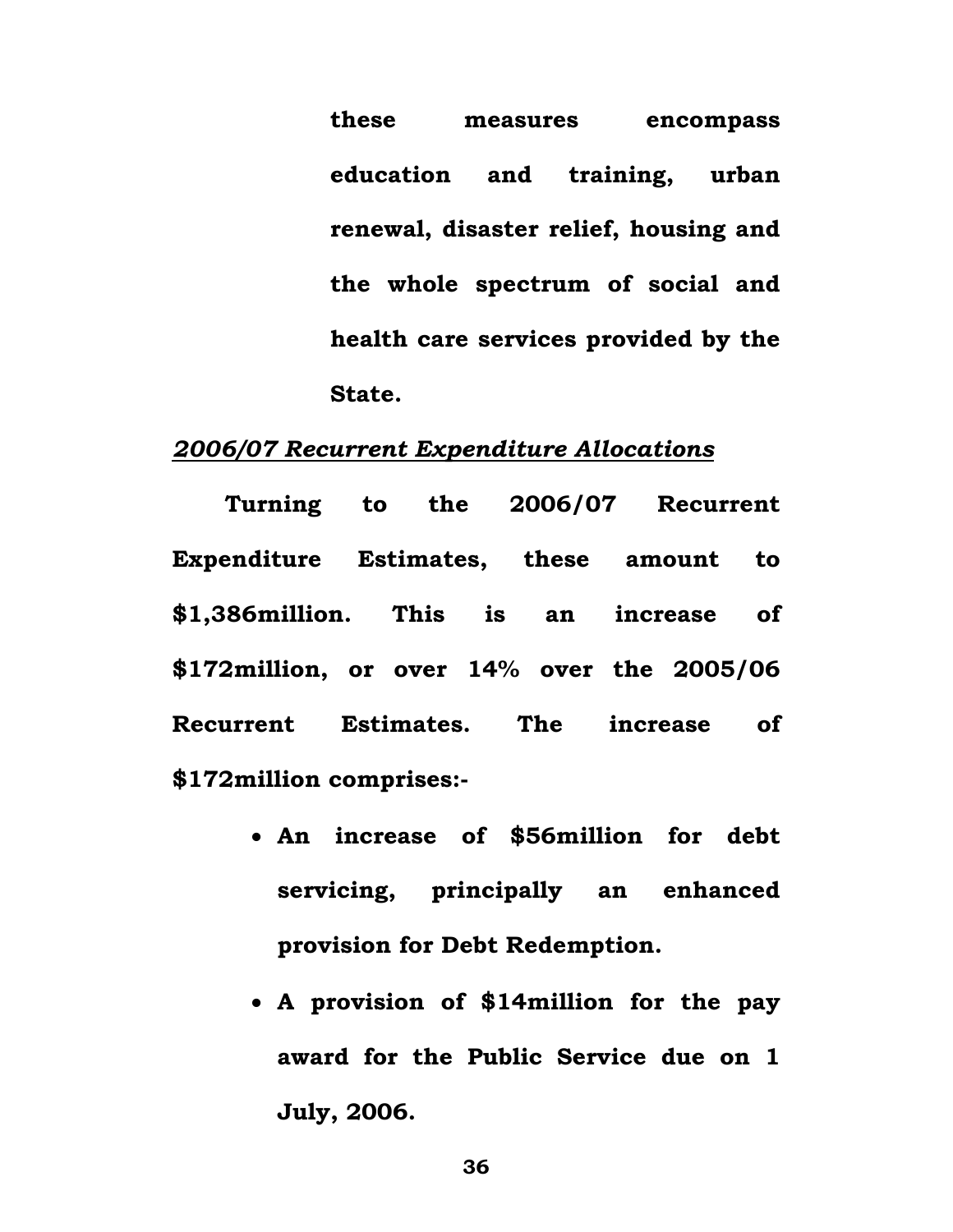- **A provision of \$5million for Increments due in 2006/07.**
- **An amount of \$40million arising from additional expenditure in 2005/06 which adds to the expenditure base in 2006/07. Examples are the additional allocations in 2005/06 of \$6million to the Public Hospitals Authority, \$8million for the National Emergency Management Agency, \$4.5million for the Royal Bahamas Police Force, \$4.6million for Customs overtime, and \$3.6million for the Department of Education.**
- • **Major increases in provisions for all of the security services, education and health services.**

**The major Recurrent Expenditure provisions in 2006/07 are:-**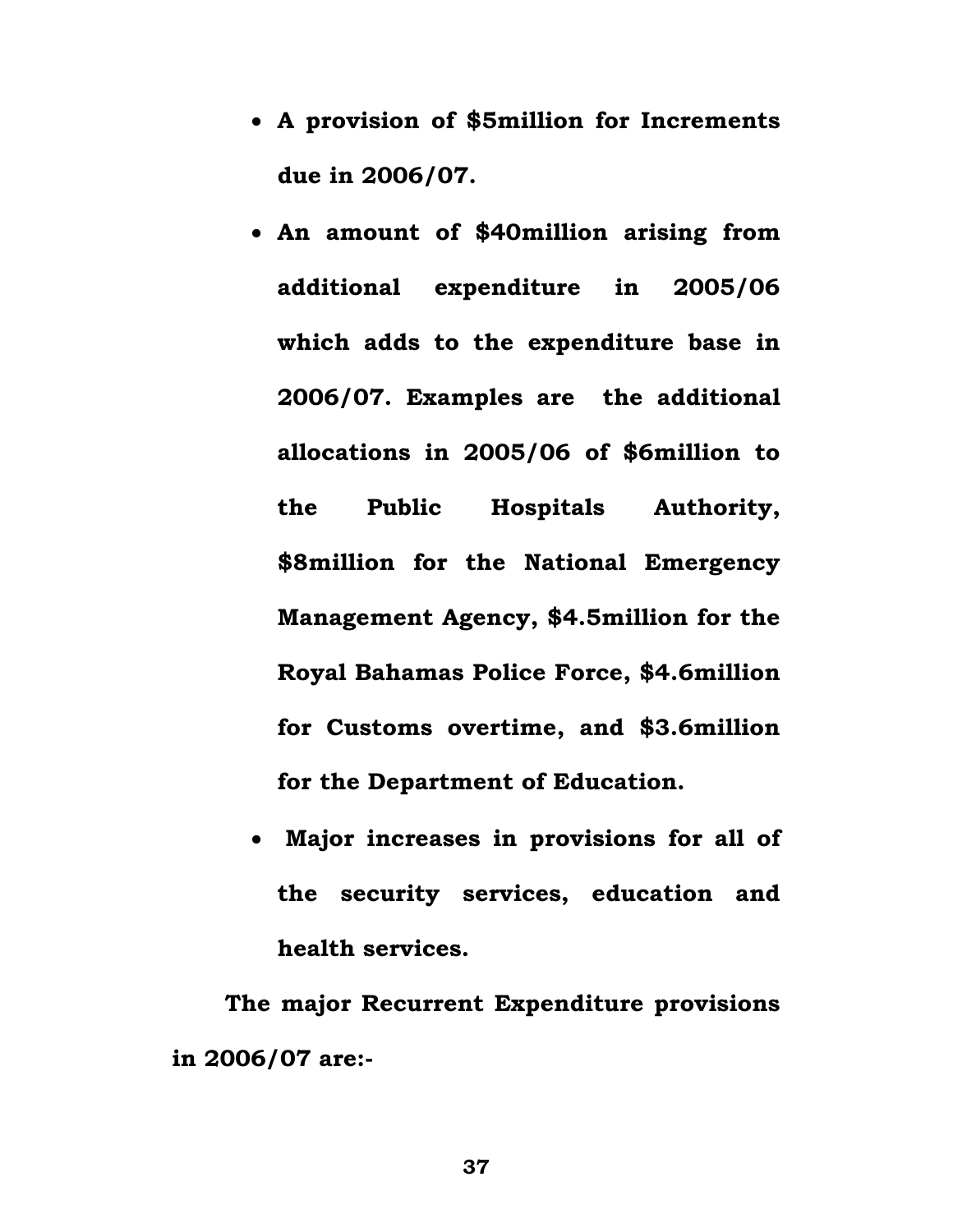- **An increase of 15.4% for the Royal Bahamas Police Force.**
- **An increase of 18.9% for the Royal Bahamas Defence Force.**
- **An increase of 13% for the Immigration Department.**
- **An increase of 7.1% in the provision for Prisons.**
- **An increase of 13.1% for the Judicial Department, an increase of 12.6% for Magistrates Courts and an increase of 10.8% for the Court of Appeal; following the usual practice established over many years, some of these expenditures can be met by savings on the Heads concerned or on other Heads of Recurrent Expenditure; however, when such savings are unlikely to be realized,**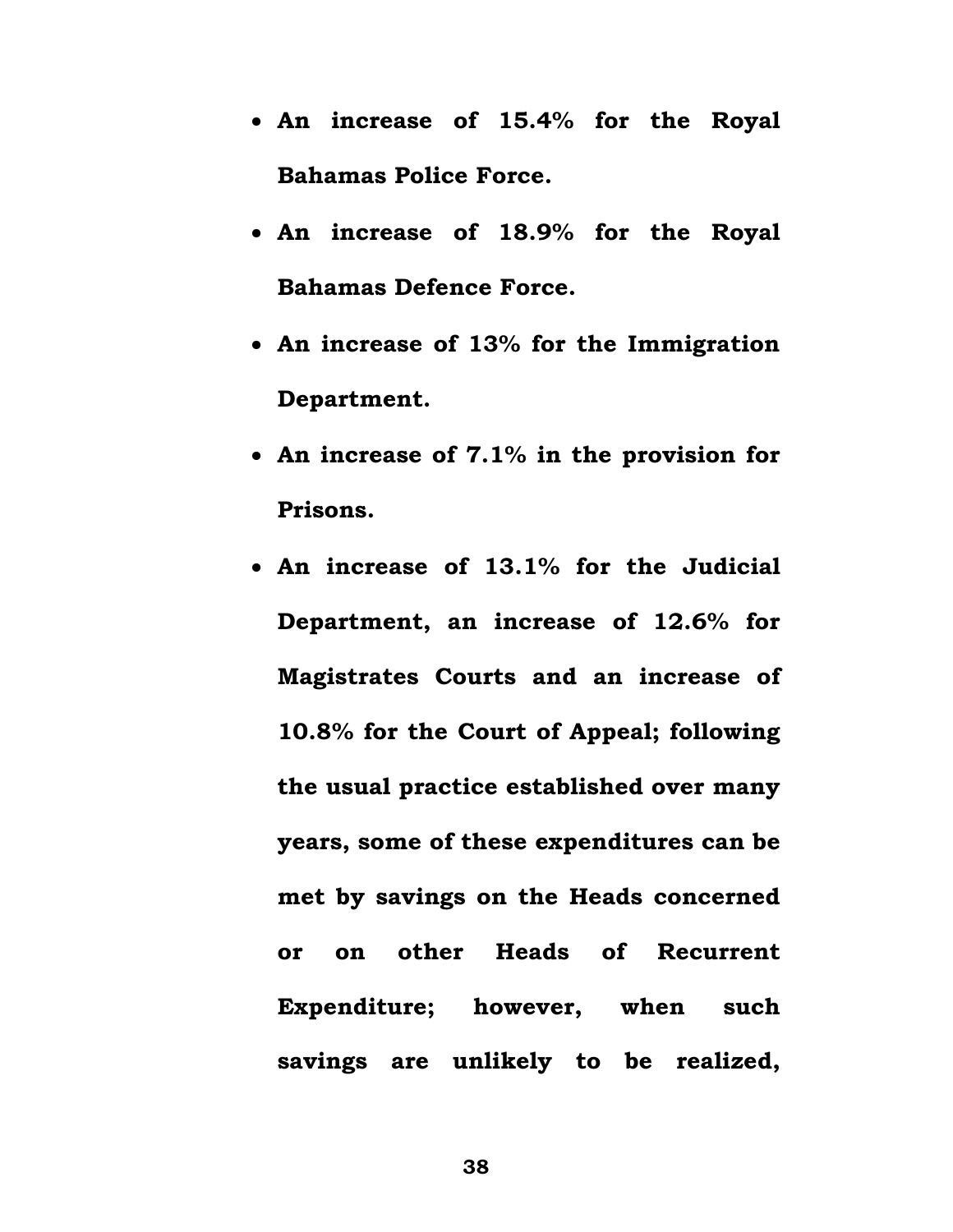**Supplementary Appropriations will be presented to this Honourable House for approval.** 

- **An increase of 21.3% for the Office of the Attorney General and Ministry of Legal Affairs.**
- **An increase of 10.2% for the Department of Social Services and Community Development.**
- **An increase of 11.4% in the provision for the Public Hospitals Authority.**
- **An increase of 9.8% for the combined educational heads.**
- **A provision of \$8million for the National Emergency Management Agency.**
- **A provision of \$2.45million for Urban Renewal.**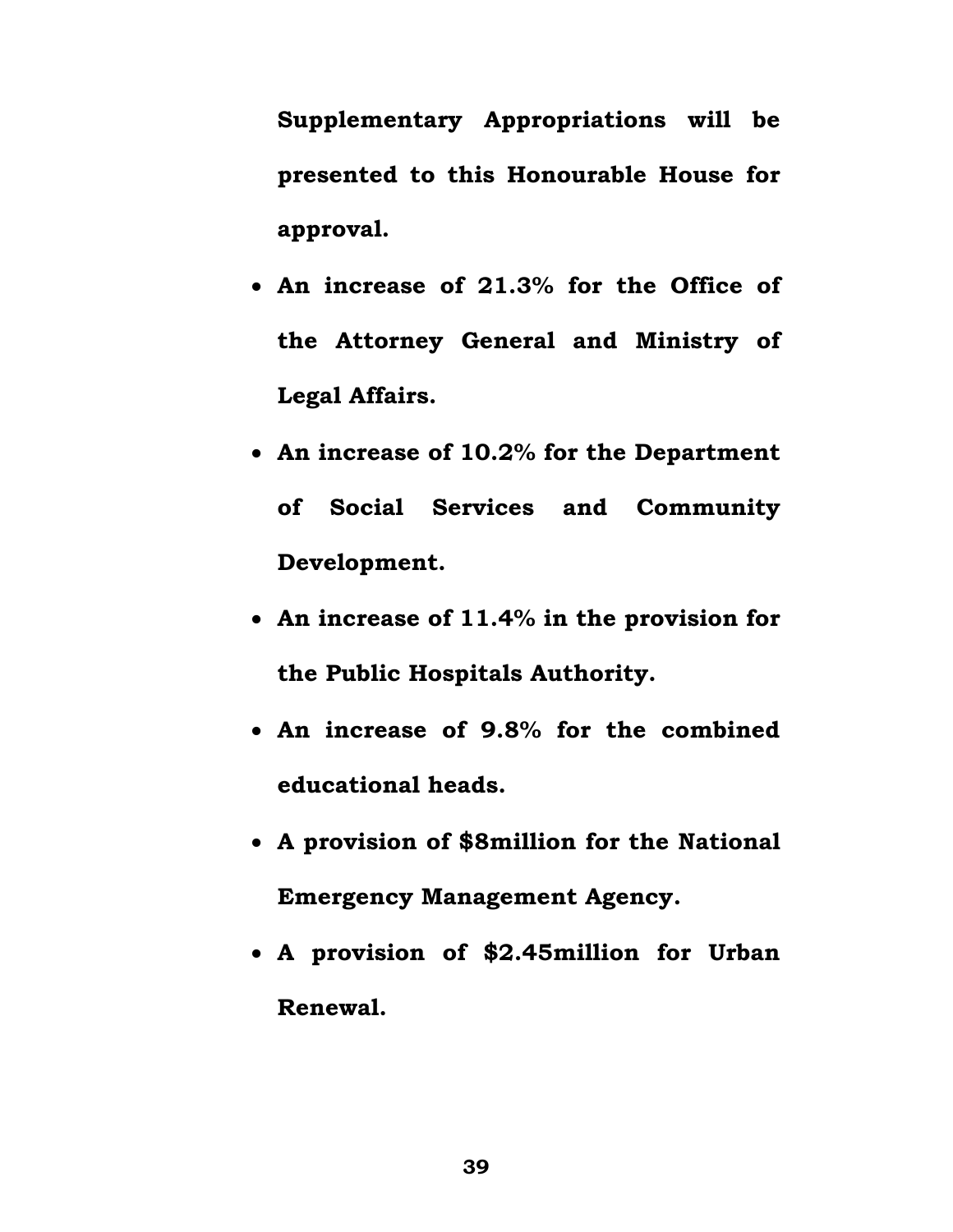- **An increase of 53.8% in the provision for Mail Boat Service Contracts.**
- **An increase of 15.8% in the provision for the Department and Ministry of Public Works.**

# *Pay policy*

**In the 2005/06 Budget Communication, the importance of the orderly evolution of public sector salaries and wages was explained. Every responsible Government has to be concerned about this issue. It is important for the reasonable remuneration claims of all public servants to be recognized. About one-half of Recurrent Revenue is required to meet Public Service salaries and other remuneration. It is equally important that the Public Service accepts the implementation of measures to improve productivity so that pay increases are merited by productivity. As foreshadowed in the 2005/06**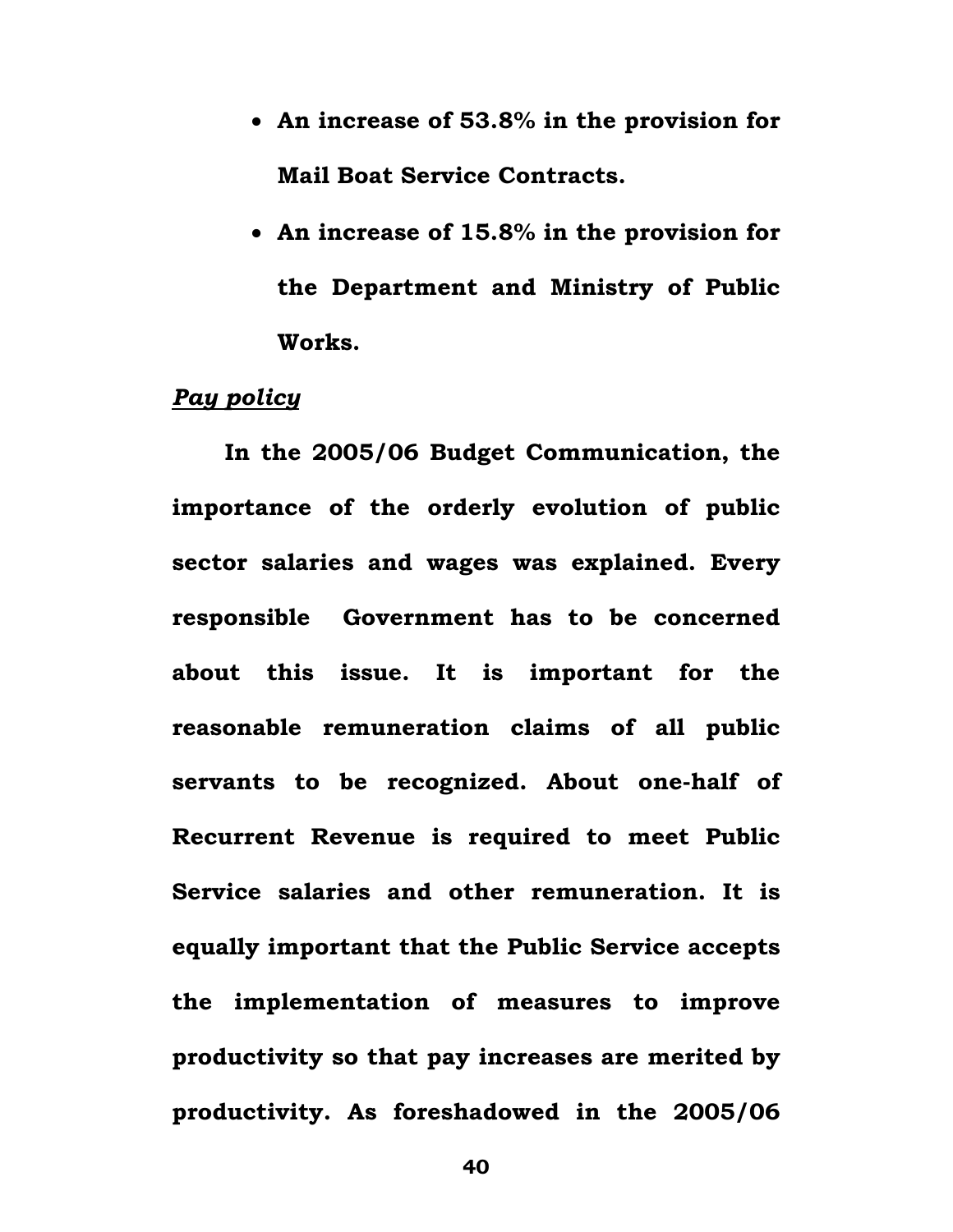**Budget Communication, an international expert has been engaged to provide advice on this issue.**  *2006/07 Capital Expenditure Allocations*

**The priorities in Recurrent Expenditure are also reflected in the 2006/07 Capital Expenditure Estimates. The major increases are as follows:-** 

- **An increase of 22% for the Royal Bahamas Police Force.**
- **An increase of 51.1% for the Royal Bahamas Defence Force.**
- **An increase of 77.4% for Prisons.**
- **An increase of 7% for Customs.**
- **An increase of 24.4% for Education.**
- **An increase of 4.8% for the Public Hospitals Authority.**

**Adequate allocations are made across the board for every Head of Recurrent Expenditure. As I**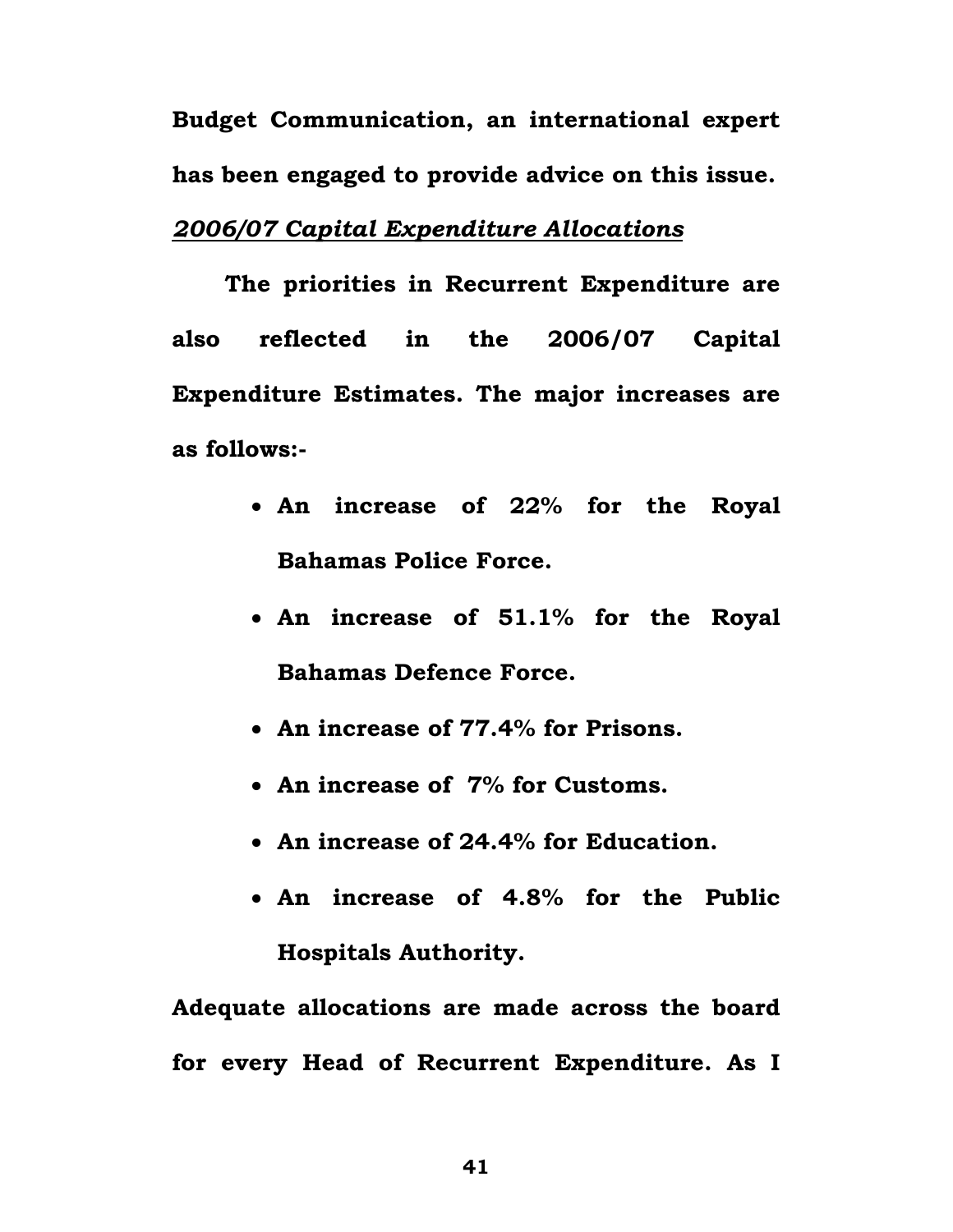**said early in this Communication, each Minister of my Government will be pleased to place on record the achievements of his or her portfolio and to account for the expenditure allocations made for the Heads for which he or she is responsible.** 

#### *Recurrent Revenue 2006/07*

**Mr. Speaker:** 

 **Turning to Recurrent Revenue in 2006/07, I am happy to advise that arising from the projected growth in the economy and improvements in revenue administration, there is no increase in taxation in this Budget. This means that my PLP Government has managed the public finances so prudently that we are able to reduce the GFS Deficit, improve essential public services, and improve pay and conditions in the Public Service, and achieve these objectives without any increase whatsoever in** 

ل 12 مارس با 12 مارس با 12 مارس با 12 مارس با 12 مارس با 12 مارس با 12 مارس با 12 مارس با 12 مارس با 12 مارس<br>المراس با 12 مارس با 12 مارس با 12 مارس با 12 مارس با 12 مارس با 12 مارس با 12 مارس با 12 مارس با 12 مارس با 1<br>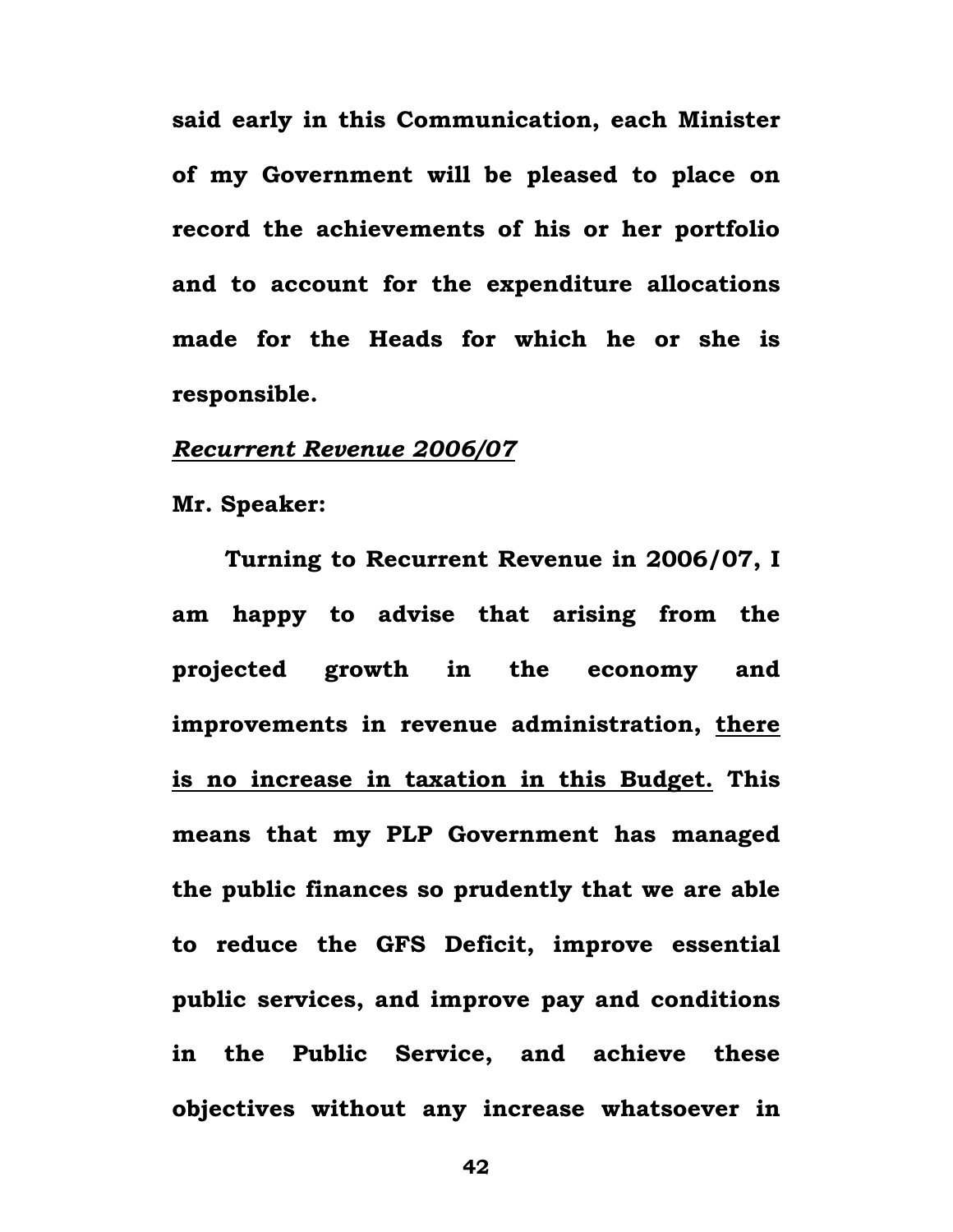**taxation. We have ensured that our economic growth strategy generated the additional revenues which we needed.** 

 **Thus, the Recurrent Revenue Estimates for 2006/07 amount to \$1,345million which is an increase of 11.1% over the 2005/06 Provisional Outturn \$1,212million.** 

 **The IMF Aide-Memoire to which I referred earlier makes a number of suggestions as to additional revenue measures but these need further consideration before they can – or need – be implemented. They may be implemented in a later Budget but they are not included in this Budget.** 

## *Revenue changes*

**Indeed, in this Budget I am making a number of changes in taxation, in some cases significant reductions, and in others total elimination of the**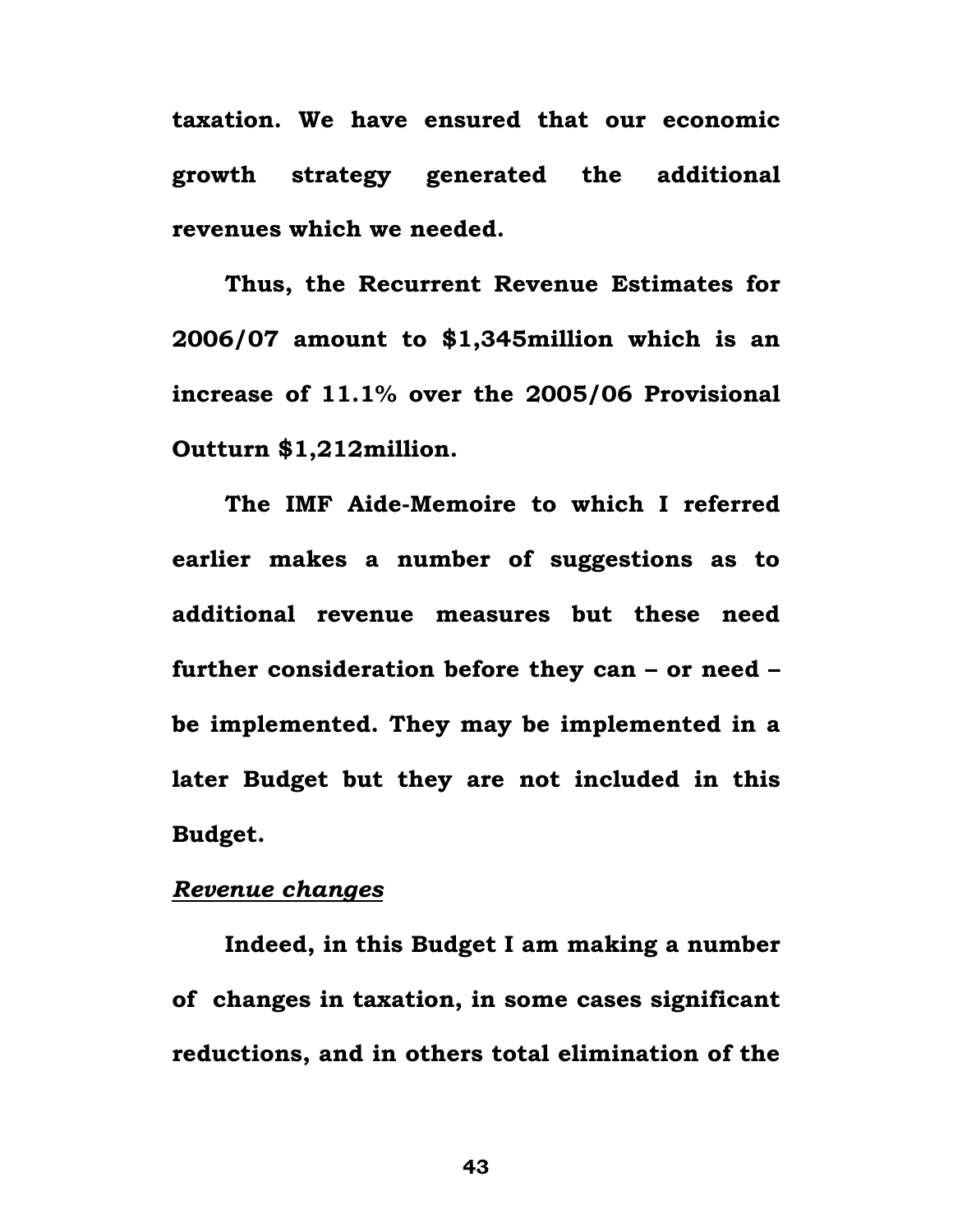**taxation. Let me repeat for all to hear: NO NEW TAXES.** 

 **Indeed, I am reducing the 35% Customs Duty on Hurricane Shutters to 15%. I am also reducing the Customs Duty on stone coaled metal roofing shingles from 35% to 10%. These reductions are aimed at facilitating Bahamians taking precautions against storm damage or quickly repairing storm damage.** 

**I am reducing various rates of duty, ranging from 25% to 40%, on items connected with solar equipment to a uniform 19%. This is an environmentally friendly measure.** 

**I am also reducing the duty on gas powered water heaters by 5% to align it with that on electric powered heaters.** 

**I am reducing the duty on soy milk from 45% to 15% to align it with that on fresh milk.** 

ل المساوي المساوي المساوي المساوي المساوي المساوي المساوي المساوي المساوي المساوي المساوي المساوي المساوي المس<br>والمساوي المساوي المساوي المساوي المساوي المساوي المساوي المساوي المساوي المساوي المساوي المساوي المساوي المس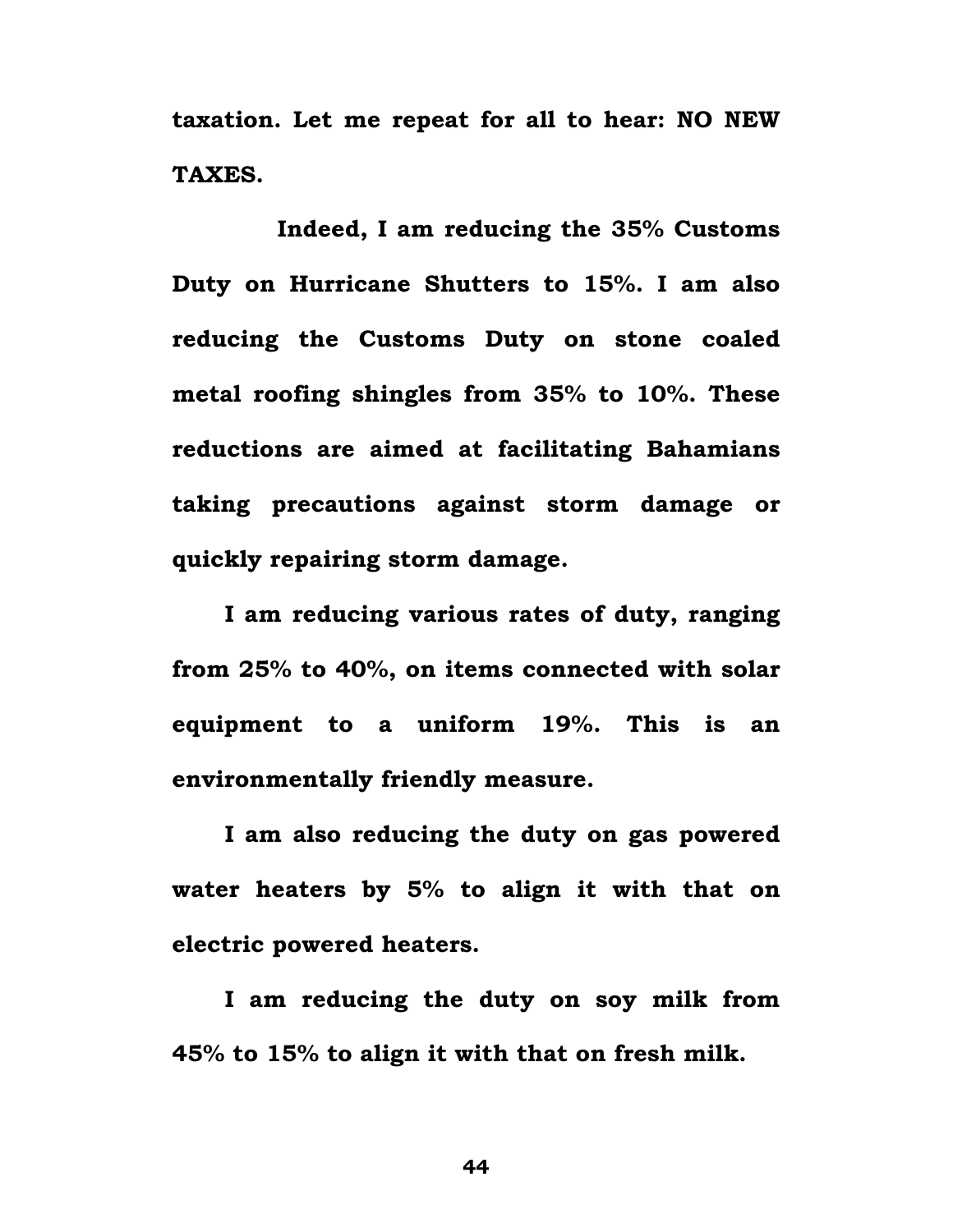**I am correcting the anomaly whereby loose stones and pearls can be classified under two tariff heads one of which carries a 35% duty and the other a zero rate. All will now be zero-rated.** 

**I am also amending the Business Licence Act to provide that companies which pay excises under the Spirit and Beer Manufacture Act would be exempt from Business Licence Fee.** 

# *Revenue administration*

**The Ministry of Finance is continuing with its action plan to bring about improvements in revenue administration throughout the various revenue agencies. In this regard progress is well in hand in implementing a system designed to remove all manual receipting and to replace this with a cash receipting system whereby all receipts will be generated by computers. In addition acceptance of credit cards so as to bring greater flexibility and convenience to the public**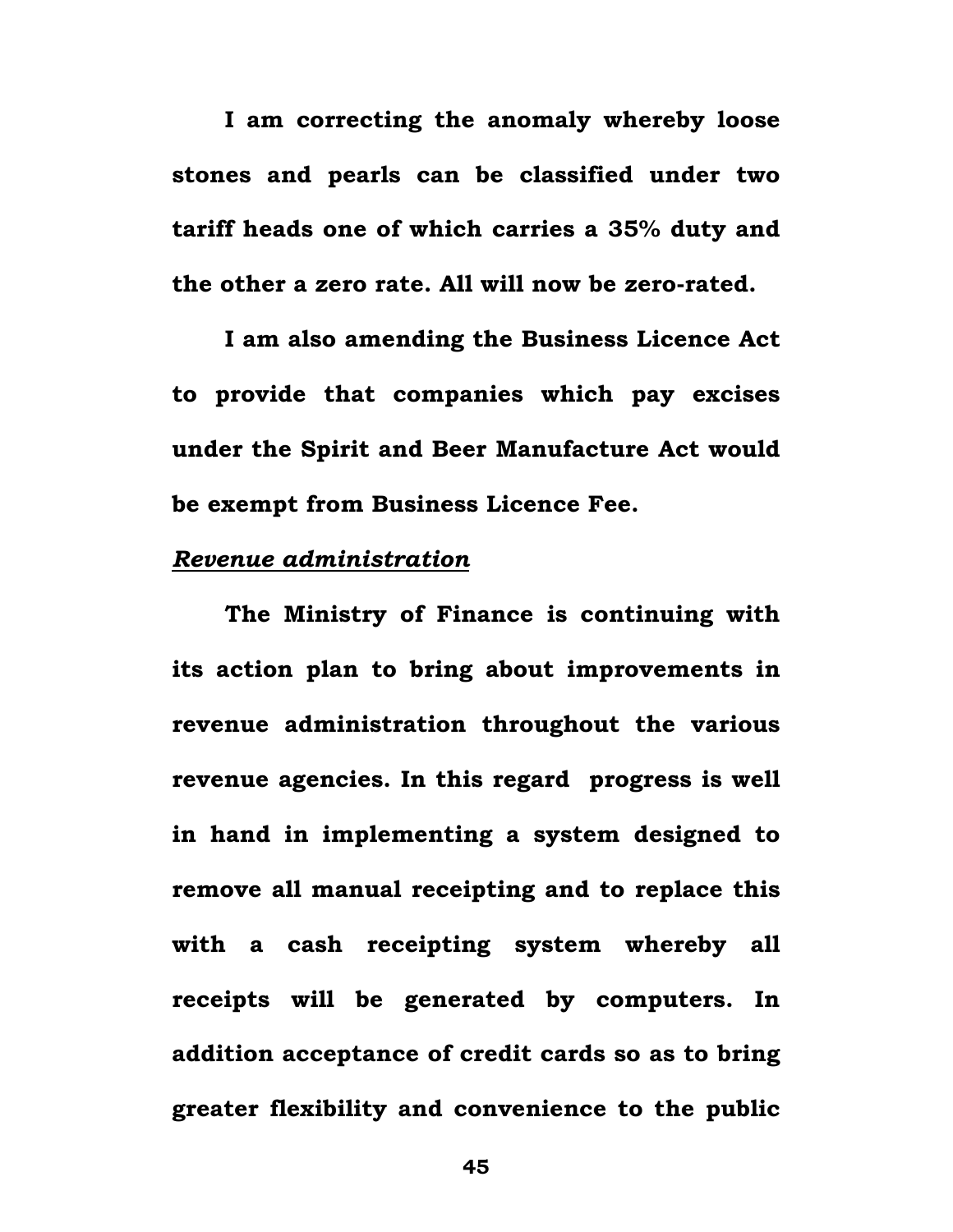**when paying fees and charges, has been introduced in a number of revenue collection agencies. These efforts will continue for all agencies.** 

**The Revenue Compliance Unit of the Ministry of Finance which was foreshadowed in my previous Budget Communication is about to begin its work. It is intended that this Unit will play a pivotal role in ensuring compliance in the payment of fees and charges due to the government, and thereby reducing leakages in the system. The work of this Unit will be focused initially on the areas of hotel room tax, stamp tax, business licence fee, road traffic fees and property tax. In addition, the analytical work to be undertaken by the Unit will provide the Ministry of Finance, and thereby the Government, with statistical data on which**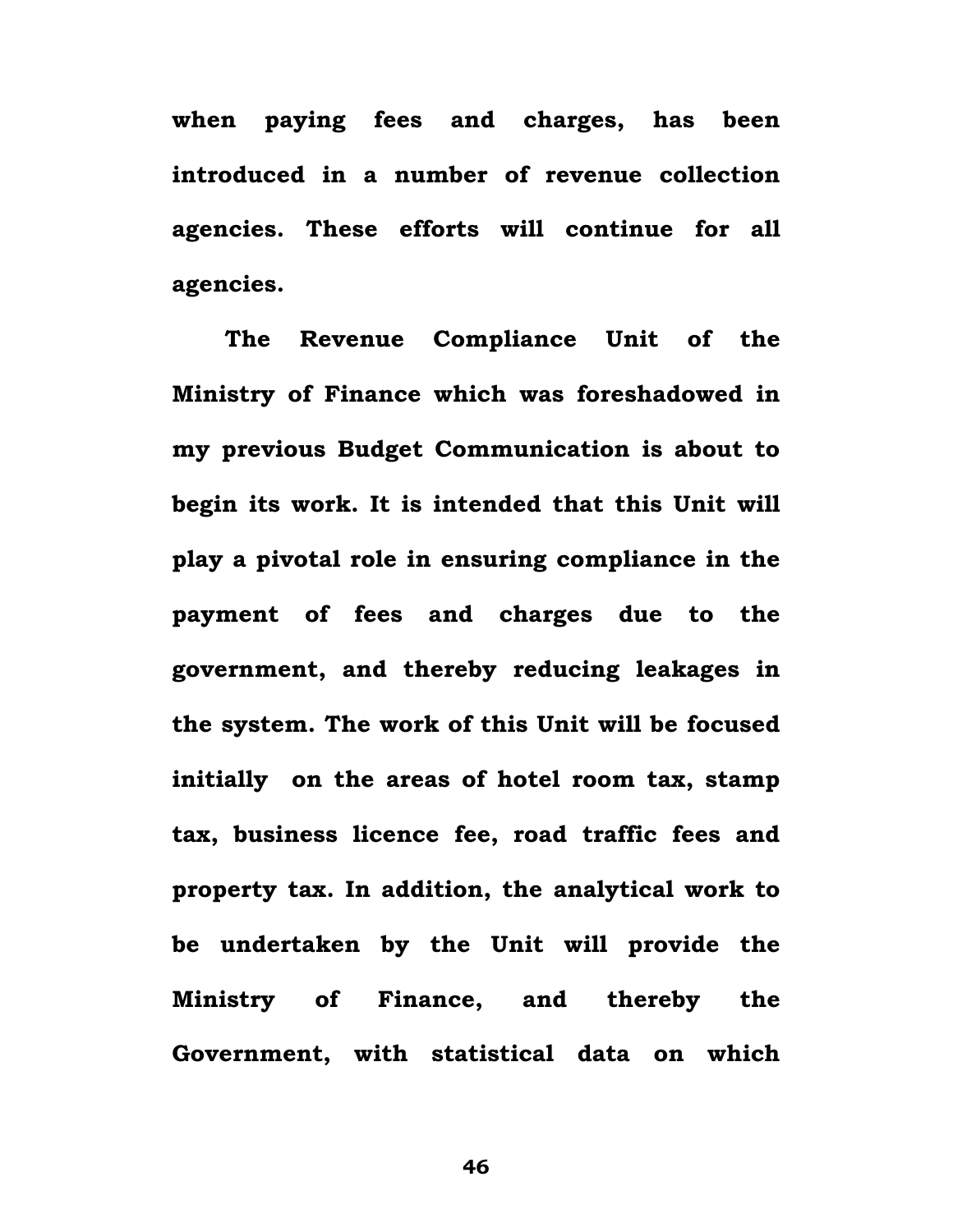**informed policy decisions with regard to revenue matters can could be taken.** 

**The government will move amendments to existing legislation to secure the collection of revenue due to Government when a business ceases operating, or when a business undertakes a change in equity ownership or when the business is sold. This will include changes to the Business Licence Act, Hotels Act, Passenger Tax Act and the Insurance Act, among others.** 

**The reporting and collection procedures of all revenue agencies are being reviewed so as to maximize the use of information technology. This will bring improved collection of revenues, and generate data on revenue performance which can be analysed to further improve revenue policy and administration.**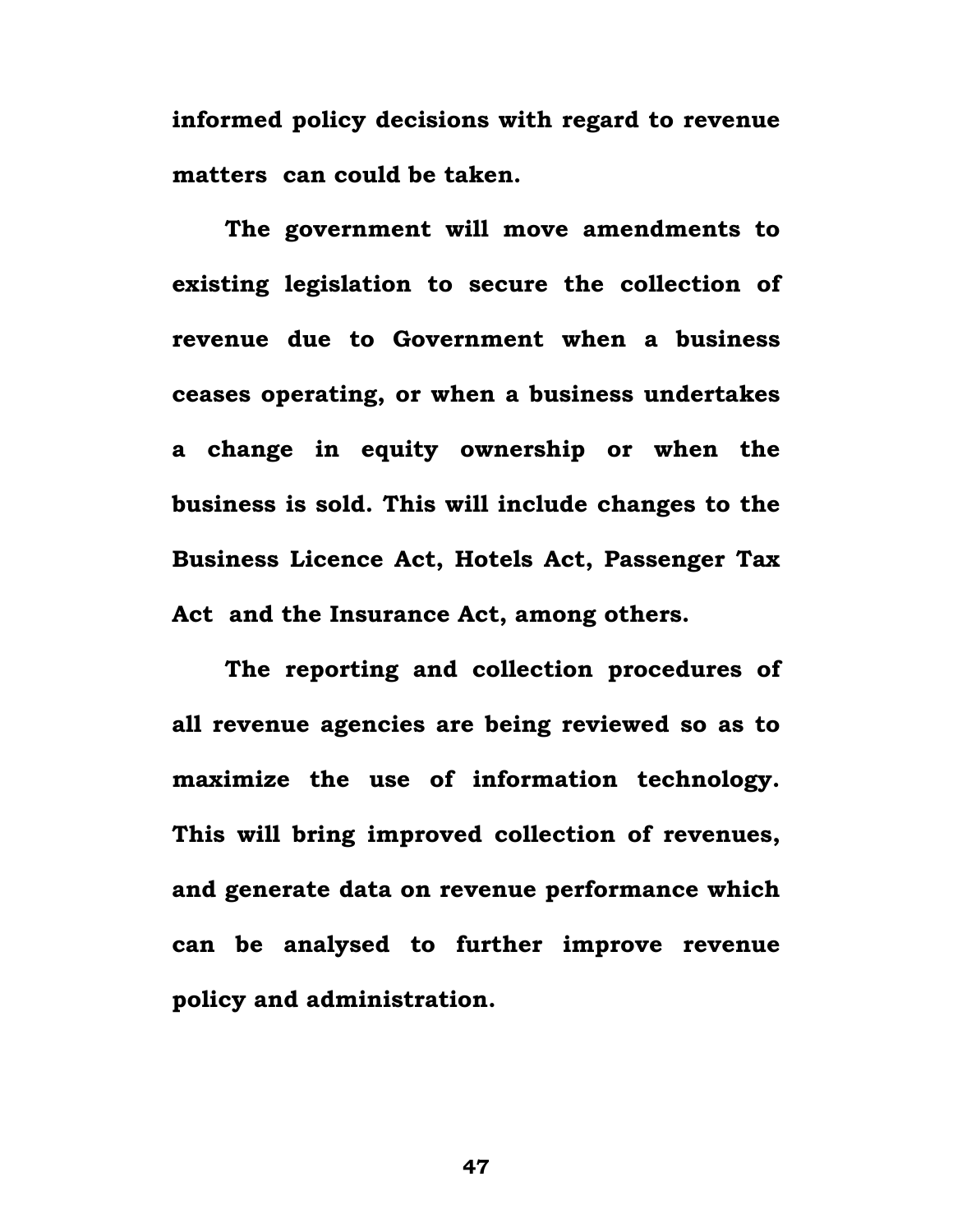#### *Business climate*

 **The Government is committed to improving the business climate of The Bahamas because we know that a better investment climate pays off in good and sustainable business and employment opportunities for Bahamians. A great deal is being accomplished in this regard by streamlining Government administration, and through the development of e-government. Indeed, my Government is committed to the sensible diversification of the economy, as is evident from the establishment of the Domestic Investment Board. I agree with the IMF that there would appear to be a potential for the development of a domestic food sector. The Government would welcome proposals on this matter provided such proposals are viable and sustainable.** 

**1980 - 1980 - 1980 - 1980 - 1980 - 1980 - 1980 - 1980 - 1980 - 1980 - 1980 - 1980 - 1980 - 1980 - 1980 - 1980**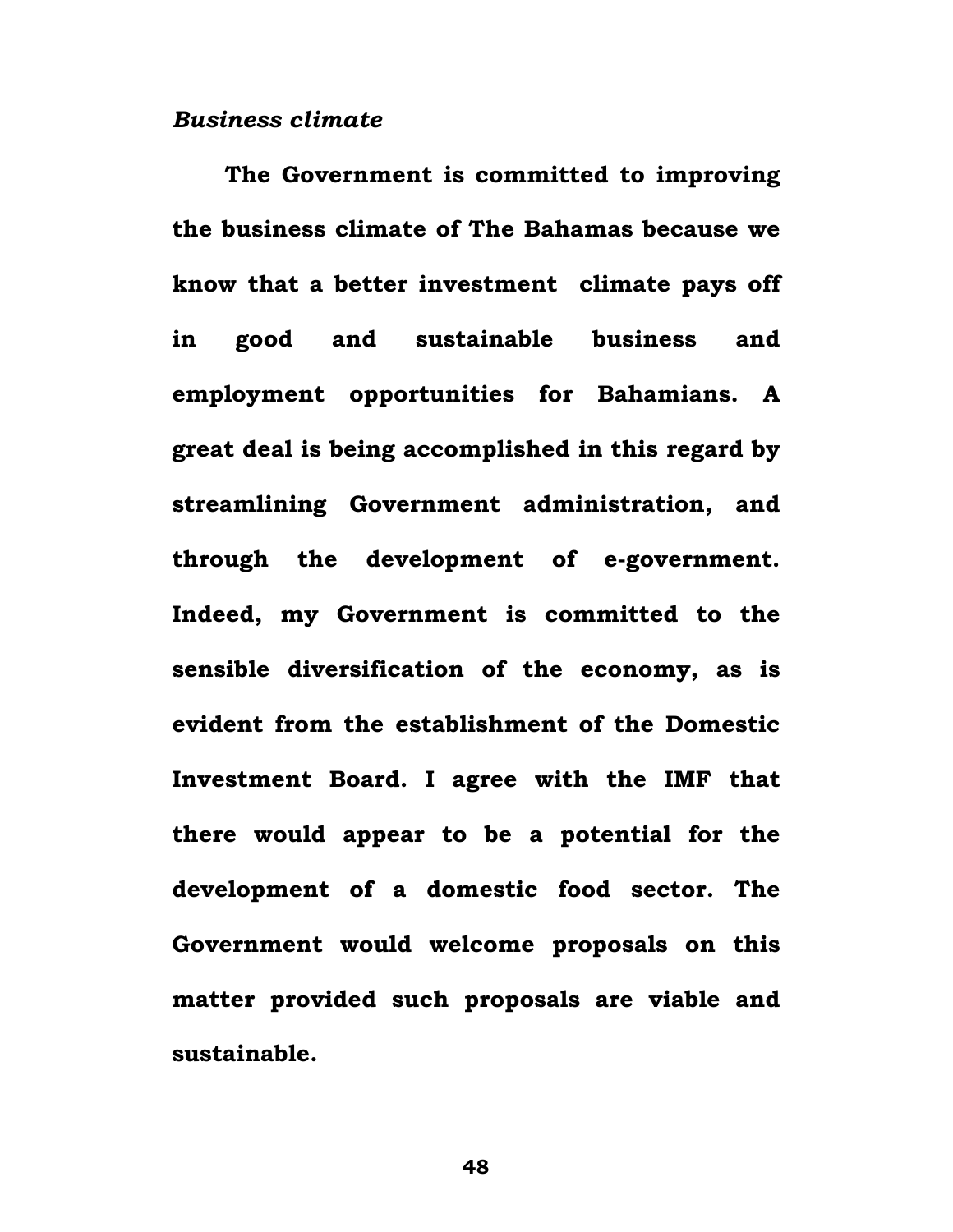**Of course, while inward capital investment by its sheer magnitude is a major engine of growth in our economy, my Government recognizes the crucial importance of encouraging investment by Bahamian entrepreneurs not only as a significant and increasing growth factor, but also as a means of Bahamians exercising control over their own economic destiny.** 

**Therefore, concurrently with these externally financed investments, we are putting in place the domestic investment architecture, through the Domestic Investments Board, to encourage our own Bahamian citizens to develop businesses linked with, or even independent of, the anchor investments throughout The Bahamas. I believe that our own entrepreneurs are fully capable of providing a great percentage of the goods and services required by the anchor** 

ل 1994 - المراكز المراكز المراكز المراكز المراكز المراكز المراكز المراكز المراكز المراكز المراكز المراكز المر<br>والمراكز المراكز المراكز المراكز المراكز المراكز المراكز المراكز المراكز المراكز المراكز المراكز المراكز المرا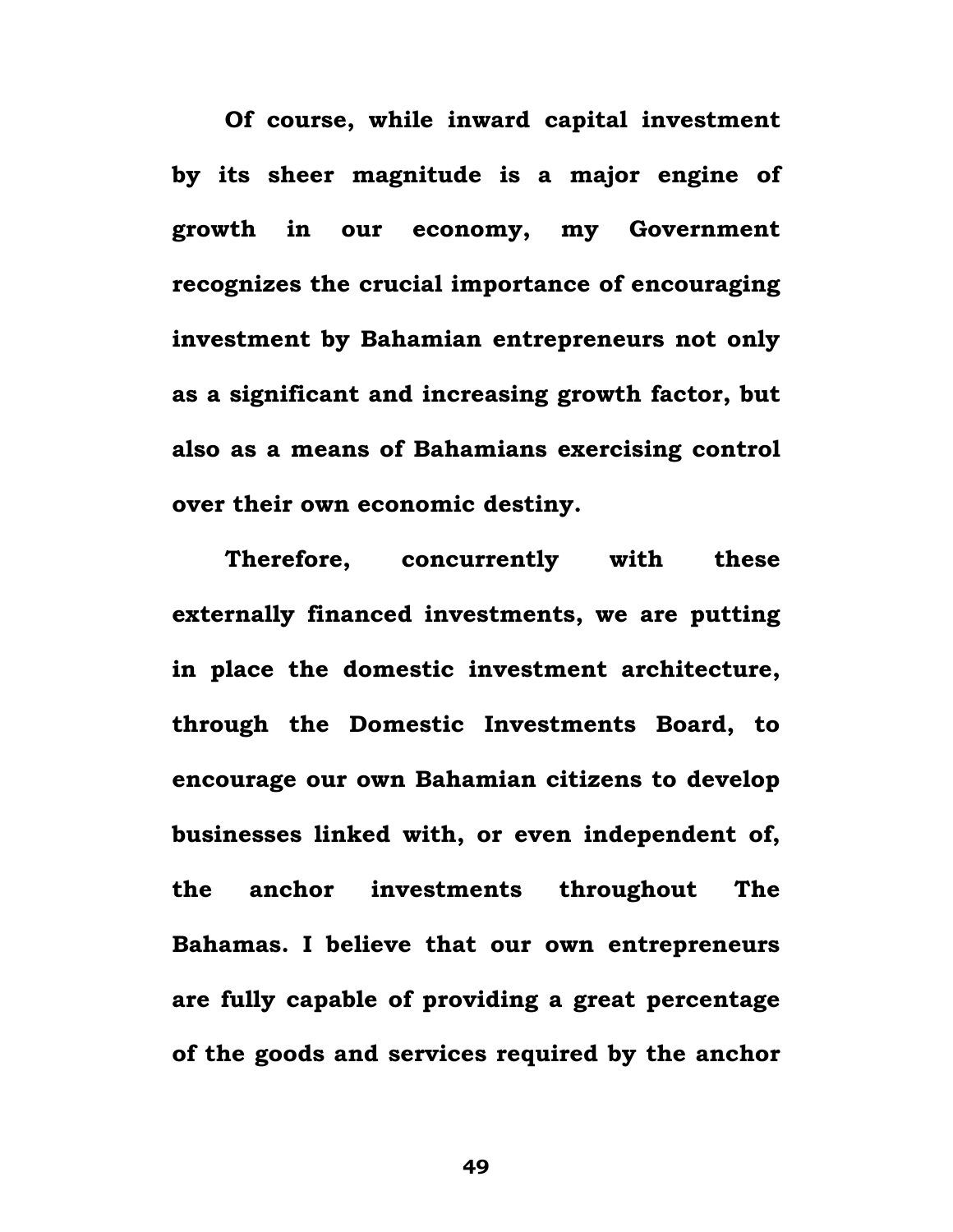**investments and the new communities that will be created in consequence.** 

**My Government will be ensuring that the various agencies – the Domestic Investments Board, the Bahamas Development Bank, the Bahamas Agricultural and Industrial Corporation, and the Venture Capital Fund – will fully support the development and enhancement of Bahamian entrepreneurs.** 

# *BUILDING AN EQUITABLE SOCIAL*

## *PLATFORM*

**Mr. Speaker:** 

**Our economic strategy is not an end in itself. Rather it is the means by which we build a strong economy as the lynchpin of a just and equitable social order.** 

**The vision of my Government is that a strong economy, based on an equitable spread of** 

**1999 1999 1999 1999 1999 1999 1999**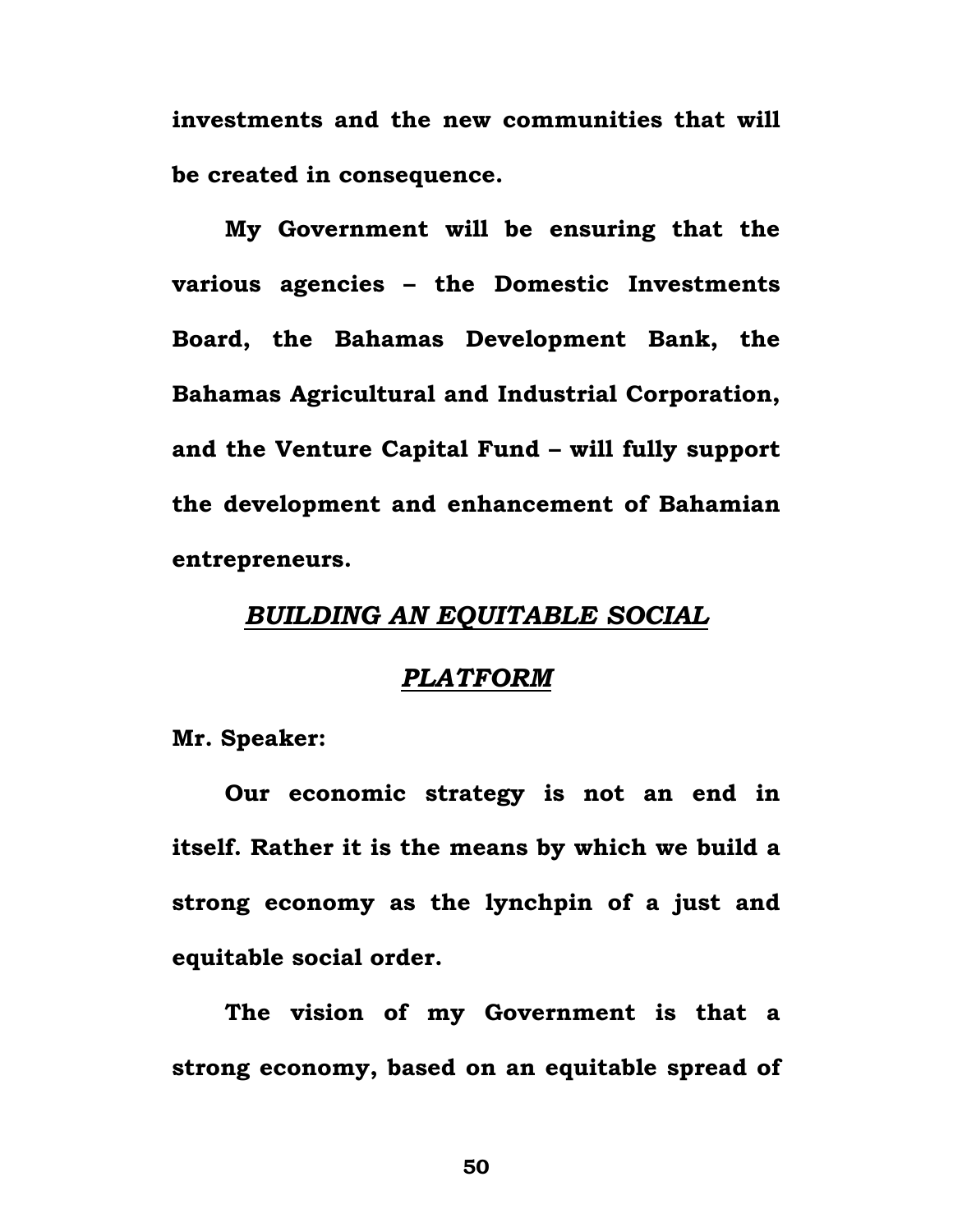**employment and entrepreneurial opportunities, allied with a sound public financial system will secure the attainment and preservation of a just and equitable social order in our country.** 

 **My vision is to have in place a social platform on which every Bahamian can stand with security, and where none fall below the level of social comfort provided by the platform. As our economy progresses and budgetary resources become available we shall be able to raise this social platform year after year. At every juncture, however, we will be mindful of the intrinsic risks facing a small open economy, and we will exercise care so that we proceed at the pace of our economic development and never outstrip it. Other countries have had sad experiences of moving too fast and allowing social programmes to outpace the economic means of paying for them. This has resulted in the misery of**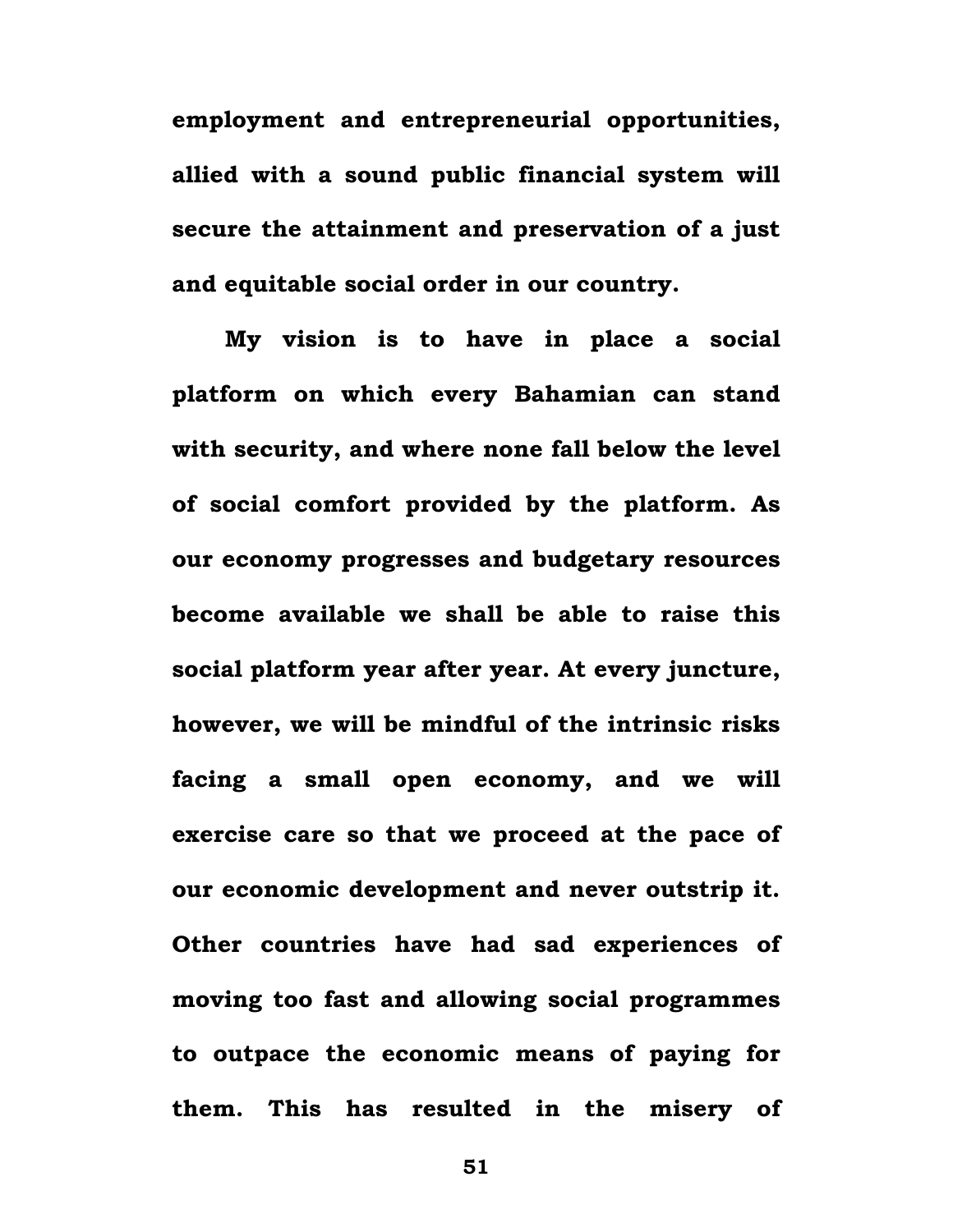**economic adjustment programmes and attendant social dislocation. We must avoid this pitfall at all costs.** 

 **The platform of which I speak consists of meaningful employment opportunities, adequate housing, security of person and property, access to affordable health care, access to necessary social facilities and services, and educational and training opportunities.** 

**In this context, I would like to emphasise that my Government is particularly concerned with the issue of affordable housing for lower and middle income families. This will continue to be a major priority of my Government. The coming months and years will witness a vigorous continuation of the Government's housing programme to complement the impressive achievements already attained in our first four** 

ا **52** هنر المستخدم المستخدم المستخدم المستخدم المستخدم المستخدم المستخدم المستخدم المستخدم المستخدم المستخدم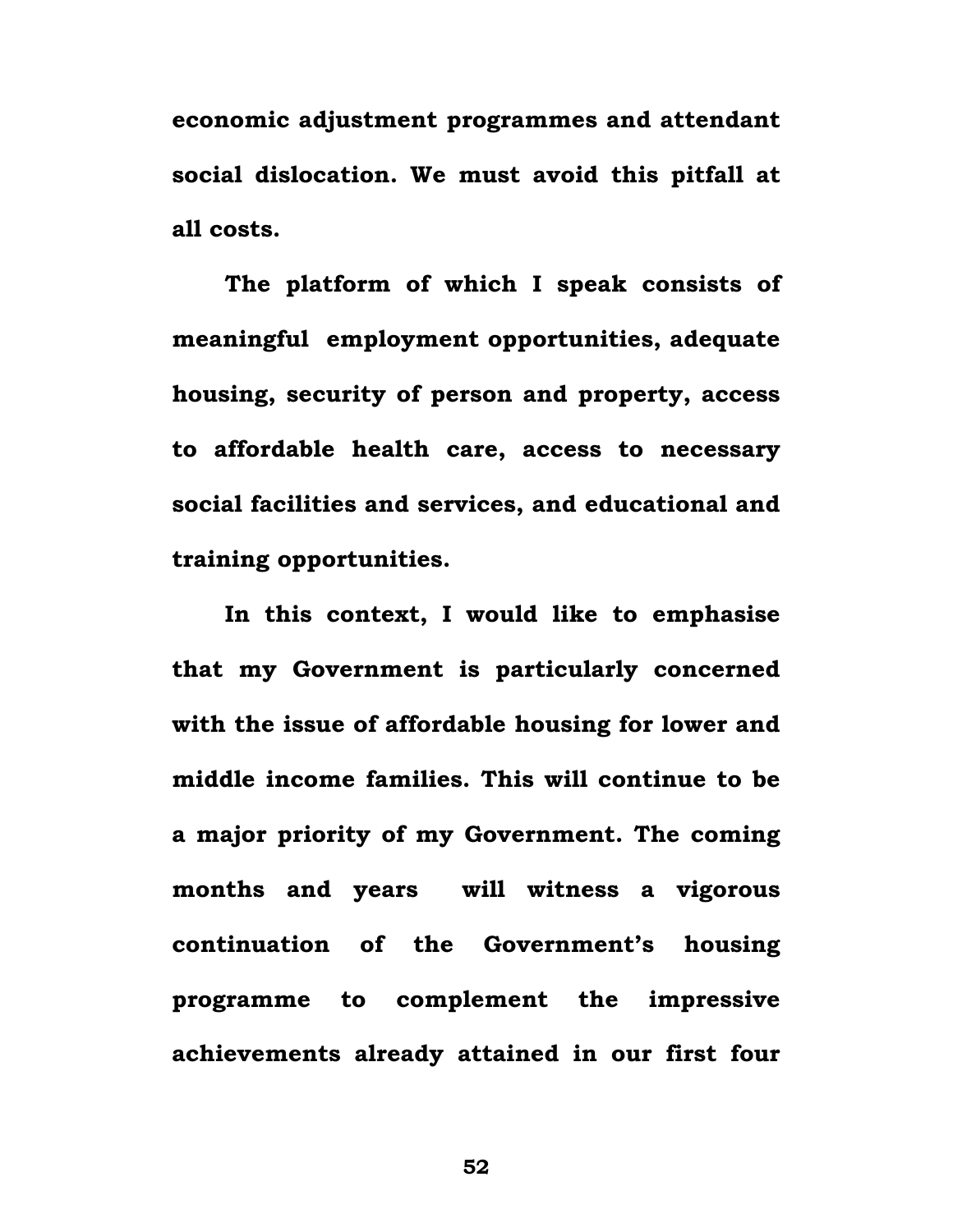**years, which I have referred to earlier in this Communication.** 

**My Government is also concerned with ensuring that suitable housing is available to young Bahamian professional couples. To that end the Government intends to obtain suitable land in New Providence and the Family Islands to provide sites for housing for middle-income families.** 

#### *CONCLUSION*

**Mr. Speaker:** 

**My Government is committed to the empowerment of the Bahamian people in all spheres of life. Empowerment means providing the environment, the means and opportunities, and, as far as possible, the motivation for the Bahamian people to exercise control over their own destiny. Empowerment is at the other end of** 

ا **53** هـ - المسافر المسافر المسافر المسافر المسافر المسافر المسافر المسافر المسافر المسافر المسافر المسافر ا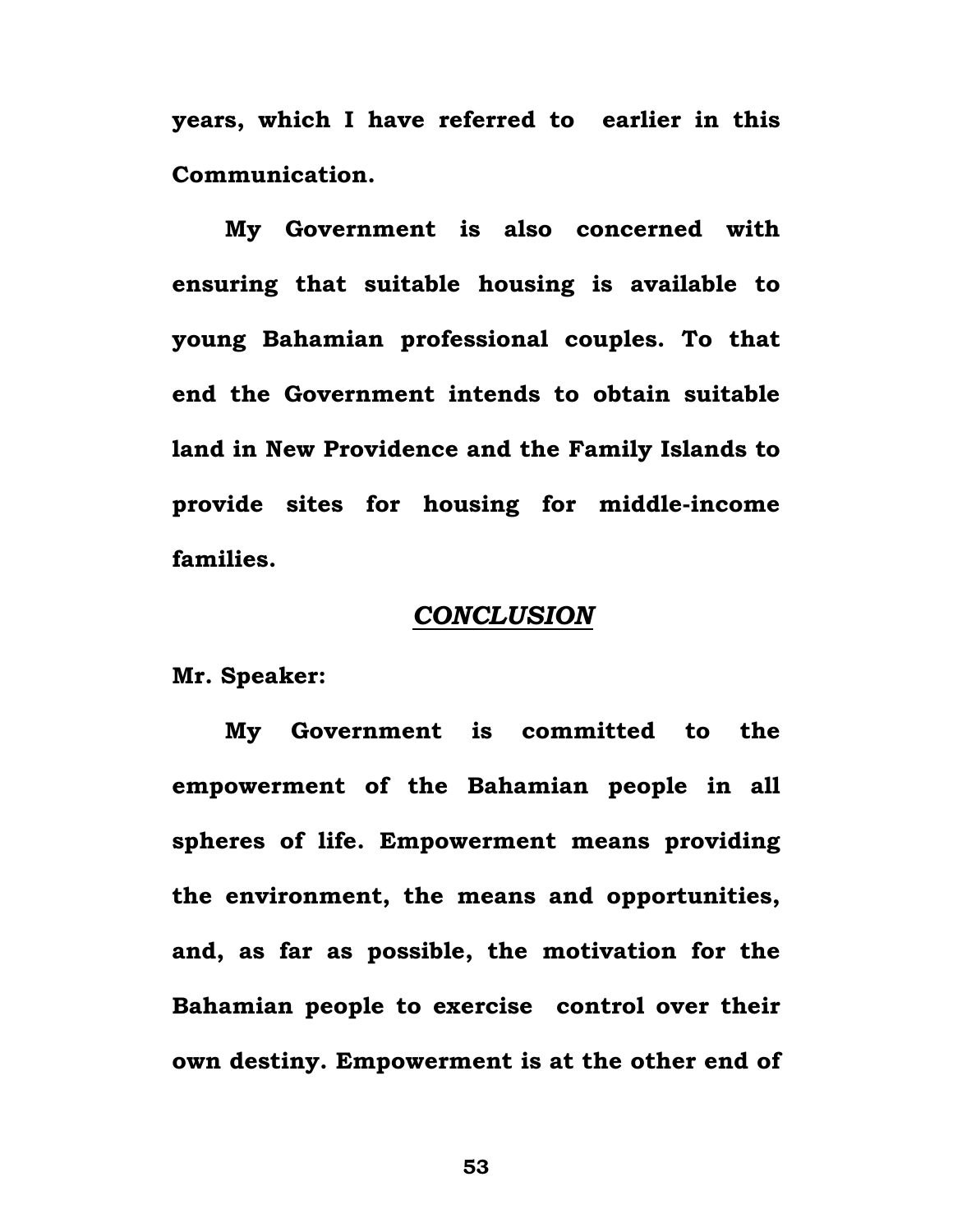**the spectrum from a dependency culture. In this regard, I would like to quote the great Nineteenth Century British philosopher and parliamentarian John Stuart Mill who provided timeless advice on the role of government in a liberal democracy such as ours:-** 

> *"A good government will give all its aid in such a shape, as to encourage and nurture any rudiments it may find of a spirit of individual exertion. It will be assiduous in removing obstacles and discouragements to voluntary enterprise, and in giving whatever facilities and whatever direction and guidance may be necessary: its pecuniary means will be applied, when practicable, in aid of efforts rather than in suppression of them, and it will*

ل المراجع المراجع المراجع المراجع المراجع المراجع المراجع المراجع المراجع المراجع المراجع المراجع المراجع المر<br>المراجع المراجع المراجع المراجع المراجع المراجع المراجع المراجع المراجع المراجع المراجع المراجع المراجع المرا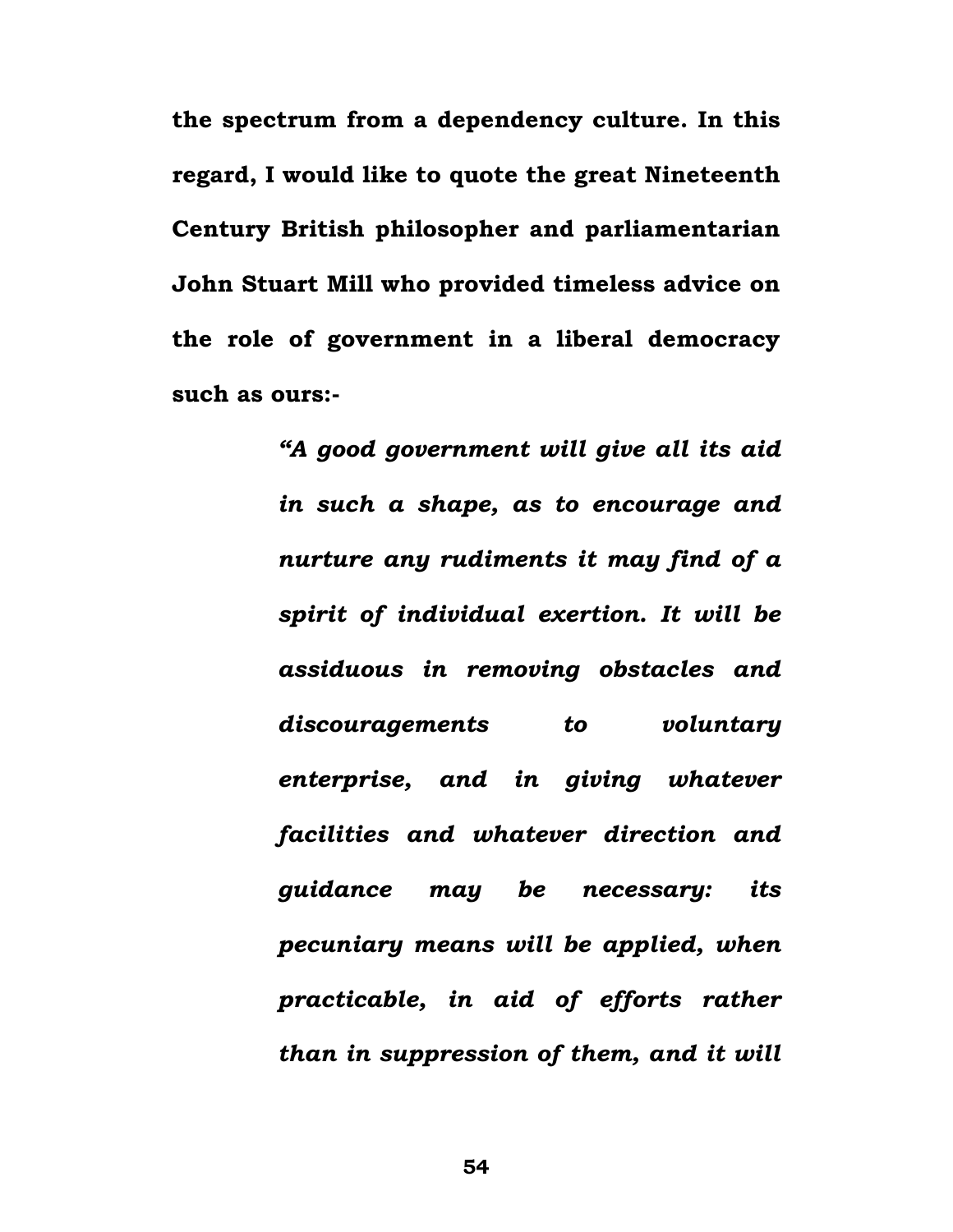*call into play its machinery of rewards and honours to elicit such efforts."* 

**My Government has achieved a great deal - if I may say so, a very great deal - in four short years. One can visualize the achievements yet to come. My vision is that the Bahamian people will continue to face the challenges of globalisation with confidence and ambition, and that under the leadership of a Progressive Liberal Party Government they will continue to build a society in which everyone has the opportunity to serve, to participate and to fulfil his or her dreams and ambitions for a better life.** 

**My ambition in this regard finds its most poignant expression in the absolute imperative that we lift up and give a second chance to all those in our society who may have fallen through the cracks or fallen by the wayside.** 

ا **55** مارس المستخدم المستخدم المستخدم المستخدم المستخدم المستخدم المستخدم المستخدم المستخدم المستخدم المستخدم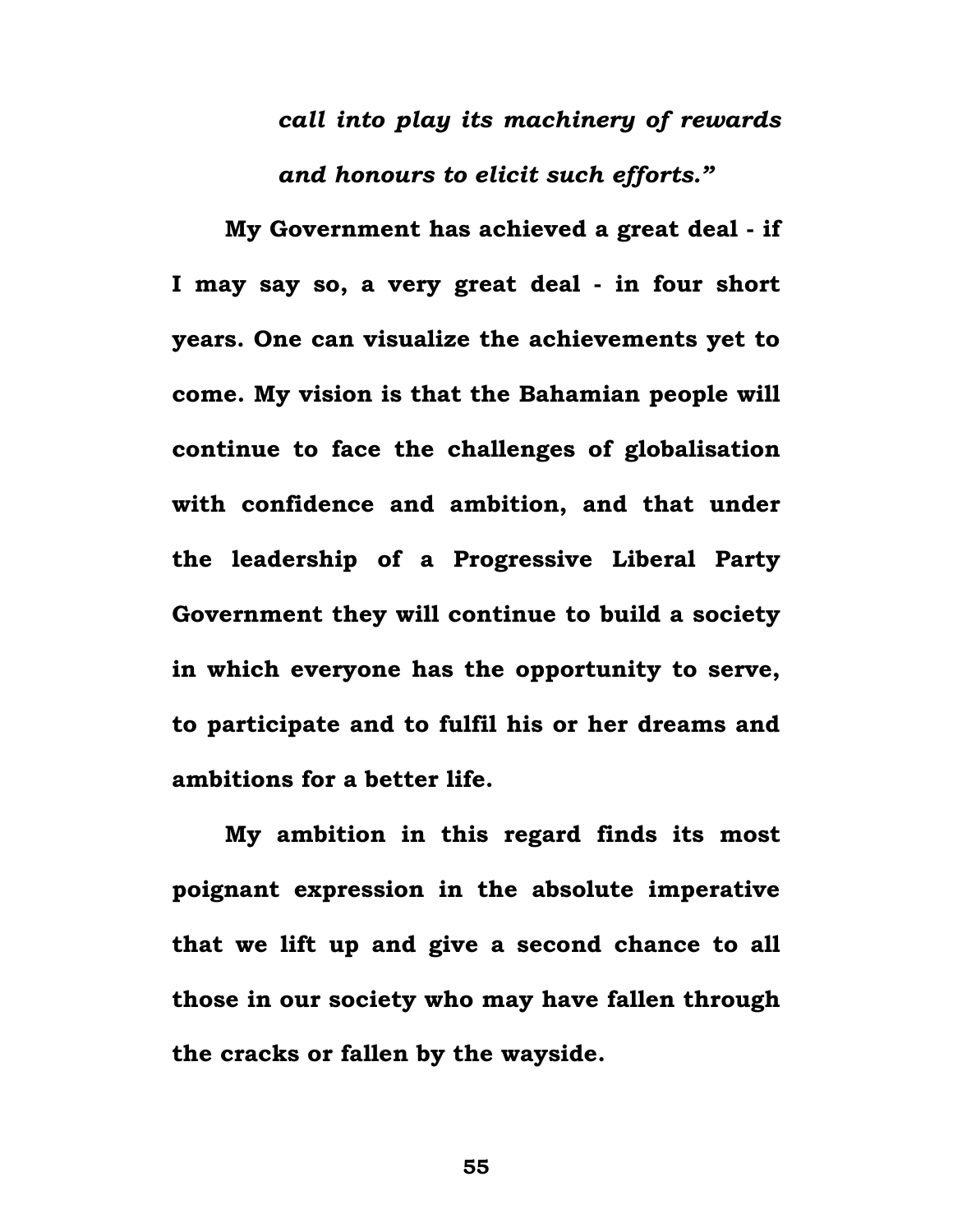**We must measure our success in terms of how well we manage to lend a helping hand to those of whom I speak. They have the talent. They have the ambition. All they need is a second chance and it will always be the business of my Government to see to it that a second chance is given to all those who are in need of it.** 

**We are well on our way, Mr. Speaker, and with God's continual blessings and the continued support of the Bahamian people we will make our way forward into the future, knowing that our best days are still ahead, and that though the present times be bright, the future that beckons us is brighter still.** 

ل المراجع المراجع المراجع المراجع المراجع المراجع المراجع المراجع المراجع المراجع المراجع المراجع المراجع المر<br>المراجع المراجع المراجع المراجع المراجع المراجع المراجع المراجع المراجع المراجع المراجع المراجع المراجع المرا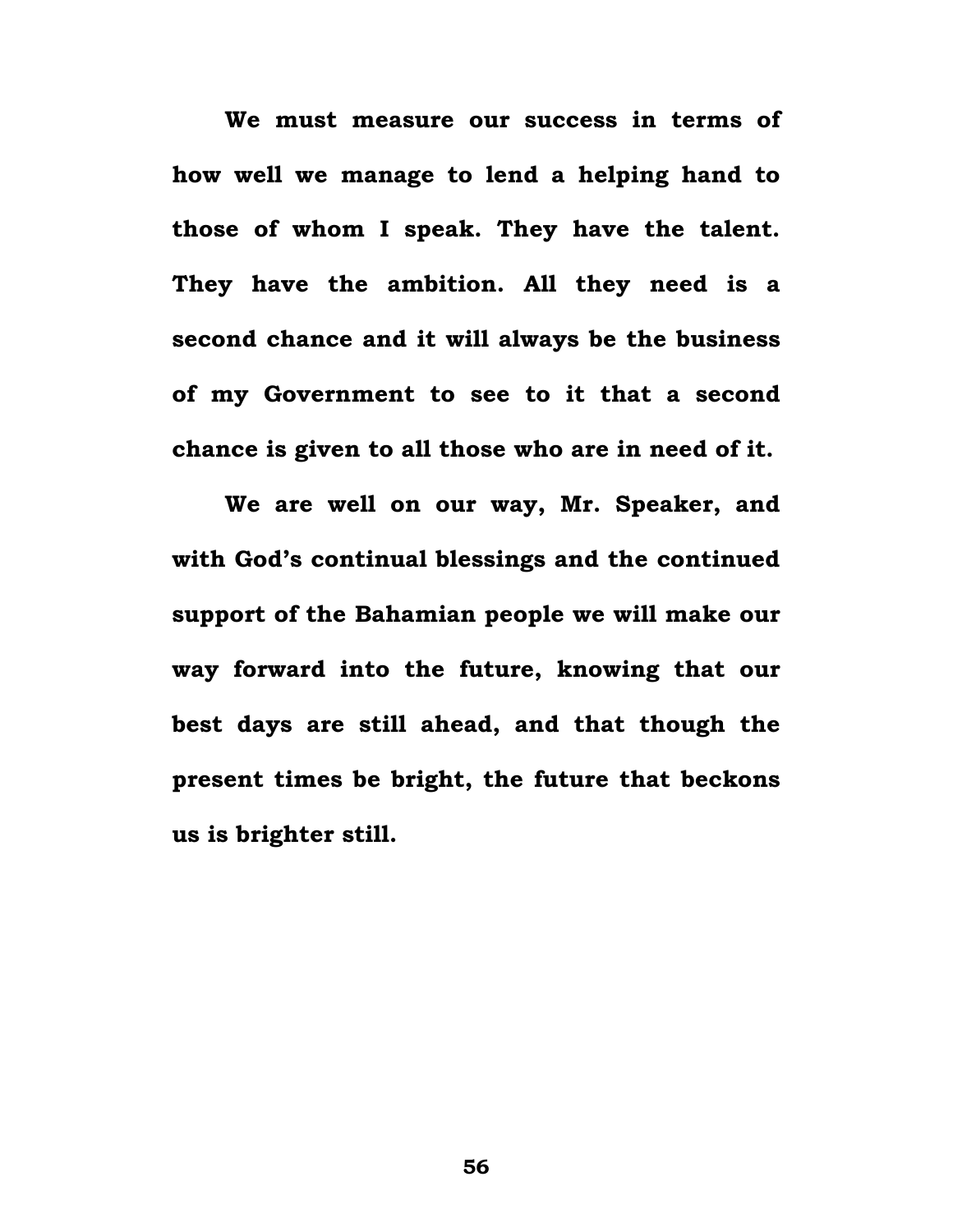# *ECONOMIC BACKGROUND*

## **INTRODUCTION**

**Preliminary estimates from the Department of Statistics (DOS) indicate that the Bahamian economy grew by 3.7% in nominal terms during 2005, despite global oil price pressures and the devastating hurricanes. Growth was supported by increased levels of foreign investment, strong consumer spending, robust expansion in construction activity and firming tourism output.** 

**For 2006, the Bahamian economy is expected to grow further by 5.8%, led in part by sustained output in the tourism sector, foreign investment in tourism related infrastructure, and residential construction activity. Indications are that global oil prices will continue to firm; however, the sharp increases noted in 2005 should be tempered somewhat this year. Consequently, inflation is expected to be relatively moderate.** 

**In examining recent developments and prospects for the Bahamian economy, this analysis first reviews the elements of the international economic environment which have the most direct impact on domestic trends, followed by an analysis of the domestic environment, including policies and trends affecting the financial sector.** 

#### **INTERNATIONAL ECONOMIC DEVELOPMENTS**

**The International Monetary Fund (IMF) in its April 2006 World Economic Outlook estimates that global output growth eased to 4.8% from 5.3% in 2004, primarily attributed to escalating oil prices amid persistent Middle East geopolitical tensions and natural disasters. The price of oil grew to its highest levels**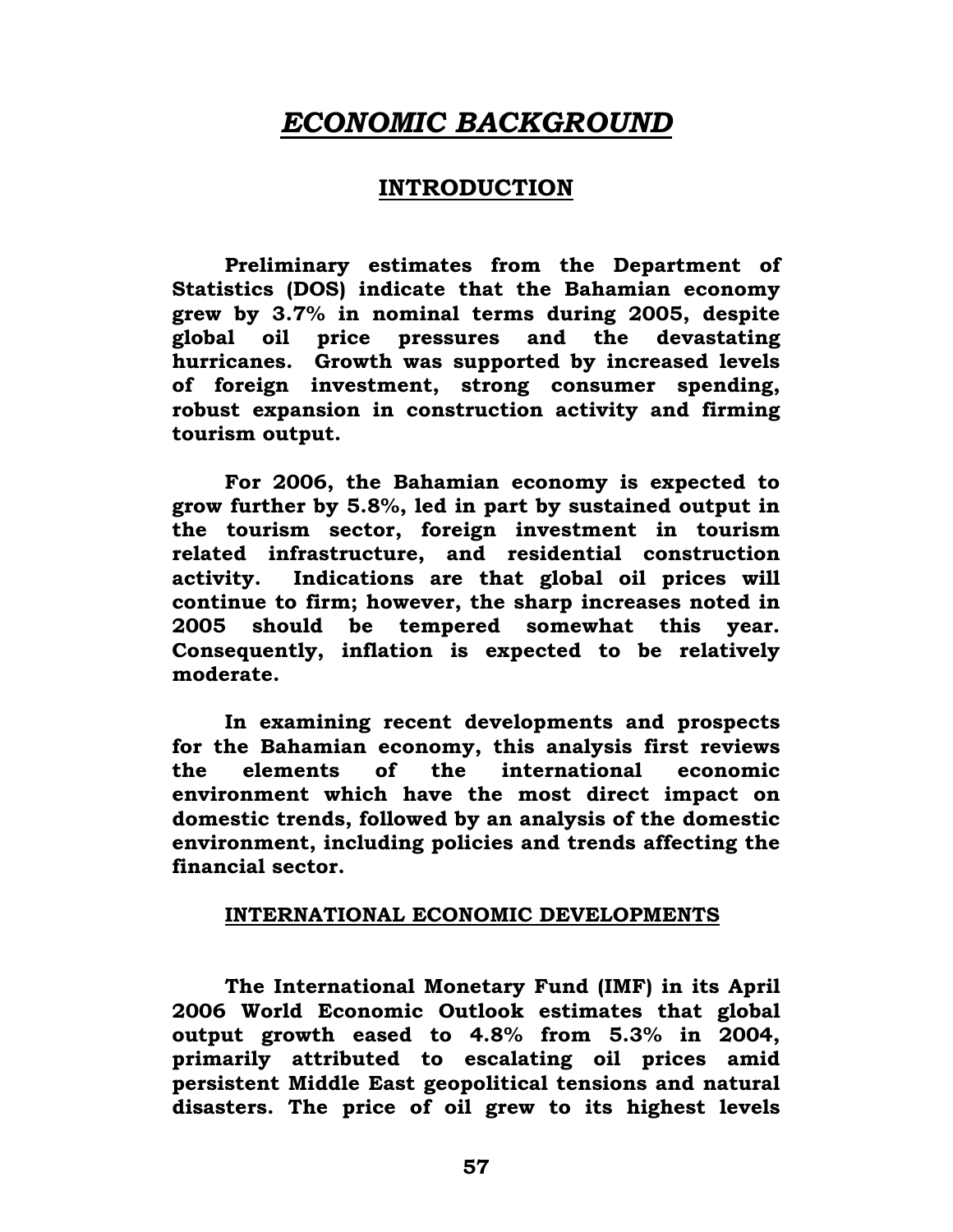**during the year, as the Organization of Petroleum Exporting Countries' (OPEC) increased output levels, failed to compensate for growth in global demand, especially among the Asian economies. As a result, many developed countries recorded an overall weakening in their current account positions. Given these developments, labor markets in developed countries remained subdued, while several central banks implemented rate tightening policies in an effort to mitigate the effects of higher prices.** 

**Initial data suggest that economic growth in the United States declined to 3.5% from 4.2% in 2004, mainly due to a falloff in inventory investment and reduced consumer and federal government expenditure. Led by considerable employment gains in professional and business services, and health care and leisure & hospitality industries, the average unemployment rate in the US decreased to 4.9% from 5.4% in 2004. US average consumer prices increase to 3.4%, from 2.7% in 2004. Meanwhile, the positive outlook projected for the US economy, coupled with higher domestic interest rates, contributed to an appreciation in the United States' dollar against major currencies during 2005.** 

**With respect to other major world economies, economic growth in the Euro-zone for 2005 is estimated at 1.3% compared to 2.1% in 2004. In the United Kingdom, the expansion in economic activity slackened to 1.8% from 3.2% in the previous year. Japan's output improved slightly to 2.8% from 2.3% a year earlier, reflecting higher exports and private consumption.** 

**The outlook is for global growth to slow slightly through early 2006, and pick up modestly in the following months as central banks adopt relatively accommodative monetary policies. With respect to the US, the economic expansion is not expected to be as strong as in 2005; however, the increase in activity is still forecast to be the highest among the G-7 countries.**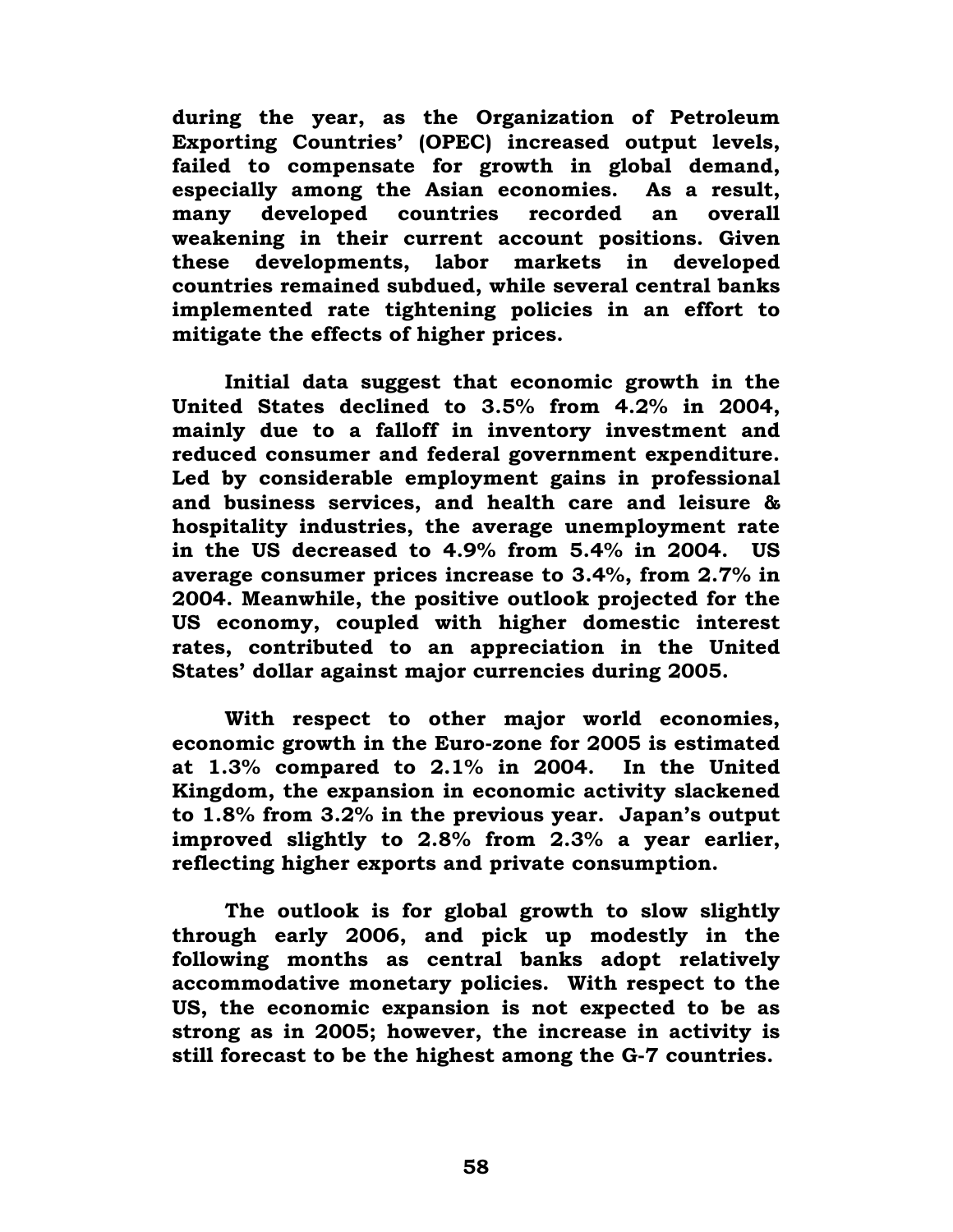**In the commodities market, the IMF has raised its forecast for oil price increases in 2006, reflecting the consensus that the present supply constraints and consumption demand pressures alongside geopolitical tensions, will continue to bid up fuel costs. Since the start of the year, the US dollar has depreciated against many of the major currencies. Market sentiments indicate that the favourable interest rate differential for the US dollar observed during 2005 is likely to be reversed in 2006, as the Federal Reserve ends its rate increases in contrast to the tightening bias posture assumed by other central banks, such as the ECB.** 

#### **DOMESTIC ECONOMIC DEVELOPMENTS**

**In 2005, increased consumer spending, construction activity and tourism related foreign direct investment supported further strengthening in the Bahamian economy. Gains were also recorded in the tourism sector, as room revenues advanced and favorable economic conditions in the United States supported a marginal increase in visitor arrivals. Inflation remained contained, despite a general rise over the previous year's level. In light of buoyant economic conditions and a more liberal lending environment following the removal of credit restrictions, bank credit accelerated resulting in a contraction in liquidity and external reserve levels. The fiscal situation benefited from the generally healthy level of economic activity, as the corresponding growth in tax receipts facilitated a reduction in the comparative fiscal deficit for the first half of FY2005/06. On the external side, however, the rise in import demand combined with higher global oil prices caused the current account deficit to expand significantly, which was financed in large measure from foreign investment inflows.** 

#### **TOURISM**

**Following the devastation of the 2004 hurricane season, tourism activity during 2005 showed some**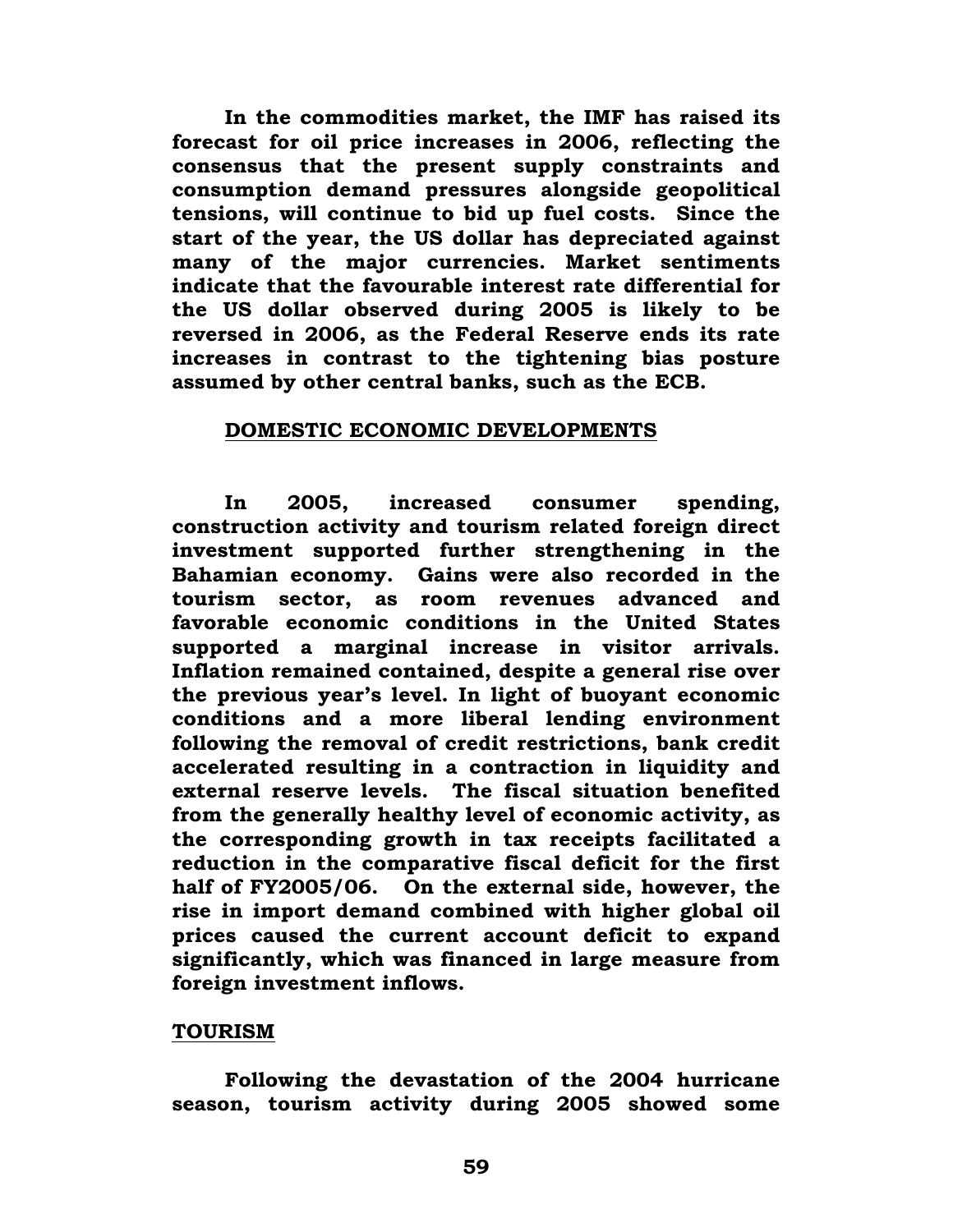**strengthening, principally as a result of growth in the US economy and firming in room rates. The overall performance of the industry for the year was sustained by a 4.4% improvement in air arrivals which eclipsed the 0.5% weakening in cruise visitors.** 

**By ports of entry, arrivals to New Providence were up marginally by 0.1%, as an 11.6% increase in air traffic was dampened by the 5.5% fall-off in the more dominant sea arrivals. Visitor count for the Family Islands reflected gains in both air and sea components, by 2.9% and 10.8%, respectively. Although registering some improvement in the final quarter, total arrivals to Grand Bahama fell by 11.2%, with air and sea visitors weakening by 20.6% and 5.9%, respectively.** 

**Hotel sector performance indicators signalled an increase in the overall tourism output, supported by price appreciation and higher room night sales. The Ministry of Tourism's survey of large properties indicated that growth in hotel room revenue strengthened to 9.2% from 4.1% in 2004, with increases in New Providence, Grand Bahama and the Family Islands of 9.1%, 7.8%, and 15.7%, respectively. Occupied room nights improved by 4.6%, and average nightly room rates advanced by 4.4% to \$156.56. Overall, hotel occupancy rates rose to 70% from 66% in 2004.** 

**Preliminary information for the first two months of 2006, indicate a weakening in tourism output, as total visitor arrivals contracted by 5.2%. This outcome reflected negative developments within the cruise sector, with arrivals from this category declining by 8.7%. However, the higher value-added air arrivals rose by an estimated 3.9%.**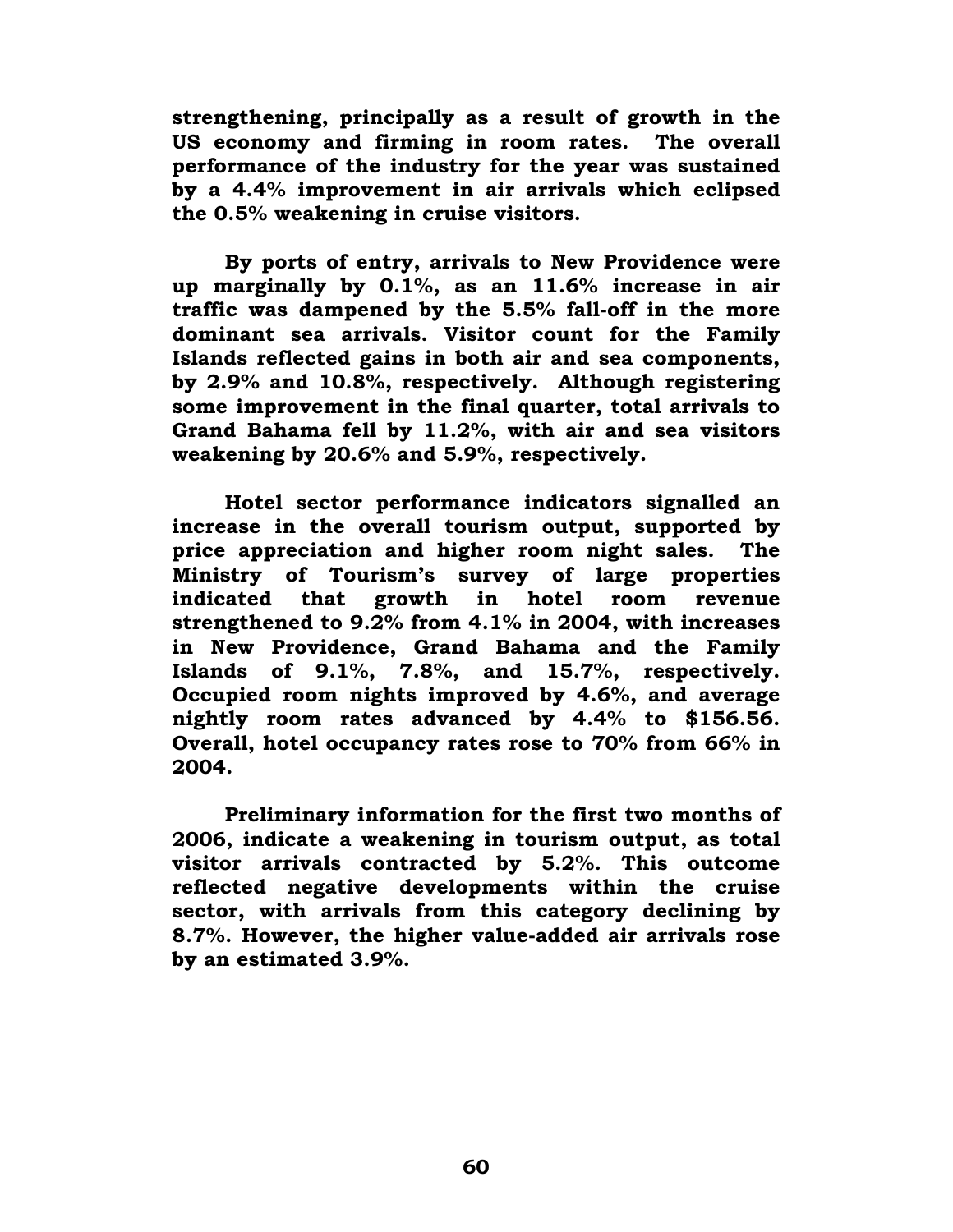#### **FINANCIAL SECTOR**

**Banking, insurance and investment funds activity for 2005, suggest that the financial sector experienced healthy balance sheet trends and stable employment conditions. Mainly owing to the Central Bank's physical presence requirement which was adopted for the banking sector in 2001, the number of licensed banks and trust companies in the financial market fell by 16 to 250 during 2005. The number of public licensees decreased by 8 to 149, as did the number of restricted and non-active operations to 101.** 

**As at 30 June 2004, all licensees which had not met the Central Bank's physical presence requirements were obligated to have established a presence in The Bahamas. The sole exception related to those licensees which had entered into special managed arrangements approved by the Central Bank. In keeping with this requirement, 205 licensees operated through physical presence at end-2005, compared to 213 at end-2004. An additional 42 institutions continued to operate under restrictive management arrangements approved by the Central Bank, while 3 institutions implemented measures to ensure compliance with the regulations. Indications are that employment in the sector remained close to 2004's level of 4,366.** 

**Data from the Office of the Registrar of Insurance Companies for 2004 highlighted further growth in the industry. The number of licensed insurance operations in The Bahamas increased by four (4) to 195 at end-2005, the number of companies operating in the domestic sector totaled nine (9), the number of domestic broker and agents and external operators totaled 89 and nine (9), respectively. Moreover, total assets at end-2004 exceeded \$552 million and were mainly concentrated among life and health insurance companies.** 

**Data from the Securities Commission indicated that the total number of active investment funds**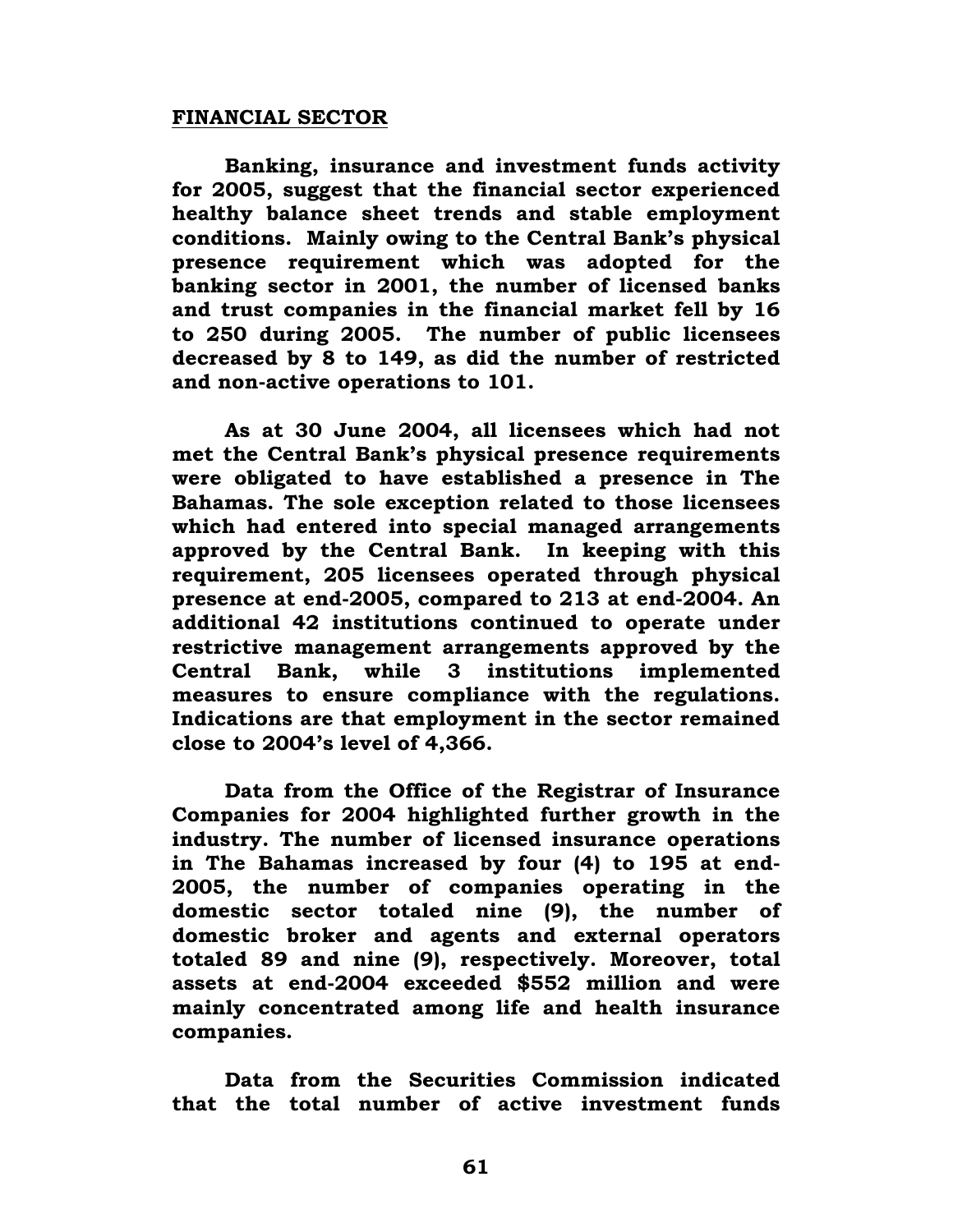**operating from or within The Bahamas fell by 185 to 653 at end-June 2005, compared to the previous year, with assets under management totaling an estimated US\$164.1 billion.** 

#### **CONSTRUCTION**

**Key indicators of construction activity suggest a significant improvement in output during 2005, fuelled by robust growth in residential mortgage lending activity as well as foreign investments in tourismrelated projects. Prospects for 2006 are equally encouraging for both residential and commercial construction investments, based on outstanding commitments.** 

**Mortgage commitments for new construction and repairs totaled 1,883 valued at \$229.1 million as compared to 1,175 in 2004 at a corresponding value of \$131.0 million. The residential component accounted for the majority (96.3%) of disbursements, valued at \$214.5 million, which was 71.9% higher than the previous year's total. Commercial drawdowns, valued at \$14.6 million, more than doubled and accounted for 3.7% of total commitments.** 

**Outstanding mortgages for 2005 increased by 15.9% to \$2,159.4 million. Residential lending, at 91.5% of the total, rose by 16.1% in 2005, whereas commercial loans outstanding advanced by 13.9% and accounted for the remaining 8.5% of the aggregate. Interest rate conditions remained favourable as both commercial and residential average loan rates fell by 4 basis points each to 9.2% and 8.4%, respectively.** 

#### **INFLATION**

**Domestic price inflation increased to 2.2% from 1.0% in 2004, owing to pressures in the global oil market as well as local factors. Cost increases were registered for medical care & health (3.4%), food &**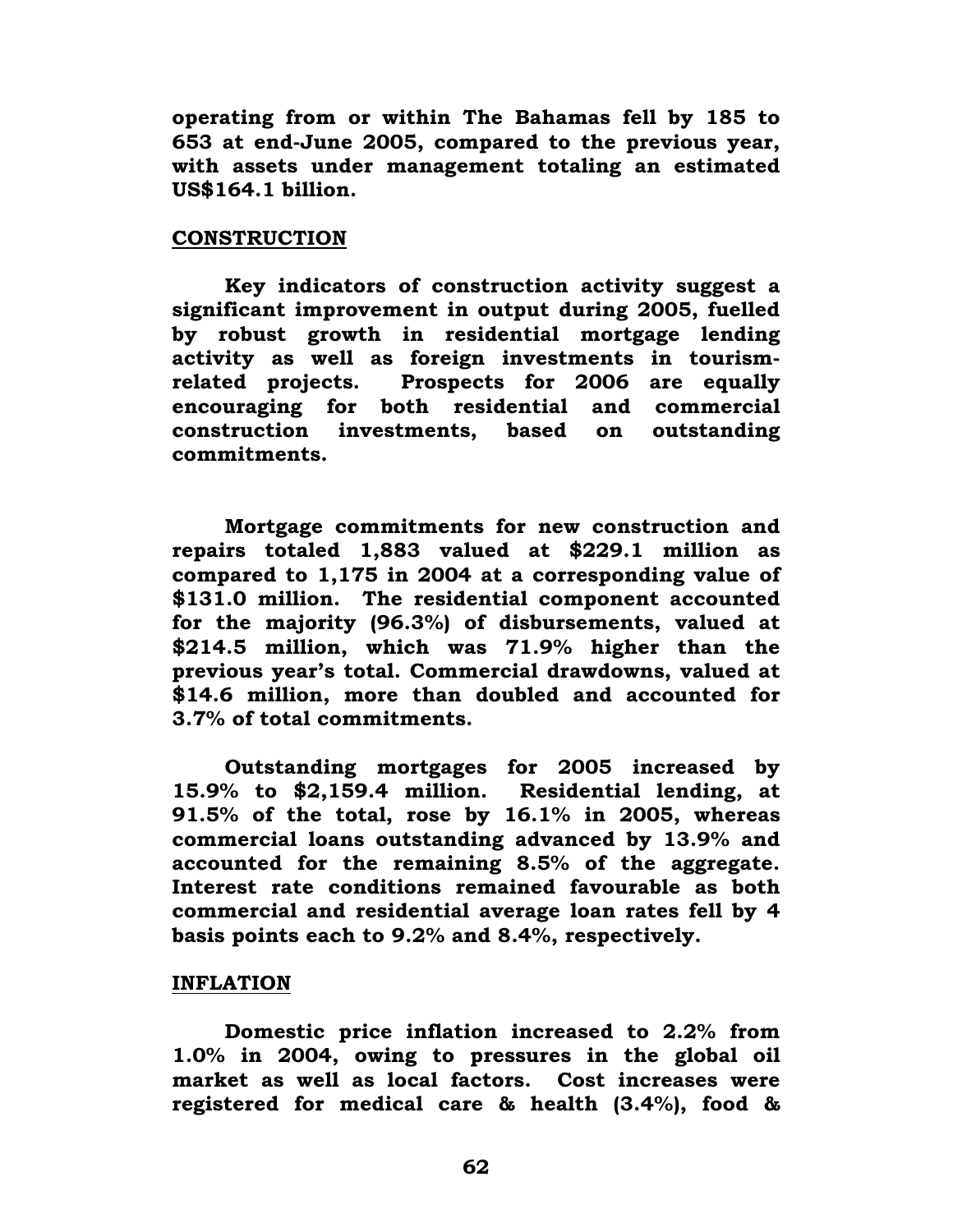**beverages (3.2%), education (3.2%), and housing (2.6%) – the most heavily weighted category––and lesser increases for other goods and services (1.9%), and furniture & household operation (1.3%). Cost declines were noted for clothing & footwear (2.2%) items.** 

**Initial data suggests a continuation of the trend in the first quarter of 2006, as the rate of inflation advanced to 2.1% for the twelve-moth period ending March from 1.1% in the comparable period of 2005. Growth mainly reflected higher food & beverages, housing and other goods & services costs.** 

#### *UNEMPLOYMENT*

**The rate of unemployment rate for 2005 was stable at 10.2%. This was largely the result of a reduction in unemployment in other parts of The Bahamas being offset by an increase in unemployment in Grand Bahama from 9.3% in 2004 to 11% in 2005. Thus, in 2005 the jobs generated from the reconstruction effort offset the jobs lost due to the closure of the Royal Oasis. The position is reflected in the stable labour force participation rate of 74.7% in 2005.** 

#### **AGRICULTURE, FISHERIES AND INDUSTRY**

**Agriculture and fisheries was affected by the 2004 hurricane season, where the total output for this sector declined from the historically high levels of 2003. Industry was also affected by the 2004 hurricane season, most notably electricity production which was marginally lower than 2003. Overall the modest growth in the industry sector was limited by the 2004 hurricane season.** 

## **FOREIGN INVESTMENT AND THE BALANCE OF PAYMENTS**

**The Central Bank's balance of payments estimates showed that the current account deficit deteriorated significantly in 2005, due to higher prices for imported**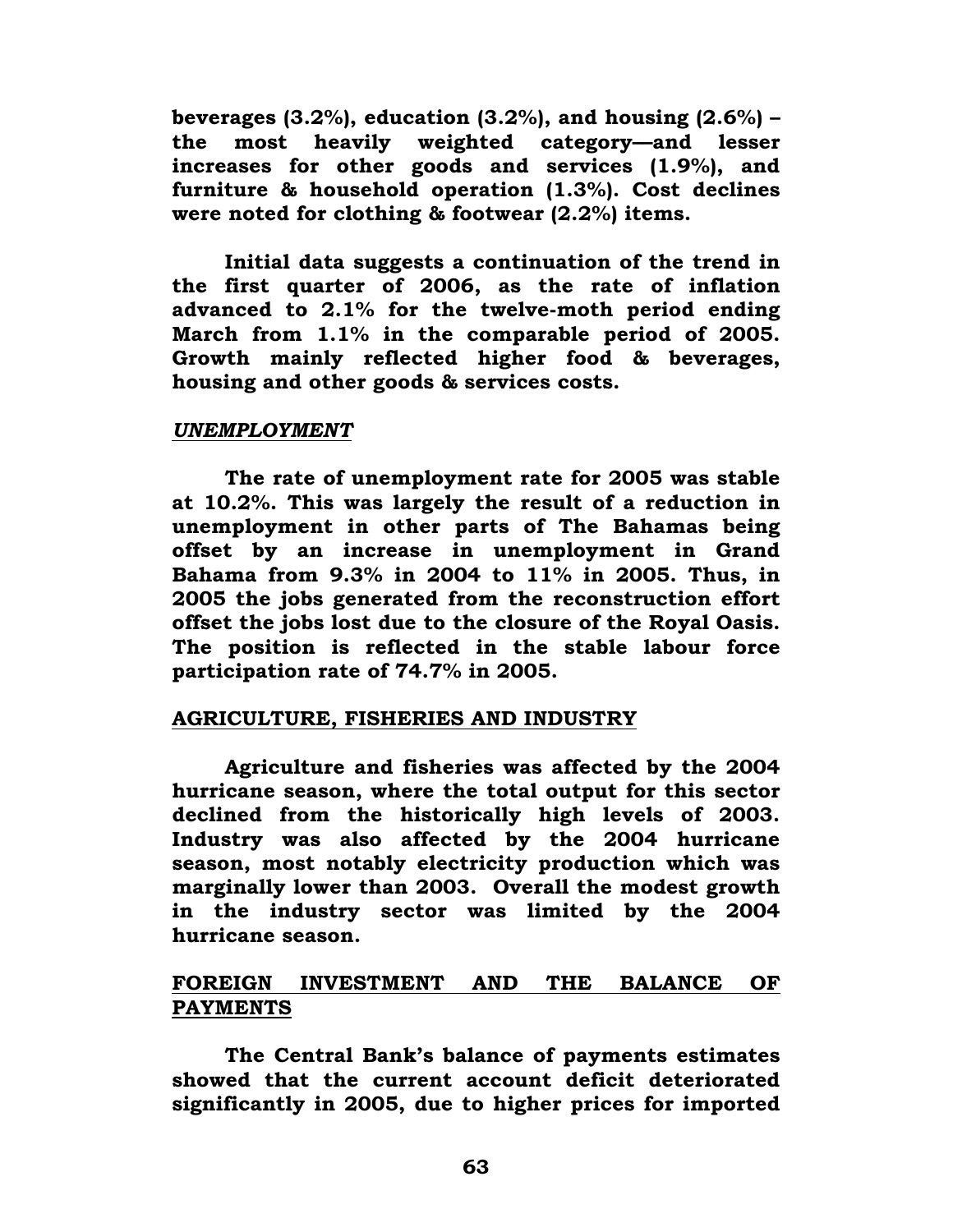**fuel, and robust growth in consumer and business demand, which boosted non-oil imports.** 

**Preliminary data indicate an expansion in the trade deficit by an estimated 13.9% to \$1,626.2 million, following the 7.3% increase in 2004. Volatility in the global oil market reinforced a 43.7% increase in the oil import bill to \$525.2 million, with double digit gains across all products.** 

**The expansion in the current account deficit was partially financed by growth in the capital and financial account, as sustained foreign investment in tourism infrastructure, second homes and timeshares elevated the estimated surplus on the capital and financial account by 38.3% to \$429.5 million.** 

#### **CAPITAL MARKETS**

**The strength of the Bahamian economy during the year fostered improved investor sentiment as evidenced by increased trading values on the Bahamas International Securities Exchange (BISX). Although the volume of securities traded declined by 15.9% to 6.7 million shares, the value rose by \$12.8 million or 49.8%. The BISX All Share Price Index rallied by 30.0% to 1,350.7 points, outpacing the 19.7% expansion in 2004. Consequently, BISX market capitalization expanded by 34.8% to \$2.6 billion and, in the absence of any new private capital offerings during the year, the number of publicly traded companies on the Exchange remained unchanged at 19. Similarly, valuation represented in the broader Fidelity Capital Market Limited's Index (Findex), which also captures over-thecounter trading, rose by 28.4% to 551.9 points from 14.9% in 2004. There were 27 securities trading locally, including four (4) over-the-counter instruments and four (4) mutual funds.** 

#### **PAYMENTS SYSTEMS MODERNISATION**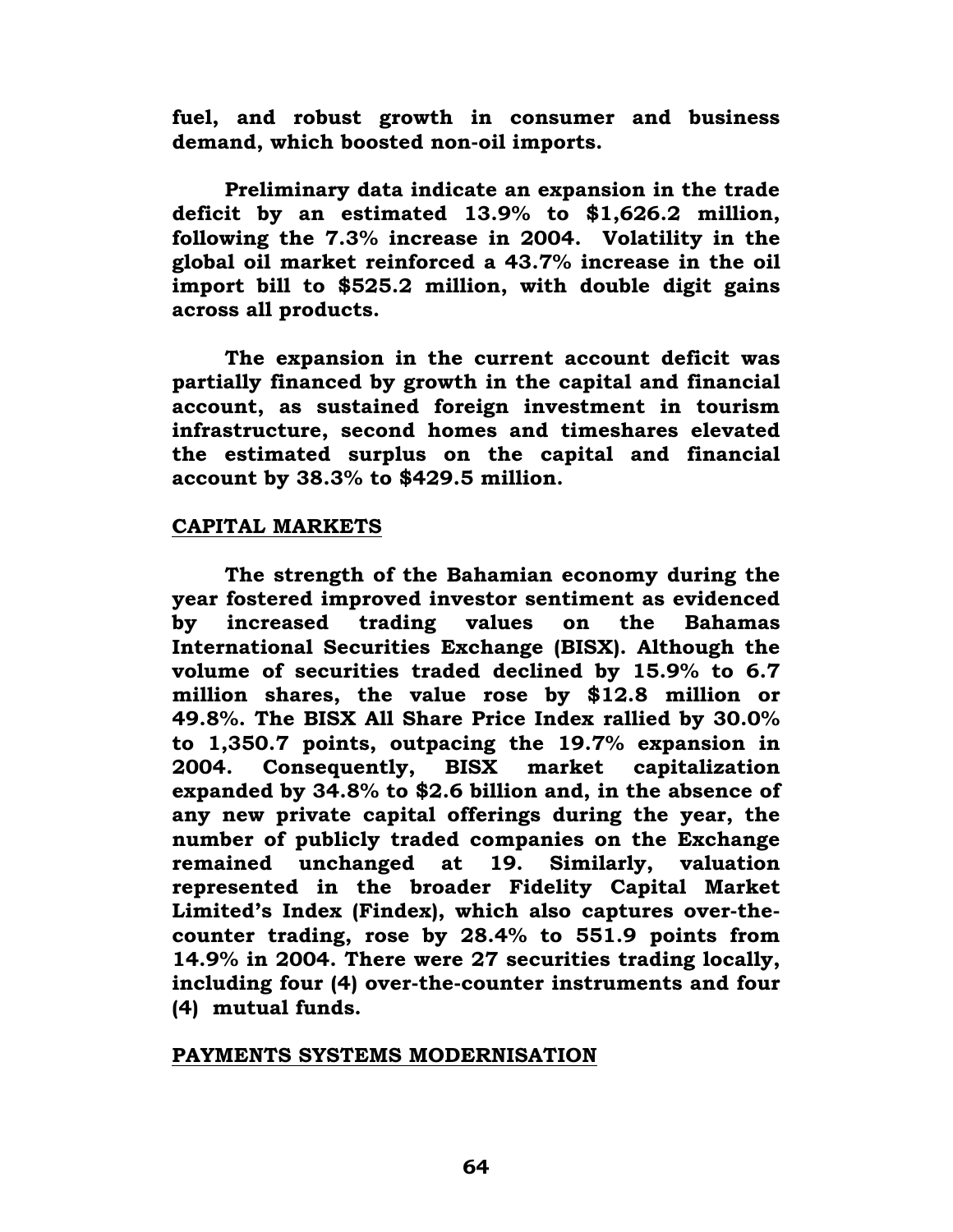**The Central Bank and the Clearing Banks' Association continued to collaborate in an ongoing project aimed at modernizing the domestic payments system by, inter alia, the establishment of more secure and efficient operational systems that would offer additional services to the public.** 

**The first leg of the Payments System Modernization Initiative (PSMI) was achieved with the implementation of the Real Time Gross Settlement System (RTGS) in May 2005, for large and time sensitive transactions. During 2005, the RTGS had a daily average of 76 transactions from seven clearing banks and the Central Bank, valued at an estimated B\$31.53 million.** 

**The process to establish an automated clearinghouse (ACH), designed to eliminate manual cheque clearing and to provide for other payment services, was considerably aided by the creation of working groups to define and oversee the project. Additionally, World Bank experts were engaged to further support the activity of the working groups and to assist in reviewing the "Vision Statement" and service requirements. Following revised targets, the automation of the cheque clearing system is now scheduled to commence by end-June 2006 and the implementation of direct debit and credit payment services by end-December 2006.** 

**During the year, the Central Bank, in consultation with other strategic financial sector partners, finalized revisions to its exchange control regime. These measures involved the liberalization of various capital account restrictions designed to increase investment opportunities available to Bahamians in the global market, and deepen domestic capital markets while simultaneously allowing temporary and permanent residents to participate more meaningfully in the country's financial markets. The consultations culminated in the issuing of a press release by the Bank,** 

**65 1999 1999 1999 1999 1999**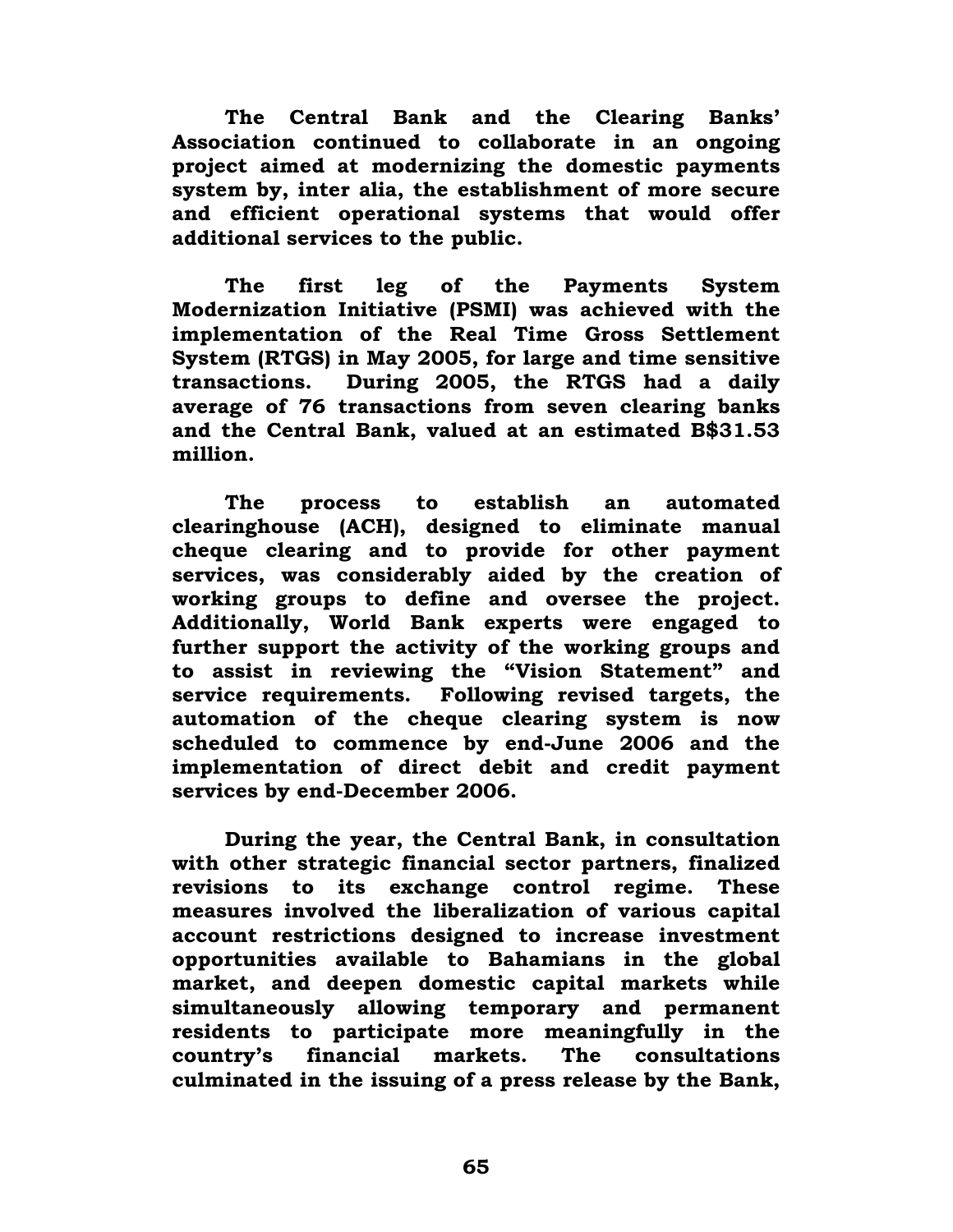**outlining the liberalization measures in January of this year.** 

#### **MONEY AND CREDIT DEVELOPMENTS**

**Following the August 2004 elimination of the credit restrictions imposed on local banks and the decision to lower the discount rate, which gave rise to a reduction in commercial banks' prime lending rate, domestic demand increased as consumers responded to the more favorable lending and economic environment. Consequently, liquidity levels declined as domestic credit advanced significantly. However, despite the rapid growth in loans, indications are that there was an improvement in domestic banks' asset quality during 2005 as the rate of arrears for both commercial and residential mortgages declined while the arrears rate for consumer loans rose marginally.** 

**Growth in domestic credit more than doubled to \$672.3 million (12.9%) compared to \$253.2 million (5.1%) in 2004. Bahamian dollar lending firmed by 12.7% up from 7.4% in 2004, while domestic foreign currency credit, which was primarily utilized for touristrelated projects, rebounded by 14.1% from the preceding year's 9.9% fall-off. Private sector credit recorded strengthened growth of 14.2% (\$614.3 million) in comparison to 6.0% (\$244.8 million) in 2004. Specifically, the addition to the Bahamian dollar component at \$518.1 million (13.1%) was almost twice the preceding year's level, while foreign currency claims recovered by \$96.2 million (25.2%) from the 7.2% reduction in 2004.** 

**Amid increased domestic credit and higher oil prices, external reserves contracted by \$89.0 million (13.3%) to \$578.8 million, reversing the \$183.5 million (37.9%) gain in 2004. However, reserves witnessed a record month-end peak of \$792.9 million in May, and at year's end, were equivalent to an estimated 19.5 weeks of non-oil merchandise imports compared to 23.3 weeks at end-2004. For the first three months of 2006, the**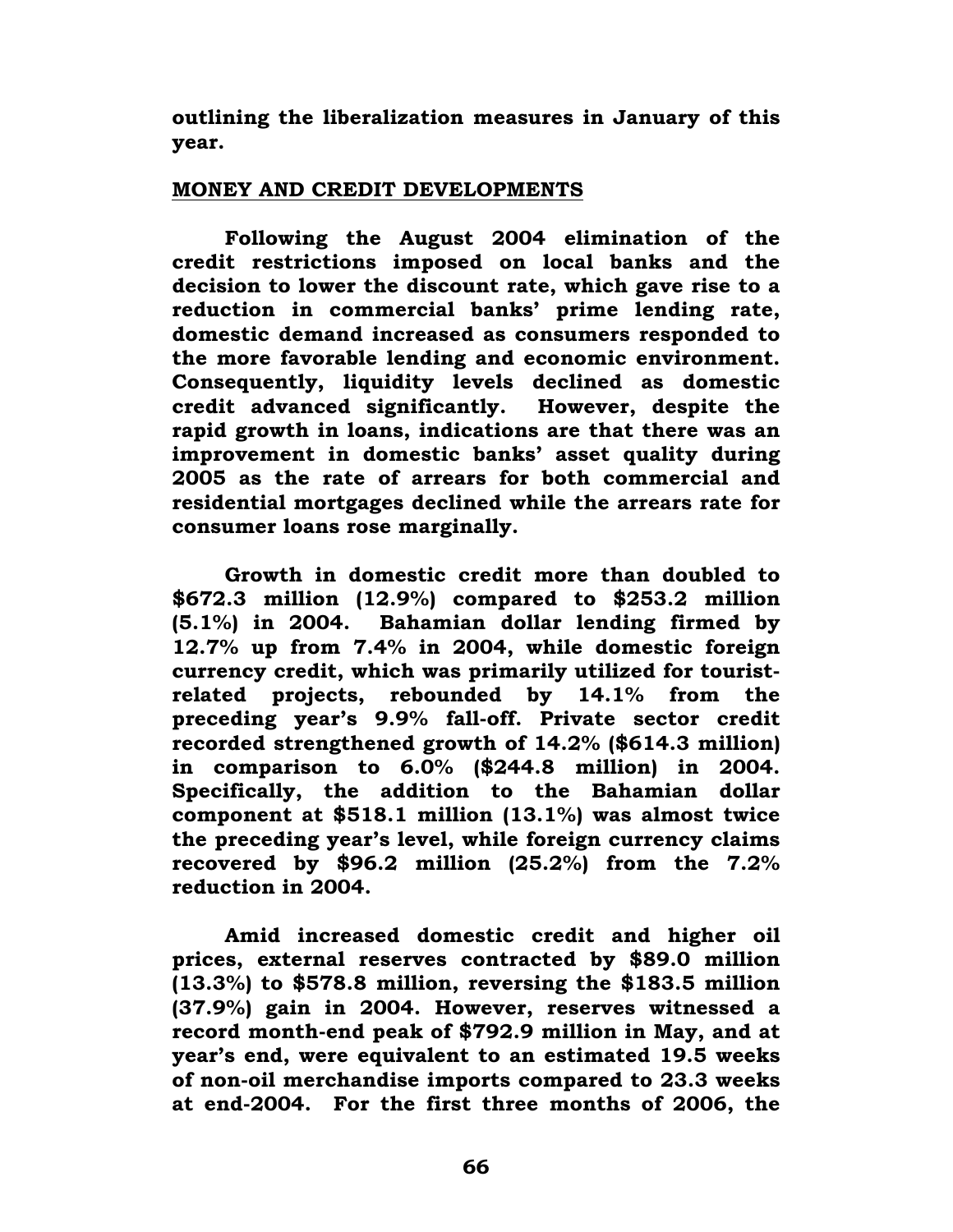**reserve buildup of \$59.1 million was slightly higher than for the comparative period of 2005, benefiting from improvements in the tourism sector and ongoing foreign investment flows.** 

**In interest rate developments, the weighted average loan and deposit rates contracted by 93 basis points to 10.34% and 61 basis points to 3.22%, respectively. Moreover, the average rate on commercial mortgages fell by 107 basis points to 8.10%; for overdrafts, by 81 basis points to 10.86%; for consumer loans, by 74 basis points to 12.22% and for residential mortgages, by 73 basis points to 8.08%. With regard to deposits, the average savings rate decreased by 31 basis points to 2.26%, with lower returns on fixed deposits of 3.13%–3.62% in comparison with 3.69%–4.46% in 2004.** 

#### **NATIONAL DEBT**

**On a calendar year basis, the rate of growth in the Direct Charge on Government slowed to 6.5% (\$137.3 million) from 8.4% (\$161.7 million) in 2004. Bahamian dollar debt advanced by 7.5% in 2005, compared to growth of 10.1% in the previous year, while the level of foreign currency debt remained relatively unchanged.** 

**The Government's contingent liabilities increased by 13.1% (\$57.6 million) to \$497.5 million in 2005, compared to a decline of 5.9% (\$27.7 million) in the previous year. The expansion was attributable to additions to the guaranteed debt of the Bahamas Mortgage Corporation, and the Airport Authority, together with the \$24 million new debt issue of the Clifton Heritage Authority.** 

**Public corporations' debt rose by \$31.8 million (5.6%) to \$599.0 million, in contrast to a contraction of \$37.8 million (6.2%) in 2004. The advance was solely on account of growth in Bahamian dollar debt of \$43.8 million (15.1%), as the foreign currency component declined by \$11.9 million (4.3%) to \$264.7 million.**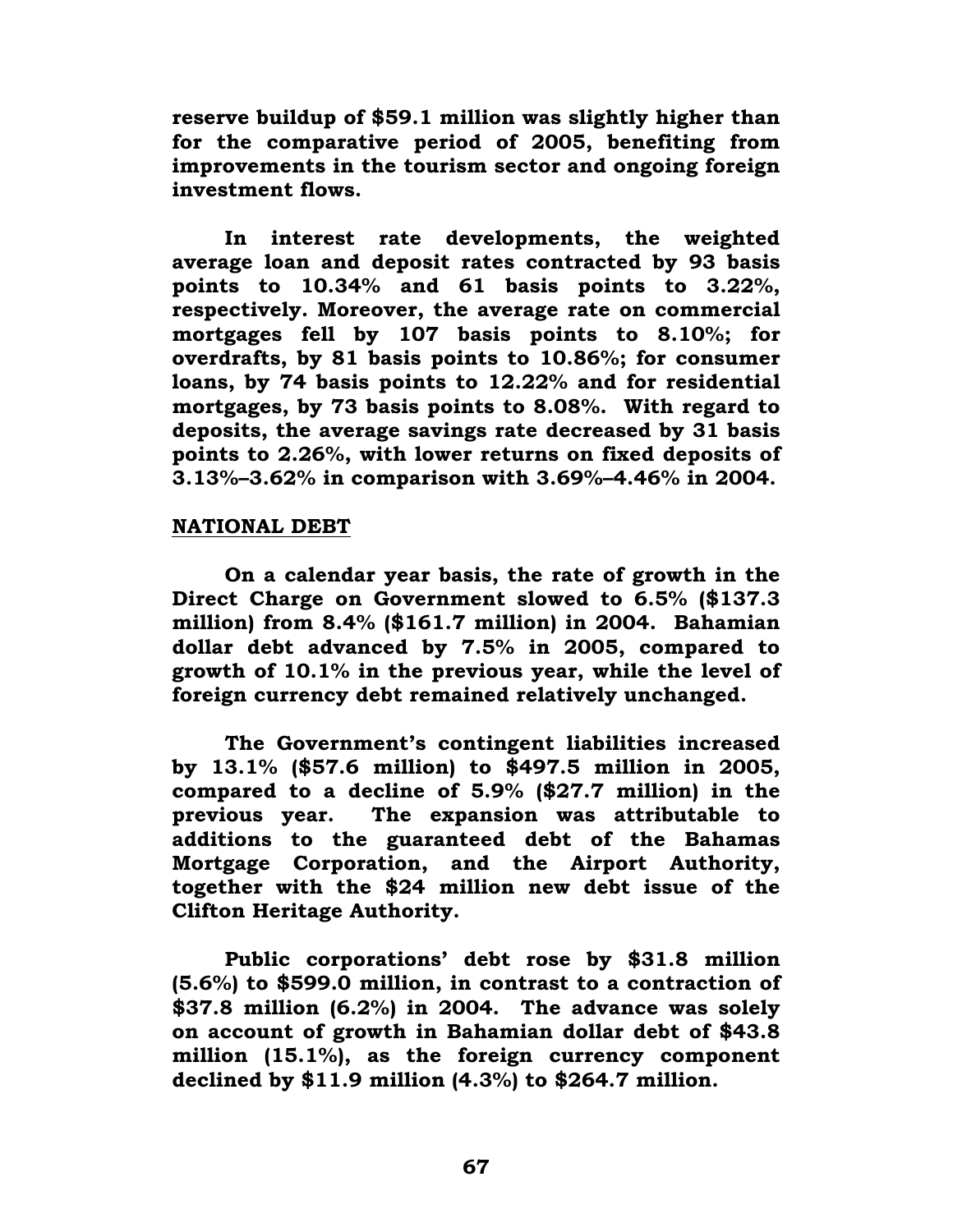**Taking into account guaranteed debt of the public corporations, National Debt advanced by \$194.9 million (7.7%) to \$2,732.7 million at end-December 2005, some \$60 million more than in the previous year. However, continued improvements in the economy led to a further reduction in the debt service ratio as a percentage of exports of goods and services and as a percentage of government revenue, from 3.4% and 2.7% to 2.8% and 1.9%, respectively in 2005.** 

# **ECONOMIC OUTLOOK**

**The outlook for the Bahamian economy in 2006 is strongly positive as ongoing foreign direct investment and sustained tourism demand will result in enhanced and sustainable economic growth. Employment levels will also improve as more jobs are created in the construction and tourism sectors.** 

**Nonetheless, a small open economy such as The Bahamas always remains vulnerable to global economic shocks such as upward movements in the price of oil, a major downturn in global economy, and weather-related shocks.**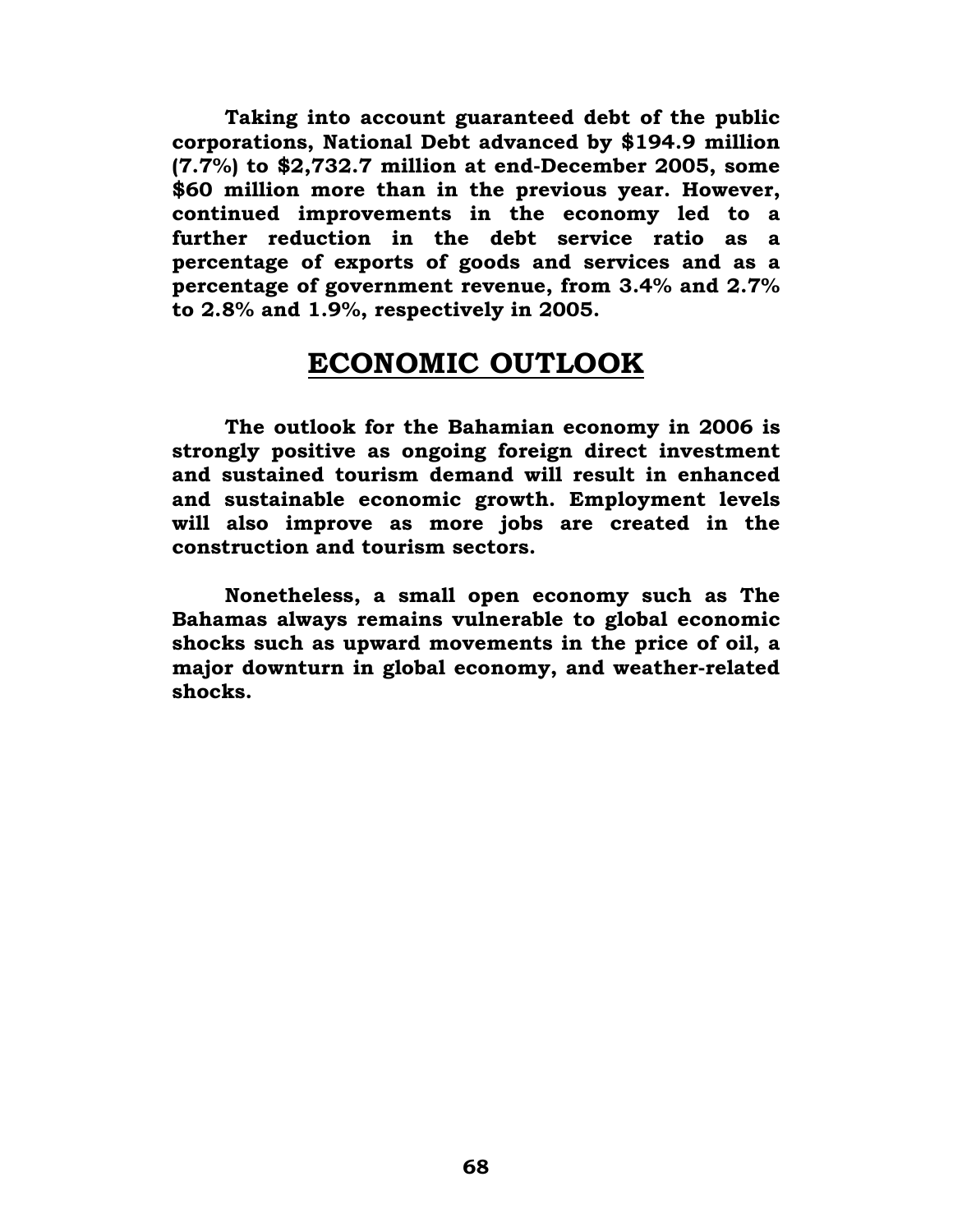# *Notes on Multi-annual Projections 2006/07 to 2008/09*

**1. The purpose of these Multi-annual Projections is to provide a 'snap-shot' of the evolution of the public finances over the next 2 to 3 years based on the continuation of existing policies and on assumptions**  about the macroeconomic environment<sup>1</sup>. The **Projections are not intended as the 'vision' of the evolution of the public finances nor as immutable commitments, and are subject to margins of error. The following paragraphs explain some of the issues involved.**

 **2. The Government of The Bahamas targets the following three key closely related fiscal indicators:-** 

- *The "GFS Deficit" (basically the difference between total government expenditure, excluding debt redemption, and total revenue, excluding borrowing), as an approximation of the addition which the Budget makes to Government Debt.*
- *The ratio of Government Revenue to GDP because for a considerable number of years it was below the level of 20% deemed the minimum level necessary to finance the current level of Government services.*
- *The level of Government Debt prior to, and after the Budget. Government policy is to place an absolute ceiling of 40% on the ratio of Government Debt to GDP, and to reduce the level to about 30% of GDP2 in the medium-term so as to leave 'fiscal*

 **1 Forecasting is inherently fraught with difficulty because the future is unpredictable; as Macbeth states (I,iii)** 

**If you can look into the seeds of time** 

**And say which grain will grow and which will not, Speak then to me** 

**<sup>(</sup>quoted in Hendry and Ericsson: Understanding Economic Forecasts)** 

**<sup>2</sup> The Contingent Liabilities (Government Guaranteed Debt of the Public Corporations, Bahamasair, and other public authorities) component of the National Debt is also carefully monitored particularly the components (such as borrowings by the loss-making Public Corporations) which require or may**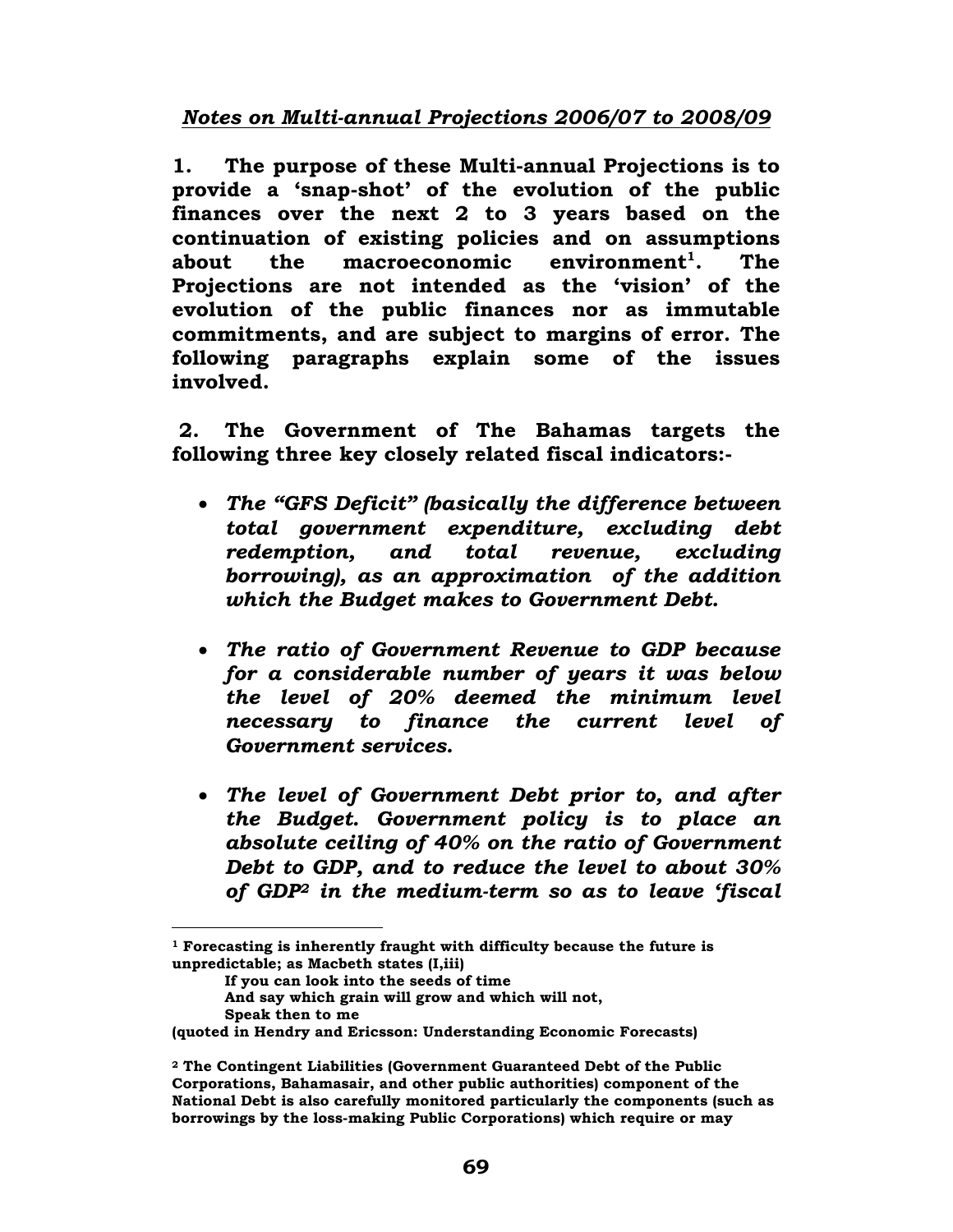*space' to meet unforeseen and unforeseeable shocks.* 

*3. Targeting these indicators has enabled the Bahamian economy to remain stable and meet economic and social challenges arising from such events as the 1990 Gulf Crisis, the slowdown in the global economy in 2000, the terrorism attacks of 11 September, 2001, severe hurricane damage in recent years, and the current generally unsettled external environment.* 

*4. In view of the openness of the Bahamian economy with corresponding sensitivity of the government revenue base to external macroeconomic developments and to the volume of direct foreign investment, government policy is to maintain as much flexibility in expenditure commitments as is consistent with careful planning of major expenditures. Thus, all major projects and expenditures are carefully monitored and new commitments are only brought forward either in response to requirements to complement and induce major private sector investment inflows3, or as major existing projects are completed. (High levels of productive private sector investment are the major dynamo of growth in the Bahamian economy.) The public sector investment programme is, therefore, the corpus of ongoing government investment expenditure with new or additional projects introduced as need and scope arise.* 

*5. The projections for GDP growth are the projections in the IMF Aide-Memoire prepared by the recent Staff Visit. The projections assume GDP growth in current prices of 6.5% in 2006/07, 6.7% in 2007/08 and 5.6%* 

**require funding for servicing the debt from the Consolidated Fund. For the purposes of these projections it is assumed that there is no change in policy as regards borrowing by the loss-making entities.** 

**<sup>3</sup> The projections for Capital Expenditure assume,** *inter alia***, that Government policy is to limit the capital expenditure of Government; this policy is based on requiring joint public/private sector provision, or equivalent financing, in relation to the major tourism projects coming onstream; in many instances these projects require the provision of new or enhanced facilities and services which would normally be solely provided or funded by Government.**